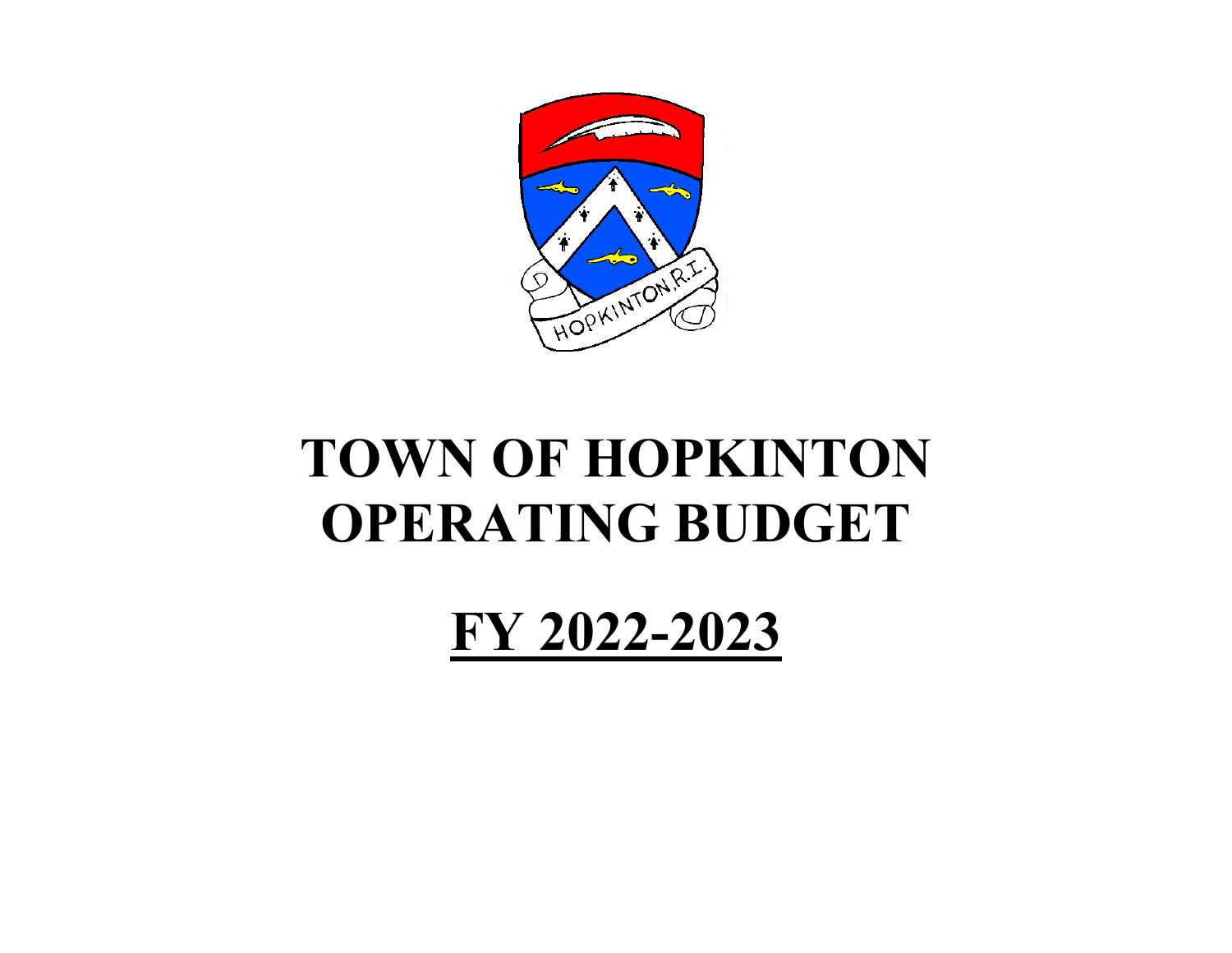| <b>EXPENSE</b> |                                     | FY 19/20        |      | FY 19/20        |   | FY 20/21        | FY 20/21        | FY 21/22                                                | FY 21/22        | FY 22/23        |     | Change    |         |  |
|----------------|-------------------------------------|-----------------|------|-----------------|---|-----------------|-----------------|---------------------------------------------------------|-----------------|-----------------|-----|-----------|---------|--|
|                |                                     | <b>Budget</b>   |      | <b>Actual</b>   |   | <b>Budget</b>   | <b>Actual</b>   | <b>Budget</b>                                           | 12/31/2020      | <b>Budget</b>   |     | From      | $\%$    |  |
| <b>Pages</b>   |                                     | <b>Expenses</b> |      | <b>Expenses</b> |   | <b>Expenses</b> | <b>Expenses</b> | <b>Expenses</b>                                         | <b>Expenses</b> | <b>Expenses</b> |     | FY 21/22  | Change  |  |
| 40             | Education                           | 19,337,865      |      | \$19,337,865    |   | \$20,092,924    | \$20,092,924    | \$<br>20,561,560                                        | \$9,458,318     | $20,778,343$ \$ |     | 216,783   | 1.1%    |  |
| 5,6            | <b>General Government</b>           | 452,282         |      | 559,915         |   | 518,857         | 559,470         | 518,857                                                 | 252,485         | 506,567         |     | (12, 291) | $-2.4%$ |  |
| 7,8            | <b>Town Clerk</b>                   | 290,185         |      | 298,633         |   | 319,964         | 323,903         | 319,964                                                 | 153,091         | 339,490         |     | 19,526    | 6.1%    |  |
| 9              | <b>Probate Court</b>                | 12,156          |      | 14,558          |   | 12,156          | 14,752          | 12,156                                                  | 7,546           | 12,112          |     | (44)      | $-0.4%$ |  |
| 9              | <b>Board of Canvassers</b>          | 7,679           |      | 6,816           |   | 7,579           | 6,719           | 7,579                                                   | 6,678           | 7,578           |     | (1)       | 0.0%    |  |
| 9              | Elections                           | 8,568           |      | 2,939           |   | 8,968           | 1,983           | 8,968                                                   | 18              | 8,977           |     | 9         | 0.1%    |  |
| 10,11          | <b>Tax Assessor</b>                 | 141,543         |      | 139,138         |   | 139,797         | 141,675         | 139,797                                                 | 66,894          | 156,879         |     | 17,082    | 12.2%   |  |
| 12, 13         | <b>Tax Collector</b>                | 118,003         |      | 131,418         |   | 128,817         | 129,520         | 128,817                                                 | 70,917          | 133,749         |     | 4,932     | 3.8%    |  |
| 13             | <b>Tax Sale</b>                     | 1               |      | 14,784          |   | -1              | 12,834          | 1                                                       | 21,997          |                 |     |           | 0.0%    |  |
| 14,15          | Finance                             | 211,264         |      | 234,020         |   | 237,166         | 241,442         | 237,166                                                 | 118,388         | 234,783         |     | (2, 383)  | $-1.0%$ |  |
| 16,17          | Debt Service                        | 388,449         |      | 448,464         |   | 543,031         | 541,568         | 543,031                                                 | 159,131         | 530,021         |     | (13,009)  | $-2.4%$ |  |
| 18,19          | GIS/IT                              | 109,664         |      | 128,403         |   | 134,549         | 135,910         | 134,549                                                 | 98,886          | 169,997         |     | 35,448    | 26.3%   |  |
| 20,21          | Building/Zoning                     | 138,389         |      | 180,067         |   | 212,055         | 216,102         | 212,055                                                 | 110,608         | 213,418         |     | 1,363     | 0.6%    |  |
| 22,23          | Planner                             | 140,660         |      | 129,306         |   | 146,033         | 147,614         | 146,033                                                 | 72,716          | 147,884         |     | 1,851     | 1.3%    |  |
| 24-26          | Police                              | 1,989,819       |      | 2,085,968       |   | 2,154,223       | 2,159,038       | 2,154,223                                               | 1,026,893       | 2,263,148       |     | 108,925   | 5.1%    |  |
| 27,28          | <b>Dispatchers</b>                  | 334,598         |      | 363,654         |   | 353,441         | 357,600         | 353,441                                                 | 161,254         | 337,387         |     | (16, 054) | $-4.5%$ |  |
| 29,30          | <b>Animal Control</b>               | 68,028          |      | 83,699          |   | 93,182          | 90,931          | 93,182                                                  | 45,901          | 99,811          |     | 6,629     | 7.1%    |  |
| 31,32          | Emergency Mgmt.                     | 14,656          |      | 14,054          |   | 14,656          | 15,272          | 14,656                                                  | 8,882           | 16,808          |     | 2,152     | 14.7%   |  |
| 32             | <b>Welfare Director</b>             |                 |      |                 |   | 50              | 322             | 50                                                      | 50              | 50              |     |           | 0.0%    |  |
| 33-34          | <b>Public Works</b>                 | 1,177,569       |      | 1,083,605       |   | 1,170,473       | 1,060,952       | 1,170,473                                               | 544,756         | 1,198,591       |     | 28,119    | 2.4%    |  |
| 35             | Landfill                            | 14,000          |      | 15,000          |   | 16,000          | 16,000          | 16,000                                                  |                 | 22,000          |     | 6,000     | 37.5%   |  |
| 36-39          | Parks & Recreation                  | 280,927         |      | 280,456         |   | 297,630         | 178,873         | 297,630                                                 | 147,681         | 300,509         |     | 2,880     | 1.0%    |  |
| 41,42          | Town Manager                        | 160,409         |      | 163,809         |   | 174,811         | 98,659          | 174,811                                                 | 23,211          | 210,940         |     | 36,129    | 20.7%   |  |
| 43,44          | <b>Municipal Court</b>              | 16,164          |      | 12,708          |   | 18,111          | 17,080          | 18,111                                                  | 8,475           | 18,786          |     | 676       | 3.7%    |  |
| 45,46          | <b>Town Council</b>                 | 17,151          |      | 17,285          |   | 17,151          | 13,722          | 17,151                                                  | 6,929           | 17,142          |     | (9)       | $-0.1%$ |  |
| 47,48          | <b>Zoning Board</b>                 | 4,480           |      | 1,413           |   | 2,404           | 2,153           | 2,404                                                   | (1,672)         | 3,489           |     | 1,085     | 45.1%   |  |
| 48             | <b>Planning Board</b>               | 3,053           |      | 2,148           |   | 3,053           | 3,230           | 3,053                                                   | 1,938           | 4,138           |     | 1,085     | 35.5%   |  |
| 49             | <b>Tax Board of Review</b>          | 431             |      |                 |   | 431             | 215             | 431                                                     |                 | 431             |     |           | 0.0%    |  |
| 49             | <b>Conservation Commission</b>      | 3,500           |      | 3,492           |   | 3,500           | 3,480           | 3,500                                                   | 374             | 3,500           |     |           | 0.0%    |  |
| 49             | Juvenile Hearing Board              | 100             |      |                 |   |                 |                 |                                                         |                 |                 |     |           | n.m.    |  |
| 49             | <b>Historic District Commission</b> | 500             |      | 500             |   | 500             |                 | 500                                                     |                 | 500             |     |           | 0.0%    |  |
| 50             | Grants/Contributions                | 242,500         |      | 242,500         |   | 250,000         | 250,000         | 250,000                                                 | 132,170         | 250,000         |     |           | 0.0%    |  |
|                | Total Municipal Oper. Exp.          | \$<br>6,346,729 | - \$ | 6,658,752       | န | 6,978,588       | \$<br>6,741,020 | \$<br>6,978,588                                         | \$<br>3,246,196 | \$<br>7,208,686 | -\$ | 230,098   | 3.3%    |  |
|                | <b>Capital Transfer</b>             | 454,277         |      | 301,995         |   | 132,374         | \$132,374       | 132,374                                                 | 132,374         | 280,794         |     | 148,419   | 112.1%  |  |
|                | <b>Total Town Expense</b>           | \$26,138,871    |      |                 |   |                 |                 | $$26,298,612$ $$27,203,887$ $$26,966,318$ $$27,672,522$ | \$12,836,888    | \$28,267,822    | \$  | 595,299   | 2.2%    |  |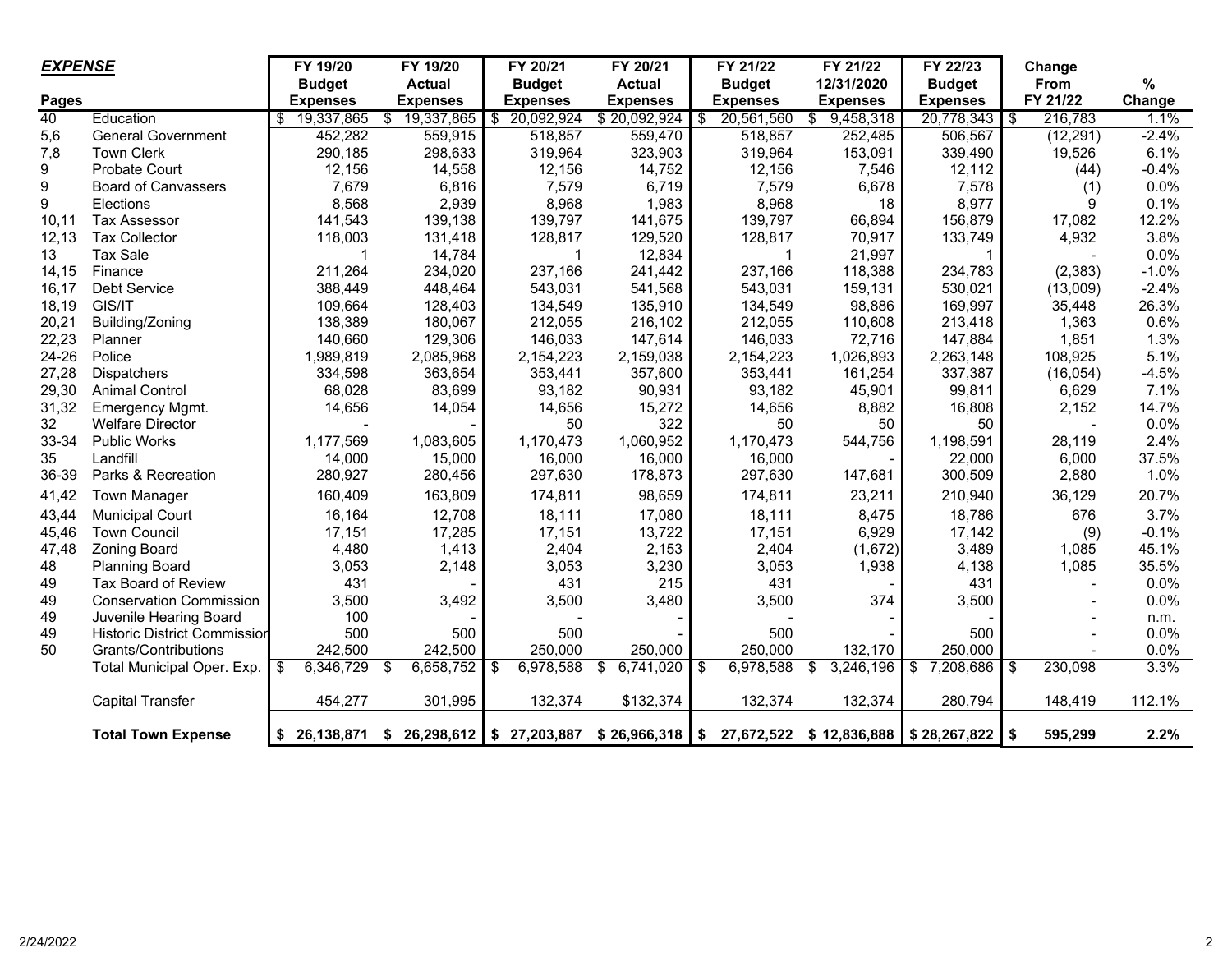| <b>REVENUE</b>                 |                                                                                                                                                                                                                              | FY 19/20  |                                                                                                                                                                 | FY 19/20                    |                                                                                                                                     | FY 20/21                                                         | FY 20/21                                                                                                                                                                 |                                                                                                                                           | FY 21/22                                                              |                                                                                                                                                 |                                |                                                                                                                                                                        |           |                                                                                                                                              |                                                                                                                            |                                                                                                   |
|--------------------------------|------------------------------------------------------------------------------------------------------------------------------------------------------------------------------------------------------------------------------|-----------|-----------------------------------------------------------------------------------------------------------------------------------------------------------------|-----------------------------|-------------------------------------------------------------------------------------------------------------------------------------|------------------------------------------------------------------|--------------------------------------------------------------------------------------------------------------------------------------------------------------------------|-------------------------------------------------------------------------------------------------------------------------------------------|-----------------------------------------------------------------------|-------------------------------------------------------------------------------------------------------------------------------------------------|--------------------------------|------------------------------------------------------------------------------------------------------------------------------------------------------------------------|-----------|----------------------------------------------------------------------------------------------------------------------------------------------|----------------------------------------------------------------------------------------------------------------------------|---------------------------------------------------------------------------------------------------|
|                                |                                                                                                                                                                                                                              |           |                                                                                                                                                                 |                             |                                                                                                                                     |                                                                  |                                                                                                                                                                          |                                                                                                                                           |                                                                       |                                                                                                                                                 |                                |                                                                                                                                                                        |           |                                                                                                                                              |                                                                                                                            | %<br>Change                                                                                       |
|                                |                                                                                                                                                                                                                              |           |                                                                                                                                                                 |                             |                                                                                                                                     |                                                                  |                                                                                                                                                                          |                                                                                                                                           |                                                                       |                                                                                                                                                 |                                |                                                                                                                                                                        |           |                                                                                                                                              |                                                                                                                            | $0.0\%$                                                                                           |
|                                |                                                                                                                                                                                                                              |           |                                                                                                                                                                 |                             |                                                                                                                                     |                                                                  |                                                                                                                                                                          |                                                                                                                                           |                                                                       |                                                                                                                                                 |                                |                                                                                                                                                                        |           |                                                                                                                                              |                                                                                                                            | 1.5%                                                                                              |
|                                |                                                                                                                                                                                                                              |           |                                                                                                                                                                 |                             |                                                                                                                                     |                                                                  |                                                                                                                                                                          |                                                                                                                                           |                                                                       |                                                                                                                                                 |                                |                                                                                                                                                                        |           |                                                                                                                                              |                                                                                                                            | 1.1%                                                                                              |
|                                |                                                                                                                                                                                                                              |           |                                                                                                                                                                 |                             |                                                                                                                                     |                                                                  |                                                                                                                                                                          |                                                                                                                                           |                                                                       |                                                                                                                                                 |                                |                                                                                                                                                                        |           |                                                                                                                                              |                                                                                                                            |                                                                                                   |
|                                | \$                                                                                                                                                                                                                           |           |                                                                                                                                                                 |                             |                                                                                                                                     | 4,387,372                                                        | \$                                                                                                                                                                       |                                                                                                                                           |                                                                       | -\$                                                                                                                                             |                                | \$                                                                                                                                                                     |           |                                                                                                                                              | 279.689                                                                                                                    | 6.2%                                                                                              |
| <b>General Government</b>      |                                                                                                                                                                                                                              | 1,392,592 |                                                                                                                                                                 | 1,488,483                   |                                                                                                                                     | 1,681,937                                                        | 2,011,862                                                                                                                                                                |                                                                                                                                           | 1,681,937                                                             |                                                                                                                                                 | 447,830                        |                                                                                                                                                                        | 1,569,952 |                                                                                                                                              | (111, 985)                                                                                                                 | $-6.7%$                                                                                           |
| <b>Town Clerk</b>              |                                                                                                                                                                                                                              | 180,000   |                                                                                                                                                                 | 222,585                     |                                                                                                                                     | 215,000                                                          | 279,822                                                                                                                                                                  |                                                                                                                                           | 215,000                                                               |                                                                                                                                                 | 113,207                        |                                                                                                                                                                        | 218,000   |                                                                                                                                              |                                                                                                                            | 1.4%                                                                                              |
| <b>Probate Court</b>           |                                                                                                                                                                                                                              |           |                                                                                                                                                                 |                             |                                                                                                                                     |                                                                  |                                                                                                                                                                          |                                                                                                                                           |                                                                       |                                                                                                                                                 |                                |                                                                                                                                                                        |           |                                                                                                                                              |                                                                                                                            | 0.0%                                                                                              |
| <b>Tax Assessor</b>            |                                                                                                                                                                                                                              | 100       |                                                                                                                                                                 | 3,748                       |                                                                                                                                     | 100                                                              | 2,284                                                                                                                                                                    |                                                                                                                                           | 100                                                                   |                                                                                                                                                 |                                |                                                                                                                                                                        | 100       |                                                                                                                                              |                                                                                                                            | 0.0%                                                                                              |
| <b>Tax Collector</b>           |                                                                                                                                                                                                                              | 8,000     |                                                                                                                                                                 | 9,464                       |                                                                                                                                     | 8,000                                                            | 11,909                                                                                                                                                                   |                                                                                                                                           | 8,000                                                                 |                                                                                                                                                 | 3,650                          |                                                                                                                                                                        | 8,000     |                                                                                                                                              |                                                                                                                            | 0.0%                                                                                              |
| <b>Tax Sale</b>                |                                                                                                                                                                                                                              |           |                                                                                                                                                                 | 14,070                      |                                                                                                                                     |                                                                  | 35,320                                                                                                                                                                   |                                                                                                                                           |                                                                       |                                                                                                                                                 |                                |                                                                                                                                                                        |           |                                                                                                                                              |                                                                                                                            | 0.0%                                                                                              |
| Building/Zoning                |                                                                                                                                                                                                                              | 85,003    |                                                                                                                                                                 | 346,445                     |                                                                                                                                     | 330,003                                                          | 153,931                                                                                                                                                                  |                                                                                                                                           | 330,003                                                               |                                                                                                                                                 | 75,991                         |                                                                                                                                                                        | 252,498   |                                                                                                                                              | (77, 505)                                                                                                                  | $-23.5%$                                                                                          |
| Planner                        |                                                                                                                                                                                                                              | 4,000     |                                                                                                                                                                 | 13,519                      |                                                                                                                                     | 10,300                                                           | 33,890                                                                                                                                                                   |                                                                                                                                           | 10,300                                                                |                                                                                                                                                 | 5,607                          |                                                                                                                                                                        | 17,000    |                                                                                                                                              | 6,700                                                                                                                      | 65.0%                                                                                             |
| Police                         |                                                                                                                                                                                                                              | 83,000    |                                                                                                                                                                 | 172,525                     |                                                                                                                                     | 152,000                                                          | 121,545                                                                                                                                                                  |                                                                                                                                           | 152,000                                                               |                                                                                                                                                 | 60,343                         |                                                                                                                                                                        | 152,000   |                                                                                                                                              |                                                                                                                            | 0.0%                                                                                              |
|                                |                                                                                                                                                                                                                              |           |                                                                                                                                                                 |                             |                                                                                                                                     | 3,000                                                            |                                                                                                                                                                          |                                                                                                                                           |                                                                       |                                                                                                                                                 |                                |                                                                                                                                                                        |           |                                                                                                                                              |                                                                                                                            | 33.3%                                                                                             |
| Emergency Mgmt.                |                                                                                                                                                                                                                              | 14,656    |                                                                                                                                                                 | 7,328                       |                                                                                                                                     | 14,656                                                           |                                                                                                                                                                          |                                                                                                                                           | 14,656                                                                |                                                                                                                                                 |                                |                                                                                                                                                                        |           |                                                                                                                                              |                                                                                                                            | 0.0%                                                                                              |
| <b>Public Works</b>            |                                                                                                                                                                                                                              | 2         |                                                                                                                                                                 |                             |                                                                                                                                     |                                                                  |                                                                                                                                                                          |                                                                                                                                           |                                                                       |                                                                                                                                                 |                                |                                                                                                                                                                        |           |                                                                                                                                              |                                                                                                                            | 0.0%                                                                                              |
|                                |                                                                                                                                                                                                                              |           |                                                                                                                                                                 |                             |                                                                                                                                     |                                                                  |                                                                                                                                                                          |                                                                                                                                           |                                                                       |                                                                                                                                                 |                                |                                                                                                                                                                        |           |                                                                                                                                              |                                                                                                                            | 0.0%                                                                                              |
|                                |                                                                                                                                                                                                                              |           |                                                                                                                                                                 |                             |                                                                                                                                     |                                                                  |                                                                                                                                                                          |                                                                                                                                           |                                                                       |                                                                                                                                                 |                                |                                                                                                                                                                        |           |                                                                                                                                              |                                                                                                                            | $-9.1%$                                                                                           |
|                                |                                                                                                                                                                                                                              |           |                                                                                                                                                                 |                             |                                                                                                                                     |                                                                  |                                                                                                                                                                          |                                                                                                                                           |                                                                       |                                                                                                                                                 |                                |                                                                                                                                                                        |           |                                                                                                                                              |                                                                                                                            | 0.0%                                                                                              |
|                                |                                                                                                                                                                                                                              |           |                                                                                                                                                                 |                             |                                                                                                                                     |                                                                  |                                                                                                                                                                          |                                                                                                                                           |                                                                       |                                                                                                                                                 |                                |                                                                                                                                                                        |           |                                                                                                                                              |                                                                                                                            | 0.0%                                                                                              |
| <b>Fund Balance Unreserved</b> |                                                                                                                                                                                                                              | 500,500   |                                                                                                                                                                 | 160,221                     |                                                                                                                                     | 127,740                                                          |                                                                                                                                                                          |                                                                                                                                           | 165                                                                   |                                                                                                                                                 |                                |                                                                                                                                                                        | 280,783   |                                                                                                                                              | 280,618                                                                                                                    | 170071%                                                                                           |
| <b>Total Municipal Revenue</b> | \$                                                                                                                                                                                                                           | 6,801,006 | -\$                                                                                                                                                             |                             |                                                                                                                                     | 7,110,962                                                        | \$                                                                                                                                                                       | \$                                                                                                                                        | 7,110,963                                                             | \$                                                                                                                                              | 5,026,479                      | \$                                                                                                                                                                     |           | -\$                                                                                                                                          | 378,517                                                                                                                    | 5.3%                                                                                              |
|                                |                                                                                                                                                                                                                              |           |                                                                                                                                                                 |                             |                                                                                                                                     |                                                                  |                                                                                                                                                                          |                                                                                                                                           |                                                                       |                                                                                                                                                 |                                |                                                                                                                                                                        |           |                                                                                                                                              |                                                                                                                            |                                                                                                   |
| <b>Total Town Resources</b>    |                                                                                                                                                                                                                              |           |                                                                                                                                                                 |                             |                                                                                                                                     |                                                                  |                                                                                                                                                                          |                                                                                                                                           |                                                                       |                                                                                                                                                 |                                |                                                                                                                                                                        |           |                                                                                                                                              | 595,299                                                                                                                    | 2.2%                                                                                              |
| <b>Memo Items:</b>             |                                                                                                                                                                                                                              |           |                                                                                                                                                                 |                             |                                                                                                                                     |                                                                  |                                                                                                                                                                          |                                                                                                                                           |                                                                       |                                                                                                                                                 |                                |                                                                                                                                                                        |           |                                                                                                                                              |                                                                                                                            |                                                                                                   |
| Surplus/(Deficit)              | \$                                                                                                                                                                                                                           | 0         | -\$                                                                                                                                                             | 14,249                      | \$                                                                                                                                  | (0)                                                              | \$                                                                                                                                                                       | -\$                                                                                                                                       | 0                                                                     | \$.                                                                                                                                             | 1,647,909                      | \$                                                                                                                                                                     |           |                                                                                                                                              | (0)                                                                                                                        |                                                                                                   |
| <b>Total Taxes</b>             | \$                                                                                                                                                                                                                           |           | \$                                                                                                                                                              |                             |                                                                                                                                     |                                                                  |                                                                                                                                                                          | \$                                                                                                                                        |                                                                       |                                                                                                                                                 |                                |                                                                                                                                                                        |           |                                                                                                                                              |                                                                                                                            | 2.6%                                                                                              |
|                                | Pages<br>Education<br>Tax Levy for Education<br><b>Total Education Revenue</b><br>Tax Levy for Municipal<br><b>Animal Control</b><br>Recreation<br><b>Municipal Court</b><br>Zoning Board of Review<br><b>Planning Board</b> | \$        | <b>Budget</b><br><b>Revenues</b><br>5,255,713<br>14,082,152<br>19,337,865<br>12,001<br>1,500<br>125,500<br>40,000<br>3,050<br>500<br>\$26,138,871<br>18,432,753 | -\$<br>- \$<br>4.350.601 \$ | <b>Actual</b><br><b>Revenues</b><br>5,178,359<br>14,159,506<br>18,435<br>5,312<br>35,003<br>64,881<br>26,663<br>4,104<br>18,541,716 | -\$<br>$19,337,865$ \$<br>$4,382,210$ \$<br>$6,974,996$ \$<br>\$ | <b>Budget</b><br><b>Revenues</b><br>5,497,050<br>14,595,874<br>20,092,924<br>14,001<br>131,300<br>33,000<br>2,051<br>500<br>$$26,312,861 \ $ $$27,203,886$<br>18,983,246 | <b>Actual</b><br><b>Revenues</b><br>14,594,008<br>14,522<br>3,408<br>7,328<br>29,546<br>29,801<br>9,671<br>290<br>254,000<br>\$18,976,273 | $5,498,916$ \$<br>\$20,092,924<br>- \$<br>$4,382,265$ \$<br>7,127,394 | <b>Budget</b><br><b>Revenues</b><br>5,600,850<br>14,960,710<br>20,561,560<br>14,001<br>3,000<br>131,300<br>33,000<br>2,051<br>500<br>19,475,657 | -\$<br>4.514.947<br>27,672,523 | FY 21/22<br>12/31/2020<br><b>Revenues</b><br>2,618,552<br>6,839,766<br>9,458,318<br>4,231,827<br>11,562<br>3,731<br>19,878<br>41,238<br>9,564<br>2,051<br>\$11,071,593 |           | FY 22/23<br><b>Budget</b><br><b>Revenues</b><br>15,178,173<br>14,001<br>4,000<br>14,656<br>131,300<br>30,000<br>2,051<br>500<br>\$19,972,808 | $5,600,170$ \$<br>$$20,778,343$ \ \ \$<br>$4,794,635$ \$<br>7,489,479<br>$$14,484,797$ $$28,267,822$ $$$<br>0 <sup>5</sup> | Change<br>From<br>FY 21/22<br>(680)<br>217,463<br>216,783<br>3,000<br>1,000<br>(3,000)<br>497,152 |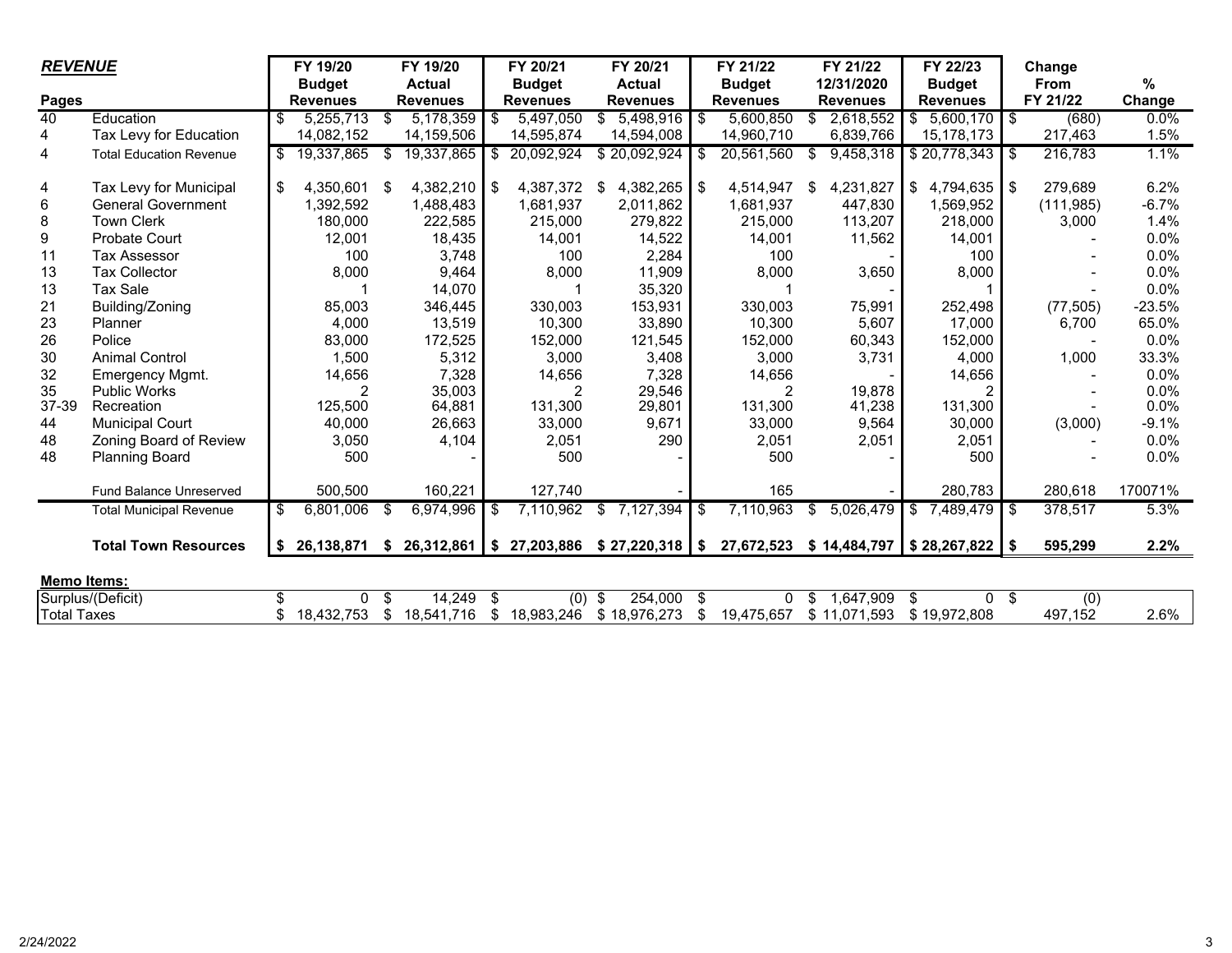|                                 |    | <b>Assessed</b>             |     |                   |     |                              |                |      |                       | <b>Collection</b> |      | <b>Est. Collected</b> |
|---------------------------------|----|-----------------------------|-----|-------------------|-----|------------------------------|----------------|------|-----------------------|-------------------|------|-----------------------|
| <b>TAX LEVY CALCULATIONS</b>    |    | Value                       |     | <b>Exemptions</b> |     | <b>Net Assessed</b>          | Tax Rate       |      | Levy                  | Rate              |      | <b>Revenue</b>        |
| FY 21/22 Tax Levy               |    |                             |     |                   |     |                              |                |      |                       |                   |      |                       |
| <b>Real Estate</b><br>Tangibles | \$ | 1,007,619,000<br>48.281.770 | S.  | 14,490,488        | \$. | 993,128,512 \$<br>48,281,770 | 18.53<br>18.53 | -\$  | 18,402,657<br>894,600 | 0.970<br>0.970    | - \$ | 17,850,577<br>867,762 |
| Real Estate & Tangibles         |    | 1,055,900,770               |     | 14,490,488        |     | 1,041,410,282                | 18.53          |      | 19,297,257            |                   |      | 18,718,339            |
| Motor Vehicle                   |    | 71,747,781                  |     | 30,808,695        |     | 40,939,086                   | 21.18          |      | 866,813               | 0.944             |      | 818,699               |
| TOTAL                           | S  | ,127,648,551                | \$. | 45,299,183        | S   | 1,082,349,368                | \$<br>18.63    | - \$ | 20,164,070            | 0.969             | \$   | 19,537,038            |
| FY 22/23 Tax Levy               |    |                             |     |                   |     |                              |                |      |                       |                   |      |                       |
| <b>Real Estate</b>              | \$ | 1,015,008,100               | \$  | 13,652,903        | \$  | 1,001,355,197 \$             | 18.74          | -S   | 18,765,396            | 0.970             | \$   | 18,202,435            |
| Tangibles                       |    | 46,578,860                  |     |                   |     | 46,578,860                   | 18.74          |      | 872,888               | 0.970             |      | 846,701               |
| Real Estate & Tangibles         |    | 1,061,586,960               |     | 13,652,903        |     | 1,047,934,057                | 18.74          |      | 19,638,284            |                   |      | 19,049,136            |
| Motor Vehicle                   |    | 81,591,659                  |     | 32,693,887        |     | 48,897,772                   | 20.00          |      | 977,955               | 0.944             |      | 923,672               |
| <b>TOTAL</b>                    | \$ | 1,143,178,619               | S   | 46,346,790        |     | 1,096,831,829                | \$<br>18.80    | S    | 20,616,240            | 0.969             | S    | 19,972,808            |

|                                       | <b>Amount</b> | Percentage |
|---------------------------------------|---------------|------------|
| Increase in RP and TNG Tax Levy       | 341,027       | 1.77%      |
| Allowable increase in tax levy        | 771,890       | 4.00%      |
| Amount under/(over) tax levy cap      | 430,863       |            |
| Max. RP and Tangible Tax Levy FY22/23 | 20,069,147    |            |

| FY 22/23                          |     | <b>Tax Revenue</b> | <b>RP Tax Levy</b> | <b>Direct</b><br><b>Tax Rate</b> |
|-----------------------------------|-----|--------------------|--------------------|----------------------------------|
| Education                         | 76% | 15.178.173         | 14.476.235         | 14.24                            |
| Municipal                         | 24% | 4.794.635          | 4.572.900          | 4.50                             |
| $\overline{FY}$ 22/23 Tax Revenue |     | 19.972.808 \$      | 19.049.136         | 18.74                            |

| FY 21/22             |     | <b>Tax Revenue</b> | <b>RP Tax Levy</b> |   | <b>Direct</b><br><b>Tax Rate</b> |
|----------------------|-----|--------------------|--------------------|---|----------------------------------|
| Education            | 77% | 14.960.710         | 14.333.782         |   | 14.19                            |
| Municipal            | 23% | 4.514.947          | 4.325.748          |   | 4.28                             |
| FY 21/22 Tax Revenue |     | 19.537.038 \$      | 18.718.339         | S | 18.53                            |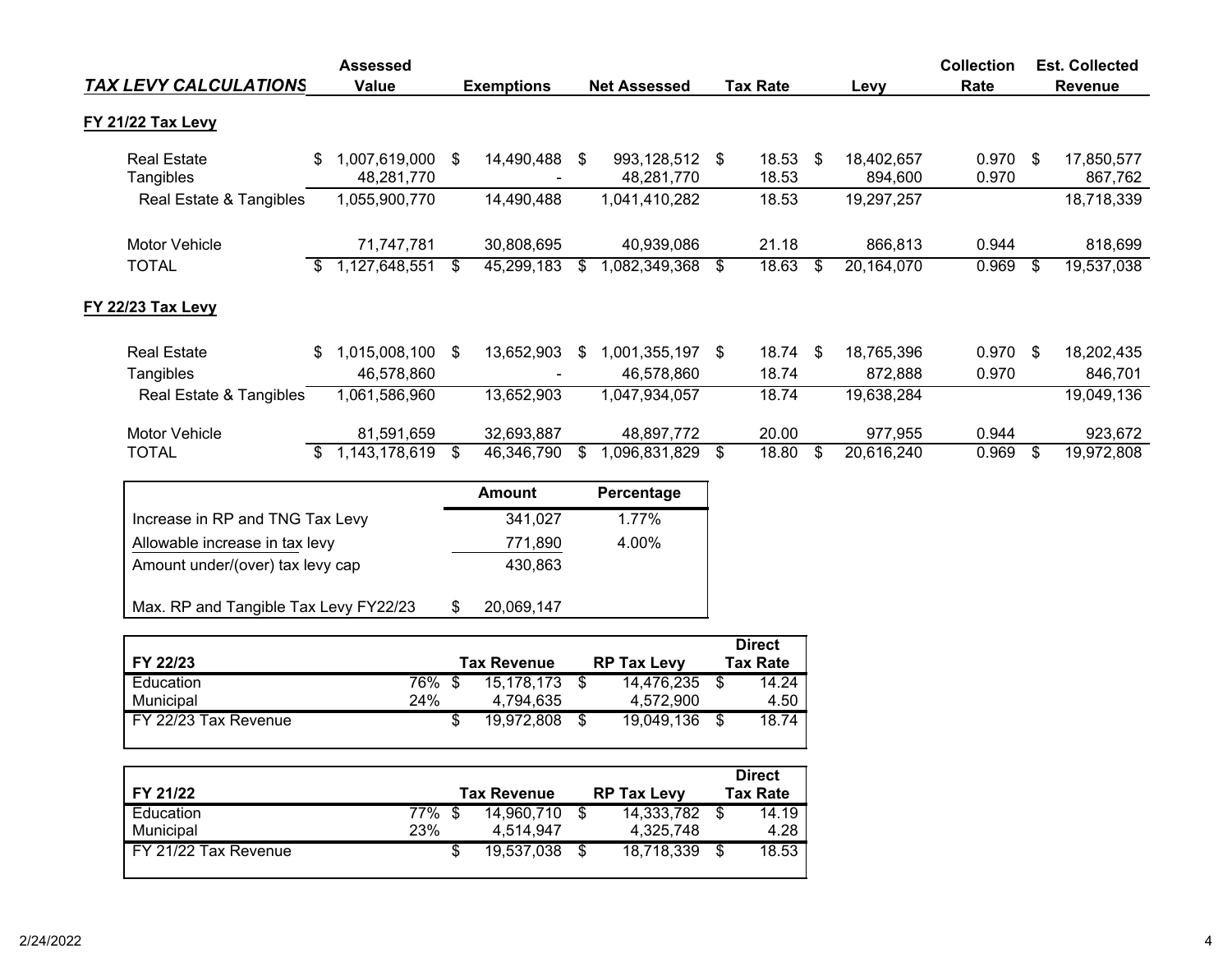|                 |                                             | FY 19/20         | FY 19/20             | FY 20/21      |      | FY 20/21      |      | FY 21/22       | FY 21/22                 | FY 22/23       |
|-----------------|---------------------------------------------|------------------|----------------------|---------------|------|---------------|------|----------------|--------------------------|----------------|
|                 | <b>GENERAL GOVERNMENT (000)</b>             | <b>Budget</b>    | <b>Actual</b>        | <b>Budget</b> |      | <b>Actual</b> |      | <b>Budget</b>  | <b>YTD 12/31</b>         | <b>Budget</b>  |
| <b>HEALTH</b>   |                                             |                  |                      |               |      |               |      |                |                          |                |
| 000             | 4110 HEALTH/DENTAL INSURANCE Reim. Expense  | \$               | \$<br>49,495 \$      | -1            | \$   | 65,287 \$     |      |                | 40,588 \$<br>\$          |                |
| 000             | 3415 HEALTH/DENTAL INSURANCE Revenue        | 1                | (47, 310)            | -1            |      | (58,033)      |      | 1              | (37, 544)                | 1              |
| 000             | 4125 UMEMPLOYMENT EXPENSE                   |                  |                      |               |      |               |      |                |                          |                |
|                 |                                             | $\mathbf{2}$     | 2,185                | $\mathbf{2}$  |      | 7,254         |      | $\overline{2}$ | 3,044                    | $\overline{2}$ |
| <b>SERVICES</b> |                                             |                  |                      |               |      |               |      |                |                          |                |
| 000             | 5030 BOUNTIES                               | \$<br>5          | \$<br>$\blacksquare$ | \$<br>5       | \$   |               | - \$ | 5              | $\overline{\phantom{0}}$ | \$             |
| 000             | 5060 CONTRACT SERVICES                      | 9,300            | 17,686               | 12,800        |      | 13,376        |      | 12,800         | 8,493                    | 17,000         |
| 000             | <b>5075 DUES &amp; FEES</b>                 | 500              | 860                  | 500           |      | 200           |      | 500            | 860                      | 500            |
| 000             | 5160 STATE AID TO LIBRARIES                 | 34,850           | 36,702               | 35,851        |      | 36,851        |      | 35,851         |                          | 37,727         |
| 000             | 5175 LEAGUE OF CITIES & TOWNS               | 3,423            | 3,594                | 3,773         |      | 3,773         |      | 3,773          | 3,962                    | 4,064          |
|                 |                                             | 48,078           | 58,842               | 52,929        |      | 54,200        |      | 52,929         | 13,315                   | 59,296         |
|                 | <b>BUILDING &amp; OPERATIONS</b>            |                  |                      |               |      |               |      |                |                          |                |
| 000             | 5100 ELECTRICITY                            | \$<br>$6,200$ \$ | $6,442$ \$           | 5,910         | - \$ | $7,000$ \$    |      | 5,910          | 2,991<br>- \$            | \$<br>6,500    |
| 000             | 5150 HEATING FUEL                           | 5,000            | 9,945                | 5,000         |      | 7,376         |      | 5,000          | 1,687                    | 10,400         |
| 000             | 5355 STREET LIGHTING                        | 14,000           |                      | 14,000        |      | 11,571        |      | 14,000         | 4,362                    | 12,000         |
| 000             | 5356 STREET LIGHTING MAINTENANCE            | 10,000           | 4,699                | 9,397         |      | 15,280        |      | 9,397          | 3,828                    | 9,397          |
| 000             | 5180 INSURANCE - PROPERTY & CASUALTY        | 118,202          | 116,476              | 128,963       |      | 130,971       |      | 128,963        | 129,425                  | 139,945        |
| 000             | 5240 POSTAGE                                | 4,000            | 4,304                | 3,400         |      | 4,785         |      | 3,400          | 1,617                    | 3,400          |
| 000             | 4045 WATER TESTING                          | 3,000            | 3,134                | 2,076         |      | 2,821         |      | 2,076          | 1,565                    | 2,076          |
| 000             | 5301 1904 BUILDING- ELECTRICITY             | 1,000            | 577                  | 780           |      | 653           |      | 780            | 270                      | 650            |
| 000             | 5410 TELEPHONE / FAX / INTERNET             | 15,800           | 15,838               | 14,400        |      | 11,460        |      | 14,400         | 5,966                    | 12,900         |
|                 |                                             | 177,202          | 161,415              | 183,926       |      | 191,917       |      | 183,926        | 151,710                  | 197,269        |
| <b>LEGAL</b>    |                                             |                  |                      |               |      |               |      |                |                          |                |
| 000             | 5225 LEGAL FEES - SOLICITOR                 | \$<br>145,000 \$ | 198,960 \$           | 192,000 \$    |      | 190,829 \$    |      | 192,000        | 53,138 \$<br>\$          | 130,000        |
| 000             | 5226 LITIGATION & COLLECTIVE BARGAINING     | 82,000           | 121,906              | 90,000        |      | 115,270       |      | 90,000         | 31,278                   | 120,000        |
| 000             | 5500 TRANSFER TO RESTRICTED FUND- DEM Grant |                  | 16,607               |               |      |               |      |                |                          |                |
|                 |                                             | 227,000          | 337,473              | 282.000       |      | 306,099       |      | 282,000        | 84.416                   | 250,000        |
|                 | <b>DEPARTMENT TOTAL</b>                     | 452,282 \$       | 559,915 \$           | 518,857       | -\$  | 559,470 \$    |      | 518,857        | $$252,485$ \$            | 506,567        |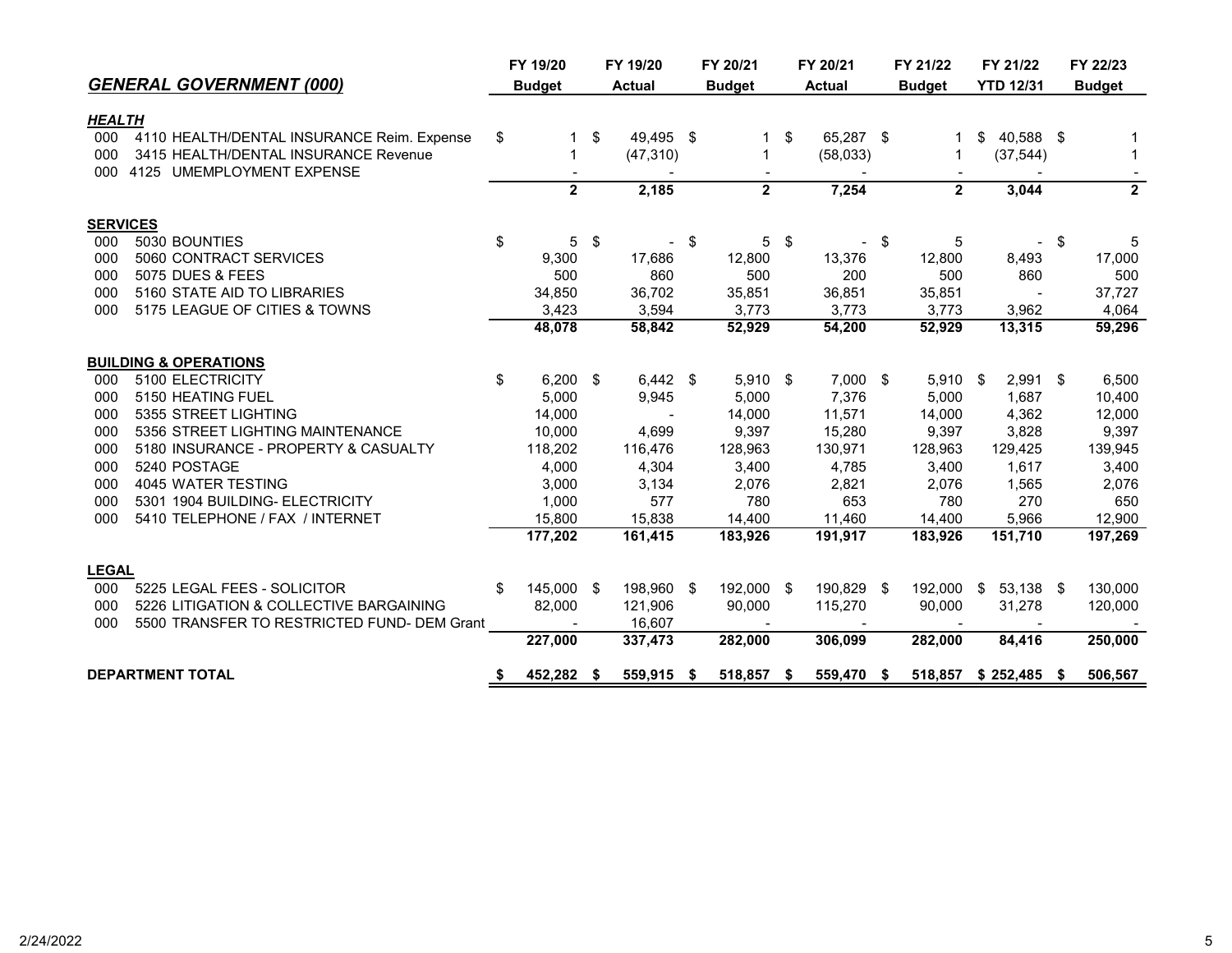|                |                                                 | FY 19/20      | FY 19/20      | FY 20/21      |      | FY 20/21      |     | FY 21/22      | FY 21/22         | FY 22/23      |
|----------------|-------------------------------------------------|---------------|---------------|---------------|------|---------------|-----|---------------|------------------|---------------|
|                | <b>GENERAL GOVERNMENT (000)</b>                 | <b>Budget</b> | <b>Actual</b> | <b>Budget</b> |      | <b>Actual</b> |     | <b>Budget</b> | <b>YTD 12/31</b> | <b>Budget</b> |
|                |                                                 |               |               |               |      |               |     |               |                  |               |
| <b>REVENUE</b> |                                                 |               |               |               |      |               |     |               |                  |               |
| 000            | 3109 DELINQUENT TAXES COLLECTED                 | 550,000 \$    | 574,384 \$    | 550,000       | - \$ | 600,705       | - S | 550,000       | \$ (44,505) \$   | 550,000       |
| 000            | 3200 DELINQUENT INTEREST & PENALTIES            | 40,000        | 44,876        | 35,000        |      | 44,610        |     | 35,000        |                  | 35,000        |
| 000            | <b>CURRENT INTEREST &amp; PENALTIES</b><br>3201 | 15,000        | 32,113        | 50,000        |      | 29,350        |     | 50,000        |                  | 50,000        |
| 000            | 3403 IMPACT FEE TRANSFER                        |               |               | 130,000       |      | 130,000       |     | 130,000       |                  |               |
| 000            | 3300 PUBLIC SERVICE CORP. TAX                   | 101,482       | 101,020       | 102,244       |      | 96,432        |     | 102,244       |                  | 96,432        |
| 000            | 3310 HOTEL/MEAL TAX                             | 63,440        | 55,297        | 63,161        |      | 48,416        |     | 63,161        | 39,155           | 65,555        |
| 000            | 3520 MV EXCISE TAX REIMBURSEMENT                | 508,609       | 566,002       | 635,969       |      | 235,834       |     | 635,969       | 381,223          | 651,304       |
| 000            | 3317 STATE AID TO LIBRARIES                     | 34,850        | 36,702        | 35,851        |      | 36,851        |     | 35,851        | 22,835           | 37,727        |
| 000            | 3343 MISCELLANEOUS RECEIPTS                     | 1,500         | 2,805         | 1,500         |      | 898           |     | 1,500         | 907              | 1,500         |
| 000            | 3408 FEDERAL PANDEMIC REVENUE                   |               |               |               |      | 654,043       |     |               |                  |               |
| 000            | 3510 INTEREST ON INVESTMENTS                    | 9,000         | 6,572         | 9,500         |      | 2,588         |     | 9,500         | 1,319            | 2,600         |
| 000            | 3410 LEASE PAYMENT - CHARIHO                    | 2             | 2             |               |      |               |     | 2             | 2                | -2            |
| 000            | 3315 RENT THAYER HOUSE                          | 13,600        | 13,600        | 13,600        |      | 14,092        |     | 13,600        | 5,950            | 14,280        |
| 000            | 3350 TOWER RENT                                 | 55,109        | 55,110        | 55,110        |      | 118,041       |     | 55,110        | 40,944           | 65,552        |
|                | <b>DEPARTMENT TOTAL</b>                         | 1,392,592     | 1,488,483     | 1,681,937     |      | 2,011,862     |     | 1,681,937     | 447,830          | 1,569,952     |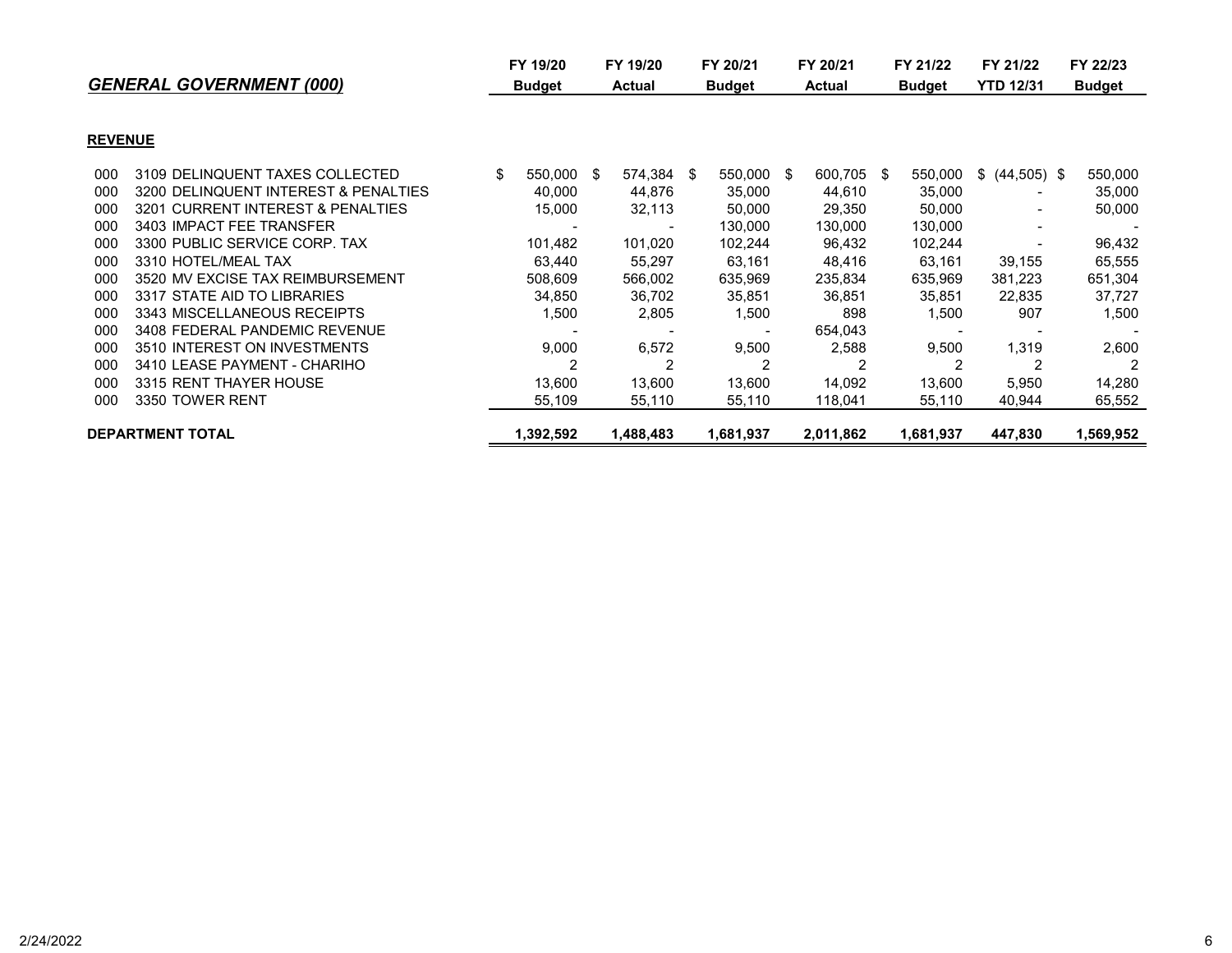#### *TOWN CLERK*

The Town Clerk's Office is committed in its mission of providing <sup>a</sup> high level of municipal services to keep Hopkinton in the forefront as one of Rhode Island's best communities. Its goal is to make everyone feel welcome and conduct business in <sup>a</sup> professional manner in a timely fashion. This Office conducts many of the day-to-day informational and documentary transactions between the Town and its residents and businesses. The Town Clerk, assisted by three staff members, provides many services to the public, including those relating to the Town Council, Elections, Board of Canvassers, Vital Statistics, Land Evidence Records, Licenses, Probate Court and the Zoning Board of Review. Internally, the Town Clerk's Office views itself as an information source and communication conduit between the public and Town government.

| <b>Title</b>                | <b>DEPT</b> | <b>Base Rate</b> |     | Longevity      | Degree                   | <b>Stipends</b>          |      | <b>Holidav</b>           |      | Med Ins                  | <b>Dental</b>            |      | (Co-Share)               | Total       |
|-----------------------------|-------------|------------------|-----|----------------|--------------------------|--------------------------|------|--------------------------|------|--------------------------|--------------------------|------|--------------------------|-------------|
| <b>Town Clerk</b>           | 100         | \$<br>62.299     | \$  | $\blacksquare$ | \$<br>$\sim$             | \$                       | - \$ | $\overline{\phantom{0}}$ | \$   | 3.500                    | \$                       | - \$ | $\overline{\phantom{a}}$ | \$65,799    |
| <b>Town Clerk Deputy</b>    | 100         | 53.498           |     | 1,090          | 1,000                    | $\blacksquare$           |      | $\overline{\phantom{0}}$ |      | 22.407                   | 936                      |      | 5,136                    | 73.795      |
| Town Clerk- Sr. Clerk       | 100         | 48,818           |     | 1,953          |                          |                          |      | $\overline{\phantom{a}}$ |      | 22,407                   | 936                      |      | 5,136                    | 68,978      |
| <b>Town Clerk- Clerk</b>    | 100         | 46,176           |     |                | 2.500                    | $\overline{\phantom{0}}$ |      | $\blacksquare$           |      | 22.407                   | 936                      |      | 5,136                    | 66,884      |
| <b>Total Town Clerk</b>     |             | 210,791          |     | 3,043          | 3,500                    |                          |      | $\,$                     |      | 70,721                   | 2,809                    |      | 15,407                   | 275,457     |
|                             |             |                  |     |                |                          |                          |      |                          |      |                          |                          |      |                          |             |
| <b>Board Canvassars</b>     | 120         | \$<br>1,200      | \$  | $\blacksquare$ | \$<br>$\sim$             | \$                       | - \$ |                          | - \$ | $\sim$                   | \$                       | - \$ | $\blacksquare$           | \$<br>1,200 |
| <b>Total Board Canvass.</b> |             | 1,200            |     |                |                          |                          |      |                          |      |                          |                          |      | $\overline{\phantom{a}}$ | 1,200       |
|                             |             |                  |     |                |                          |                          |      |                          |      |                          |                          |      |                          |             |
| Probate Judge               | 110         | \$<br>6,500      | -\$ | - \$           | $\sim$                   | \$                       | - \$ |                          | - \$ | $\sim$                   | \$                       | - \$ | $\blacksquare$           | \$6,500     |
| <b>Probate Clerk</b>        | 110         | 4,720            |     |                | $\overline{\phantom{0}}$ |                          |      |                          |      | $\overline{\phantom{a}}$ | $\overline{\phantom{a}}$ |      | $\blacksquare$           | 4,720       |
| <b>Total Probate</b>        |             | 11,220           |     |                |                          |                          |      |                          |      |                          |                          |      | $\blacksquare$           | 11,220      |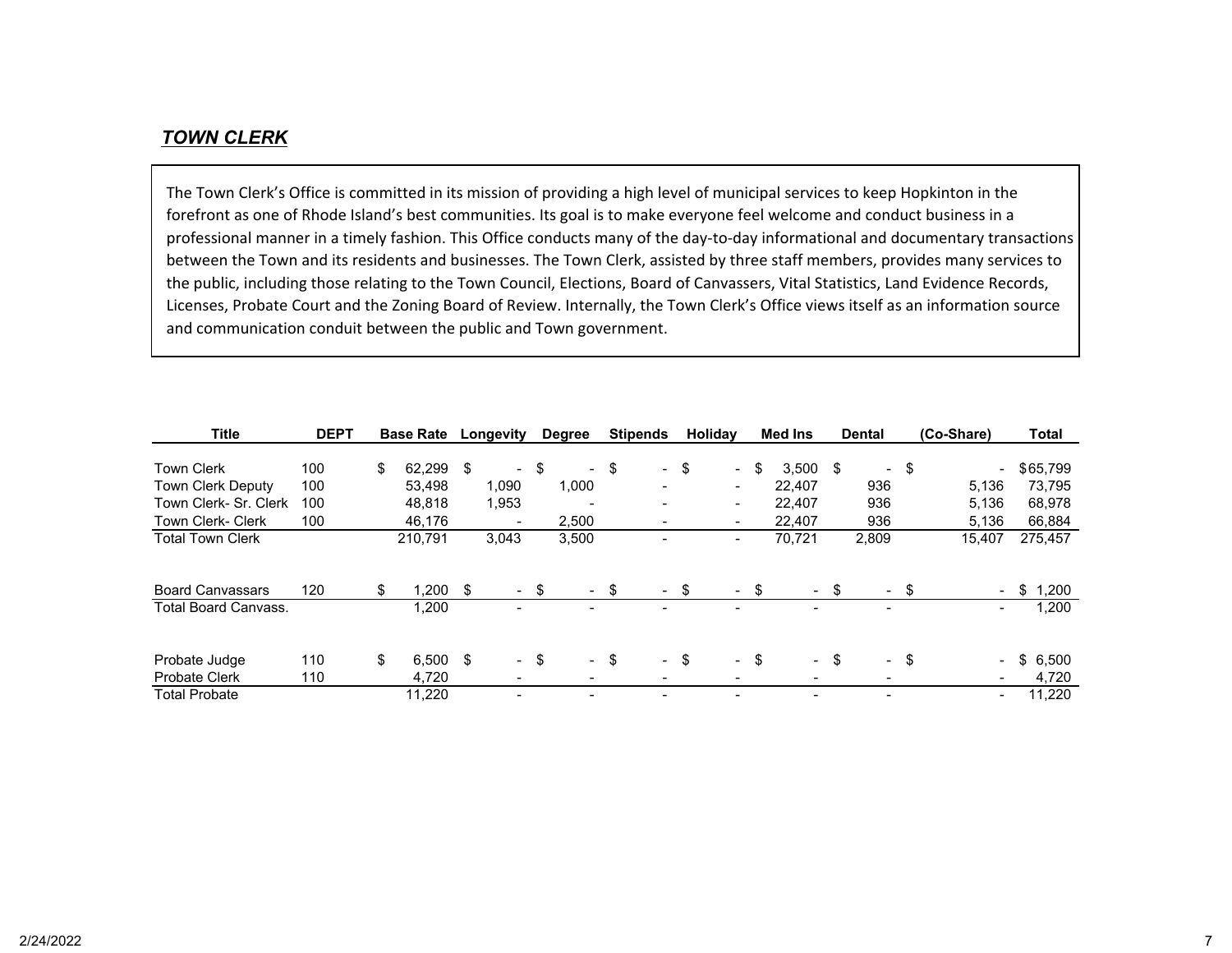|                                                                              |      | FY 19/20       | FY 19/20       | FY 20/21       |      | FY 20/21      |     | FY 21/22       |      | FY 21/22         | FY 22/23       |
|------------------------------------------------------------------------------|------|----------------|----------------|----------------|------|---------------|-----|----------------|------|------------------|----------------|
| TOWN CLERK (100)                                                             |      | <b>Budget</b>  | <b>Actual</b>  | <b>Budget</b>  |      | <b>Actual</b> |     | <b>Budget</b>  |      | <b>YTD 12/31</b> | <b>Budget</b>  |
|                                                                              |      |                |                |                |      |               |     |                |      |                  |                |
| <b>COMPENSATION &amp; SALARY</b><br>4000 TOWN CLERK SALARY<br>100            | \$   | 56,996 \$      | 58,583 \$      | 59,880 \$      |      | 60,111 \$     |     | 59,880         |      | $$28,098$ \$     | 62,299         |
| 4005 DEPUTY TOWN CLERK SALARY<br>100                                         |      | 46,745         | 50,306         | 51,398         |      | 51,596        |     | 51,398         |      | 24,118           | 55,588         |
| 4010 FULL TIME WAGES<br>100                                                  |      | 85,332         | 73,114         | 91,331         |      | 91,703        |     | 91,331         |      | 42,743           | 99,446         |
| 4090 PAYROLL TAXES<br>100                                                    |      | 13,824         | 13,267         | 14,630         |      | 14,691        |     | 14,630         |      | 6,872            | 15,715         |
| 4110 HEALTH / DENTAL INSURANCE<br>100                                        |      | 53,914         | 54,198         | 67,572         |      | 67,572        |     | 67,572         |      | 38,926           | 70,030         |
| 4111 HEALTH/DENTAL INS. CO-SHARE<br>100                                      |      | (11, 861)      | (12, 474)      | (14, 866)      |      | (14, 866)     |     | (14, 866)      |      | (7, 344)         | (15, 407)      |
| 4120 HEALTH/DENTAL INS. BUY BACK<br>100                                      |      | 3,500          | 3,500          | 3,500          |      | 3,500         |     |                |      | 1,750            |                |
| 4105 LIFE INSURANCE                                                          |      | 375            |                | 375            |      | 360           |     | 3,500<br>375   |      | 207              | 3,500          |
| 100                                                                          |      |                | 268            |                |      |               |     |                |      |                  | 375            |
| 4140 WORKERS COMP INSURANCE<br>100                                           |      | 655            | 610            | 693            |      | 656           |     | 693            |      | 702              | 596            |
| 4130 PENSIONS<br>100                                                         |      | 6,505          | 8,420          | 10,066         |      | 9,892         |     | 10,066         |      | 3,926            | 8,964          |
| 4150 EYE CARE PROGRAM<br>100                                                 |      | 300<br>256,285 | 124<br>249,916 | 300<br>284,880 |      | 285,215       |     | 300<br>284,880 |      | 139,998          | 300<br>301,406 |
|                                                                              |      |                |                |                |      |               |     |                |      |                  |                |
| <b>ADVERTISING</b>                                                           |      |                |                |                |      |               |     |                |      |                  |                |
| 5020 LEGAL ADVERTISING<br>100                                                | - \$ | $8,000$ \$     | 18,866 \$      | 9,000          | - \$ | 15,959        | -\$ | 9,000          | \$   | $5,320$ \$       | 12,000         |
|                                                                              |      | 8,000          | 18,866         | 9,000          |      | 15,959        |     | 9,000          |      | 5,320            | 12,000         |
| <b>SERVICES</b>                                                              |      |                |                |                |      |               |     |                |      |                  |                |
| 100<br>5060 CONTRACT SERVICES                                                | \$   | 18,000 \$      | 23,458 \$      | 18,000 \$      |      | 14,413 \$     |     | 18,000         | \$   | $6,157$ \$       | 18,000         |
| 5075 DUES & FEES<br>100                                                      |      | 500            | 520            | 500            |      | 905           |     | 500            |      | 290              | 500            |
| 5090 EDUCATION<br>100                                                        |      | 300            | 300            | 925            |      | 860           |     | 925            |      |                  | 925            |
| 5200 LEASED EQUIPMENT<br>100                                                 |      | 1,000          | 609            | 609            |      | 609           |     | 609            |      | 152              | 609            |
| 100<br>5250 PRESERVATION OF TOWN RECS.                                       |      | 1,000          | $\blacksquare$ | 1,000          |      |               |     | 1,000          |      |                  | 1,000          |
|                                                                              |      | 20,800         | 24,887         | 21,034         |      | 16,787        |     | 21,034         |      | 6,599            | 21,034         |
|                                                                              |      |                |                |                |      |               |     |                |      |                  |                |
| <b>SUPPLIES, MAINTEN. &amp; OPERATIONS</b><br>5270 PRINTING & COPYING<br>100 | \$   | $1,200$ \$     | $2,275$ \$     | $1,500$ \$     |      | $3,347$ \$    |     | 1,500          | - \$ | 582 \$           | 1,500          |
| 5310 REPAIRS & MAINTENANCE/EQUIP.<br>100                                     |      | 300            |                | 200            |      | 186           |     | 200            |      |                  | 200            |
| 5390 OPERATING SUPPLIES<br>100                                               |      | 3,000          | 2,323          | 2,700          |      | 2,087         |     | 2,700          |      | 592              | 2,700          |
| 5400 SUPPLIES - DOG LICENSES<br>100                                          |      | 400            | 289            | 350            |      | 290           |     | 350            |      |                  | 350            |
| 5420 TRAVEL & CONFERENCE<br>100                                              |      | 200            | 77             | 300            |      | 30            |     | 300            |      |                  | 300            |
|                                                                              |      | 5,100          | 4,964          | 5,050          |      | 5,941         |     | 5,050          |      | 1,174            | 5,050          |
|                                                                              |      |                |                |                |      |               |     |                |      |                  |                |
| <b>DEPARTMENT TOTALS</b>                                                     |      | 290,185 \$     | 298,633 \$     | 319,964 \$     |      | 323,903 \$    |     | 319,964        |      | $$153,091$ \$    | 339,490        |
|                                                                              |      |                |                |                |      |               |     |                |      |                  |                |
| <b>TOWN CLERK REVENUE</b>                                                    |      |                |                |                |      |               |     |                |      |                  |                |
| 100 3406 TOWN CLERK REVENUE                                                  |      | 180,000        | 222,585        | 215,000        |      | 279,822       |     | 215,000        |      | 113,207          | 218,000        |
|                                                                              |      | 180,000        | 222,585        | 215,000        |      | 279,822       |     | 215,000        |      | 113,207          | 218,000        |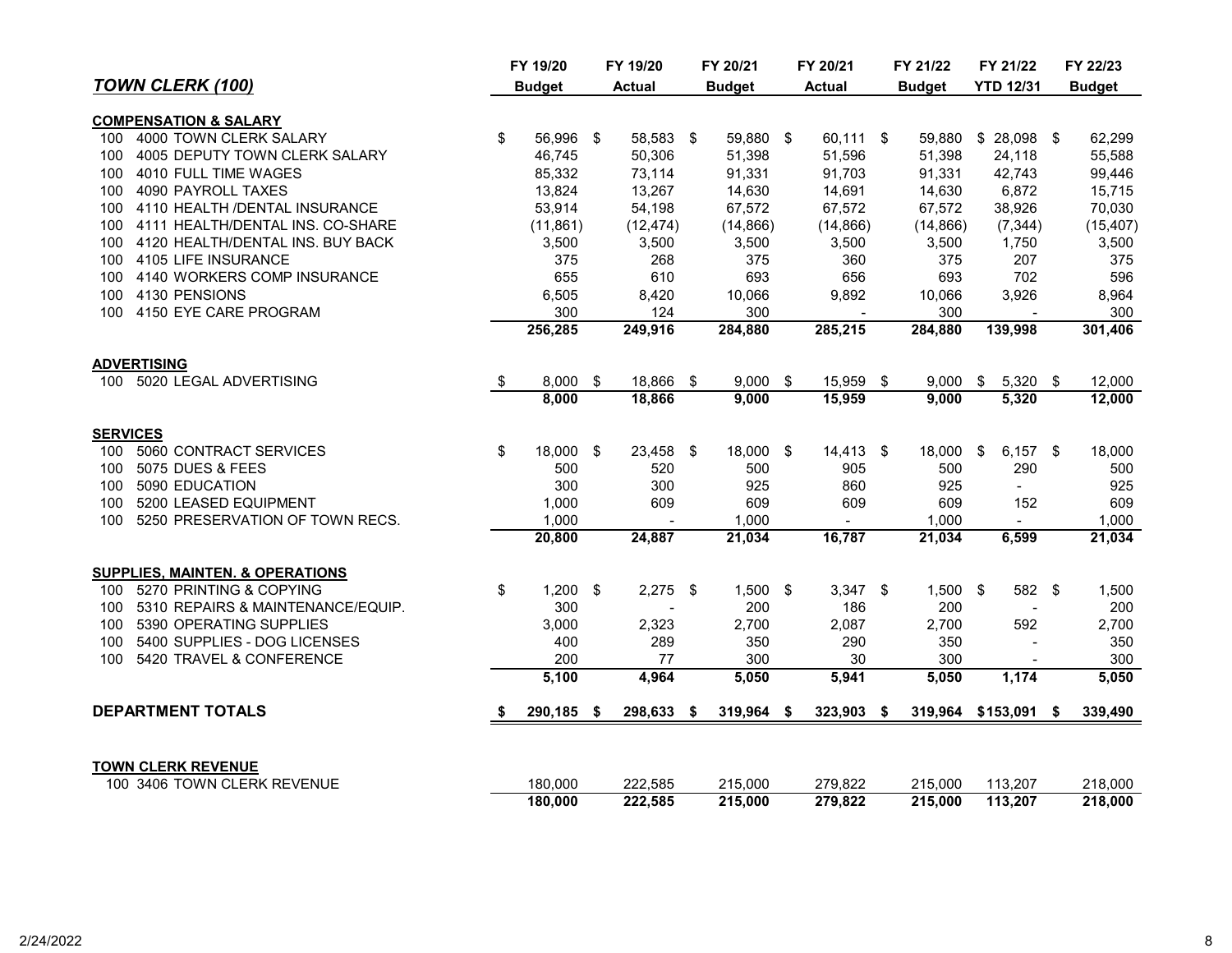|                                      | FY 19/20         | FY 19/20      | FY 20/21       | FY 20/21      | FY 21/22      | FY 21/22         |     | FY 22/23      |
|--------------------------------------|------------------|---------------|----------------|---------------|---------------|------------------|-----|---------------|
| <b>TOWN CLERK (100)</b>              | <b>Budget</b>    | <b>Actual</b> | <b>Budget</b>  | <b>Actual</b> | <b>Budget</b> | <b>YTD 12/31</b> |     | <b>Budget</b> |
| <b>PROBATE COURT (110)</b>           |                  |               |                |               |               |                  |     |               |
| 110 4000 PROBATE JUDGE STIPEND       | \$<br>$6,500$ \$ | $6,300$ \$    | $6,500$ \$     | $6,300$ \$    | 6,500         | \$<br>$3,150$ \$ |     | 6,500         |
| 110 4040 PROBATE CLERK STIPEND       | 4,720            | 4,720         | 4,720          | 4,720         | 4,720         | 2,360            |     | 4,720         |
| 110 4090 PAYROLL TAXES               | 858              | 843           | 858            | 843           | 858           | 422              |     | 858           |
| 110 4140 WORKERS COMP INSURANCE      | 77               | 39            | 77             | 73            | 77            | 78               |     | 33            |
| 110 5020 LEGAL ADVERTISING - PROBATE |                  | 2,656         |                | 2,816         |               | 1,536            |     | $\mathbf{1}$  |
|                                      | 12,156           | 14,558        | 12,156         | 14,752        | 12,156        | 7,546            |     | 12,112        |
| <b>PROBATE REVENUES (110)</b>        |                  |               |                |               |               |                  |     |               |
| 110 3400 PROBATE REVENUES            | \$<br>12,000 \$  | 15,650 \$     | $14,000$ \$    | 11,372 \$     | 14,000        | $$10,112$ \$     |     | 14,000        |
| 110 3401 PROBATE ADVERTISING         |                  | 2,785         | -1             | 3,150         |               | 1,450            |     | -1            |
|                                      | 12,001           | 18,435        | 14,001         | 14,522        | 14,001        | 11,562           |     | 14,001        |
| <b>BOARD OF CANVASSERS (120)</b>     |                  |               |                |               |               |                  |     |               |
| 120 4040 STIPENDS                    | \$<br>$5,000$ \$ | $5,000$ \$    | $5,000$ \$     | $5,000$ \$    | 5,000         | \$<br>$5,000$ \$ |     | 5,000         |
| 120 4020 CLERK STIPEND               | 1,200            | 1,200         | 1,200          | 1,200         | 1,200         | 1,200            |     | 1,200         |
| 120 4043 CANVASSERS WAGES            | 500              |               | 300            |               | 300           |                  |     | 300           |
| 120 4090 PAYROLL TAXES               | 474              | 474           | 474            | 474           | 474           | 474              |     | 474           |
| 120 4140 WORKERS COMP INSURANCE      | 4                | 4             | $\overline{4}$ | 4             | 4             | 4                |     | 3             |
| 120 5020 ADVERTISING - LEGAL         | 400              | 138           | 500            |               | 500           |                  |     | 500           |
| 120 5390 SUPPLIES                    | 100              |               | 100            | 41            | 100           | $0\%$            |     | 100           |
|                                      | 7,679            | 6,816         | 7,579          | 6,719         | 7,579         | 6,678            |     | 7,578         |
| <b>ELECTIONS (130)</b>               |                  |               |                |               |               |                  |     |               |
| 130 4020 ELECTION WAGES-APPOINTED    | \$<br>7,000 \$   | $2,202$ \$    | $7,500$ \$     | $5,425$ \$    | $7,500$ \$    | $\sim$           | -\$ | 7,500         |
| 130 4045 TOWN MODERATOR              | 50               | 50            | 50             | 150           | 50            |                  |     | 50            |
| 130 4045 TOWN SERGEANT               | 300              | 200           | 300            | 200           | 300           |                  |     | 300           |
| 130 4140 WORKERS COMP INSURANCE      | 18               | 17            | 18             | 17            | 18            | 18               |     | 27            |
| 130 5020 ADVERTISING - LEGAL         | 600              |               | 600            |               | 600           |                  |     | 600           |
| 130 5390 SUPPLIES                    | 600              | 470           | 500            | (3,809)       | 500           |                  |     | 500           |
|                                      | 8,568            | 2,939         | 8.968          | 1.983         | 8.968         | 18               |     | 8,977         |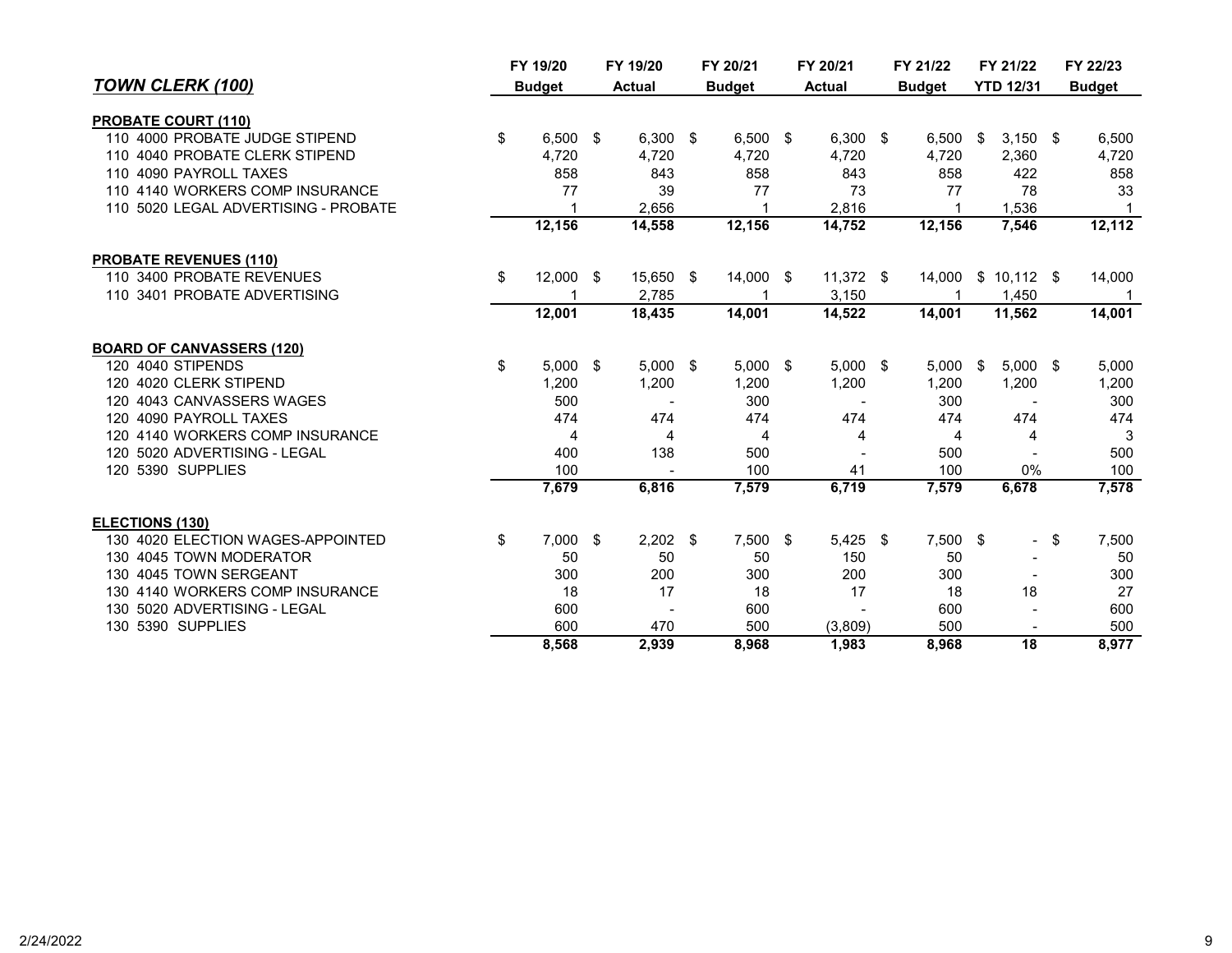## *TAX ASSESSOR*

The Assessor's Office is responsible for producing an annual tax roll. The office is also responsible for the mass appraisal of real estate and personal property for tax purposes, along with the collection and maintenance of property data, including property ownership, location, size, use, physical characteristics, sales price, rents, costs and operating expenses. In addition, it consistently updates revaluation procedures on properties for required performance audits, defense of appeals, public relations and management information. The Assessor also makes periodic field inspections to identify properties and ensure that data is complete and accurate. The Assessor's office implements <sup>a</sup> full revaluation every nine years with <sup>a</sup> statistical update every three years.

| <b>Title</b>          | <b>DEP</b> | <b>Base Rate Longevity</b> |  | <b>Dearee</b> | <b>Stipends</b>          | <b>Holidav</b> | <b>Med Ins</b> | Dental | (Co-Share) | Tota.    |
|-----------------------|------------|----------------------------|--|---------------|--------------------------|----------------|----------------|--------|------------|----------|
| Assessor              | 200        | 59.573                     |  | 2.500         | 420                      |                | ኔ 22.407       | 936    | 5.136      | \$80.701 |
| Assessor Sr. Clerk    | 200        | 46.637                     |  | 2.500         | $\overline{\phantom{a}}$ |                | 9.295          | 288    | 2.108      | 56.612   |
| <b>Total Assessor</b> |            | 106.210                    |  | 5.000         | 420                      |                | 1.702          | .225   | 7.244      | 137.313  |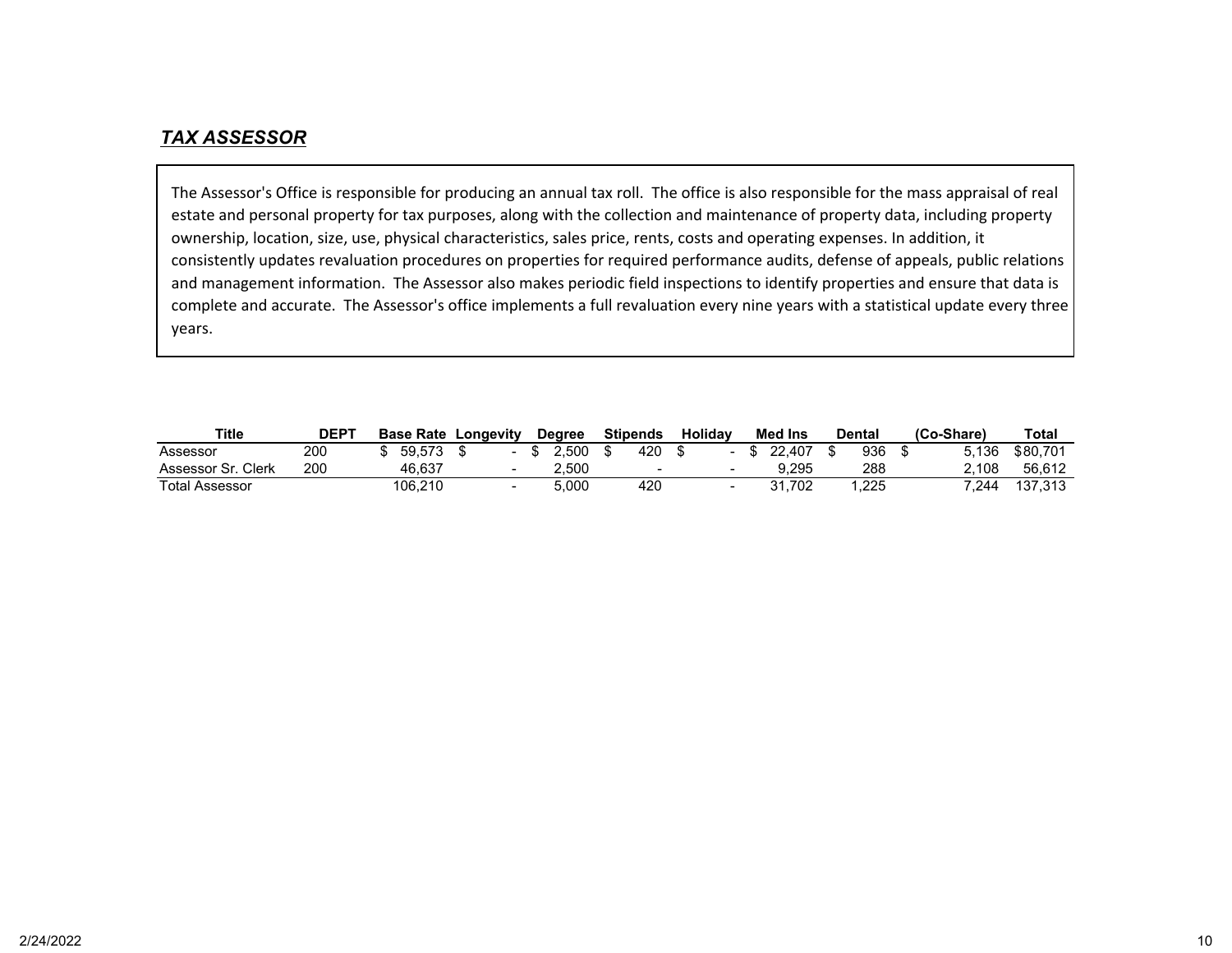|                 |                                                                    | FY 19/20      |     | FY 19/20      | FY 20/21      | FY 20/21         | FY 21/22      |      | FY 21/22         | FY 22/23      |
|-----------------|--------------------------------------------------------------------|---------------|-----|---------------|---------------|------------------|---------------|------|------------------|---------------|
|                 | TAX ASSESSOR (200)                                                 | <b>Budget</b> |     | <b>Actual</b> | <b>Budget</b> | <b>Actual</b>    | <b>Budget</b> |      | <b>YTD 12/31</b> | <b>Budget</b> |
|                 | <b>COMPENSATION &amp; SALARY</b>                                   |               |     |               |               |                  |               |      |                  |               |
| 200             | 4000 TAX ASSESSOR SALARY                                           | \$<br>54,185  | -\$ | 58,950 \$     | 56,920 \$     | 58,725 \$        | 56,920        |      | $$30,720$ \$     | 62,073        |
| 200             | 4010 FULL TIME WAGES                                               | 45,140        |     | 48,499        | 48,049        | 47,667           | 48,049        |      | 13,957           | 49,137        |
| 200             | 4090 PAYROLL TAXES                                                 | 7,068         |     | 7,747         | 7,719         | 7,830            | 7,719         |      | 2,824            | 7,986         |
| 200             | 4110 HEALTH / DENTAL INSURANCE                                     | 31,539        |     | 15,998        | 18,484        | 18,362           | 18,484        |      | 15,331           | 32,927        |
| 200             | 4111 HEALTH/DENTAL INS. CO-SHARE                                   | (6,938)       |     | (3,909)       | (4,066)       | (4,034)          | (4,066)       |      | (3,213)          | (7, 244)      |
| 200             | 4105 LIFE INSURANCE                                                | 250           |     | 214           | 250           | 240              | 250           |      | 118              | 250           |
| 200             | 4140 WORKERS COMP INSURANCE                                        | 1,642         |     | 1,573         | 1,740         | 1,647            | 1,740         |      | 1,762            | 1,452         |
| 200             | 4130 PENSIONS                                                      | 3,139         |     | 4,681         | 4,945         | 5,009            | 4,945         |      | 1,471            | 4,348         |
| 200             | 4150 EYE CARE PROGRAM                                              | 350           |     |               | 350           |                  | 350           |      |                  | 350           |
| 200             | 5410 CELL PHONE ALLOWANCE                                          | 420           |     | 420           | 420           | 420              | 420           |      | 210              | 420           |
|                 |                                                                    | 136,793       |     | 134,173       | 134,811       | 135,866          | 134,811       |      | 63,180           | 151,699       |
| <b>SERVICES</b> |                                                                    |               |     |               |               |                  |               |      |                  |               |
| 200             | 5065 CONTRACT SERVICES - TAX ROLL                                  | \$<br>1,200   | \$  | 750           | \$<br>766     | \$<br>$1,015$ \$ | 766           | \$   | $1,040$ \$       | 790           |
| 200             | 5075 DUES & FEES                                                   | 200           |     | 680           | 715           | 715              | 715           |      | 705              | 315           |
| 200             | 5090 EDUCATION                                                     | 1,000         |     | 590           | 750           | 895              | 750           |      | 385              | 1,000         |
| 200             | 5230 MILEAGE/FUEL                                                  | 850           |     | 362           | 750           | 351              | 750           |      | 74               | 750           |
|                 |                                                                    | 3,250         |     | 2,382         | 2,981         | 2,976            | 2,981         |      | 2,204            | 2,855         |
|                 | <b>SUPPLIES, MAINTEN. &amp; OPERATIONS</b>                         |               |     |               |               |                  |               |      |                  |               |
| 200             | 5270 PRINTING AND COPYING                                          | \$<br>1,020   | -\$ | 598 \$        | 825 \$        | $1,059$ \$       | 825           | - \$ | 365 \$           | 825           |
| 200             | 5390 SUPPLIES                                                      | 480           |     | 1,985         | 1,180         | 1,773            | 1,180         |      | 1,145            | 1,500         |
|                 |                                                                    | 1,500         |     | 2,583         | 2,005         | 2,832            | 2,005         |      | 1,510            | 2,325         |
|                 |                                                                    |               |     |               |               |                  |               |      |                  |               |
|                 | <b>DEPARTMENT TOTALS</b>                                           | $141,543$ \$  |     | 139,138 \$    | 139,797 \$    | 141,675 \$       | 139,797       |      | $$66,894$ \$     | 156,879       |
|                 |                                                                    |               |     |               |               |                  |               |      |                  |               |
| 200             | <b>TAX ASSESSOR REVENUES</b><br>3108 LAND USE PENALTY - OPEN SPACE |               |     |               |               |                  |               |      |                  |               |
| 200             | 3400 REVENUES: TAX ASSESSOR                                        | 100           |     | 3,748         | 100           | 2,284            | 100           |      |                  | 100           |
|                 |                                                                    | 100           |     | 3,748         | 100           | 2,284            | 100           |      |                  | 100           |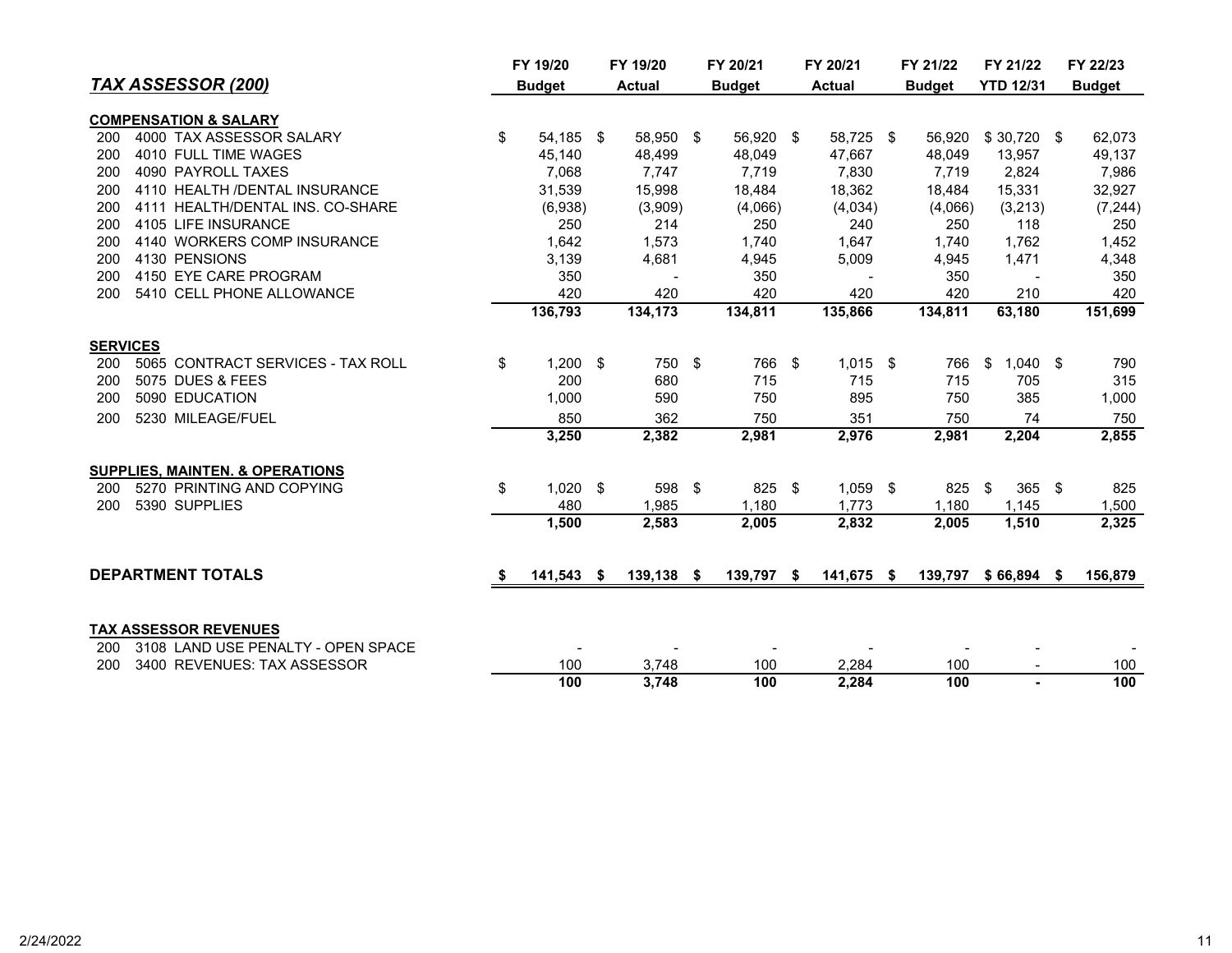# *TAX COLLECTOR*

The Tax Collector directs and administers the statutory and ordinance responsibilities of the Office, including the planning, organizing and supervision of the billing process. This Office conducts the collection of real estate, personal property, motor vehicle taxes and other miscellaneous receivables for approximately 9,000 individual accounts. It also prepares tax bills from the Grand List furnished by the Tax Assessor. In addition, it directs the recording and collection of local property taxes, special assessments, liens, and other municipal revenues. This Office also conducts <sup>a</sup> tax sale each year for unpaid real estate taxes on local property and provides tax information for banks, attorneys and the general public.

| <b>Title</b>            | <b>DEPT</b> | <b>Base Rate</b> | Longevity | <b>Dearee</b> | <b>Stipends</b> | Holidav | <b>Med Ins</b> | Dental | (Co-Share) | Tota     |
|-------------------------|-------------|------------------|-----------|---------------|-----------------|---------|----------------|--------|------------|----------|
| Collector               | 210         | 56.182           | 2.247     | .000<br>Ф     |                 |         |                |        |            | \$59.429 |
| <b>Collector Deputy</b> | 210         | 32.099           |           | $\sim$        |                 |         | 22.407         | 936    | 5.136      | 50.306   |
| <b>Total Collector</b>  |             | 88.281           | 2.247     | .000          |                 |         | 22.407         | 936    | 5.136      | 109,736  |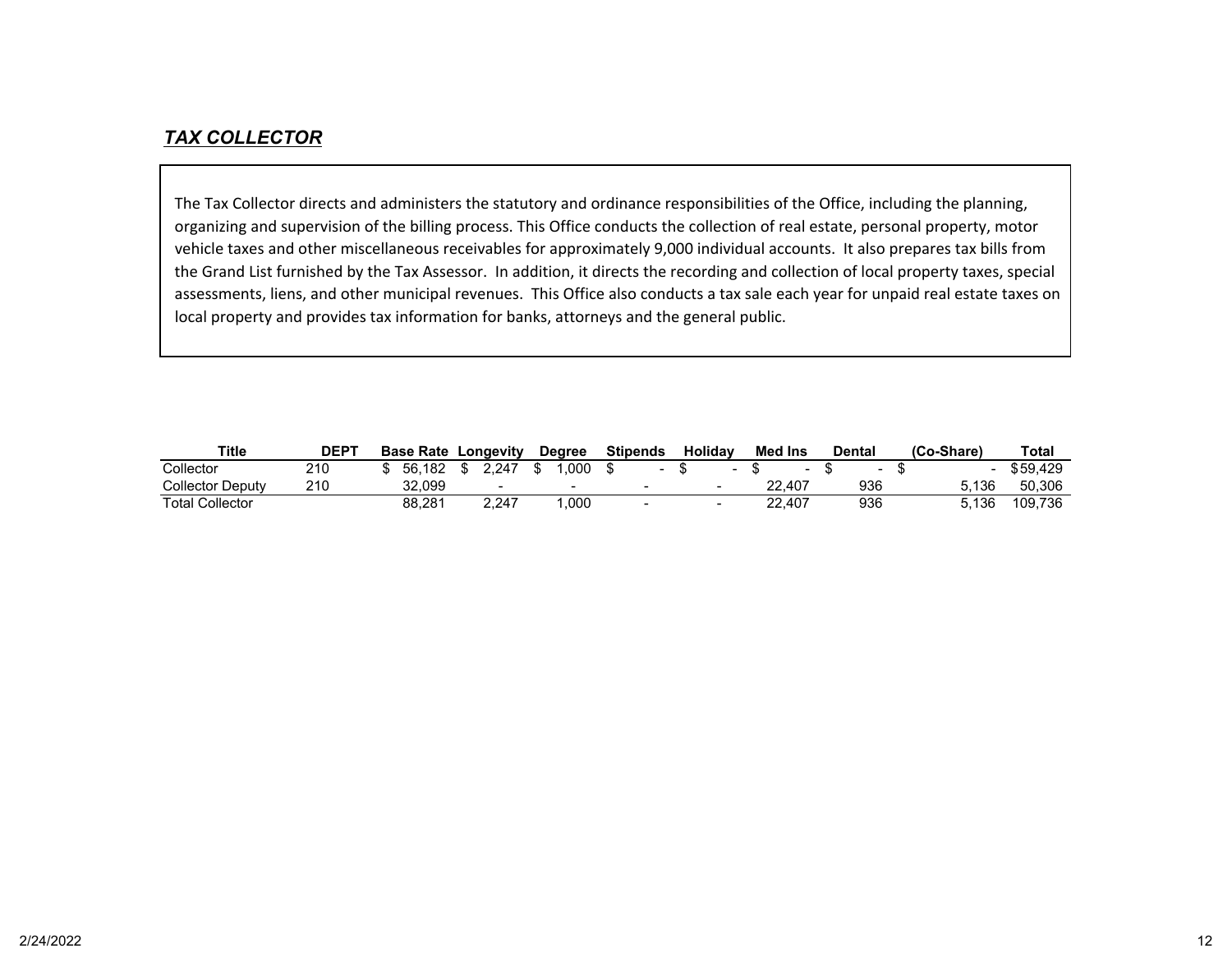|                                                    |               | FY 19/20       |           | FY 19/20            |        | FY 20/21                     |      | FY 20/21            |        | FY 21/22      | FY 21/22                | FY 22/23                     |
|----------------------------------------------------|---------------|----------------|-----------|---------------------|--------|------------------------------|------|---------------------|--------|---------------|-------------------------|------------------------------|
| TAX COLLECTOR (210)                                |               | <b>Budget</b>  |           | <b>Actual</b>       |        | <b>Budget</b>                |      | <b>Actual</b>       |        | <b>Budget</b> | <b>YTD 12/31</b>        | <b>Budget</b>                |
| <b>COMPENSATION &amp; SALARY</b>                   |               |                |           |                     |        |                              |      |                     |        |               |                         |                              |
| 4000 TAX COLLECTOR SALARY<br>210                   | \$            | 56,252 \$      |           | 55,094 \$           |        | 56,299 \$                    |      | 55,163 \$           |        | 56,299        | $$27,941$ \$            | 59,429                       |
| 4020 PART TIME WAGES<br>210                        |               | 32,066         |           | 35,729              |        | 31,197                       |      | 31,993              |        | 31,197        | 15,023                  | 32,099                       |
| 4090 PAYROLL TAXES<br>210                          |               | 6,602          |           | 6,651               |        | 6,314                        |      | 6,328               |        | 6,314         | 3,144                   | 6,609                        |
| 4110 HEALTH /DENTAL INSURANCE<br>210               |               | 9,163          |           | 21,679              |        | 22,524                       |      | 22,524              |        | 22,524        | 12,976                  | 23,343                       |
| 4111 HEALTH/DENTAL INS. CO-SHARE<br>210            |               | (2,016)        |           | (4,769)             |        | (4,955)                      |      | (4, 955)            |        | (4,955)       | (2, 448)                | (5, 136)                     |
| 4105 LIFE INSURANCE<br>210                         |               | 175            |           | 214                 |        | 175                          |      | 240                 |        | 175           | 138                     | 250                          |
| 4140 WORKERS COMP INSURANCE<br>210                 |               | 313            |           | 300                 |        | 299                          |      | 283                 |        | 299           | 303                     | 251                          |
| 4130 PENSIONS<br>210                               |               | 3,072          |           | 4,129               |        | 4,139                        |      | 4,122               |        | 4,139         | 1,913                   | 3,579                        |
| 4150 EYE CARE PROGRAM<br>210                       |               | 175            |           | 175                 |        | 175                          |      |                     |        | 175           |                         | 175                          |
|                                                    |               | 105,803        |           | 119,202             |        | 116,167                      |      | 115,698             |        | 116,167       | 58,990                  | 120,599                      |
| <b>SERVICES</b>                                    |               |                |           |                     |        |                              |      |                     |        |               |                         |                              |
| 5075 DUES AND FEES<br>210                          |               | 100            |           | 100                 |        | 200                          |      | 220                 |        | 200           | 60                      | 200                          |
| 5090 EDUCATION<br>210                              |               | 200            |           | 44                  |        | 200                          |      |                     |        | 200           | 28                      | 200                          |
| 5010 ADVERTISING<br>210                            |               | 150            |           | $\blacksquare$      |        | $\blacksquare$               |      | $\sim$              |        | $\sim$        | $\blacksquare$          | $\overline{\phantom{a}}$     |
|                                                    |               | 450            |           | 144                 |        | 400                          |      | 220                 |        | 400           | $\overline{88}$         | 400                          |
| <b>SUPPLIES, MAINTEN. &amp; OPERATIONS</b>         |               |                |           |                     |        |                              |      |                     |        |               |                         |                              |
| 5230 MILEAGE REIMBURSEMENT<br>210                  | \$            | 100            | \$        |                     | $-$ \$ | 100 \$                       |      |                     | $-$ \$ | 100 \$        | $-$ \$                  | 100                          |
| 5240 POSTAGE<br>210                                |               | 1,750          |           | 1,375               |        | 1,250                        |      | 2,370               |        | 1,250         | 1,398                   | 1,250                        |
| 5390 SUPPLIES<br>210                               |               | 900            |           | 610                 |        | 900                          |      | 572                 |        | 900           | 217                     | 900                          |
| 5392 TAX BILL EXPENSES<br>210                      |               | 9.000          |           | 10,087              |        | 10,000                       |      | 10,659              |        | 10,000        | 10,224                  | 10,500                       |
|                                                    |               | 11,750         |           | 12,072              |        | 12,250                       |      | 13,601              |        | 12,250        | 11,839                  | 12,750                       |
| <b>DEPARTMENT TOTALS</b>                           | S.            | 118,003 \$     |           | 131,418 \$          |        | 128,817 \$                   |      | 129,520 \$          |        |               | 128,817 \$70,917 \$     | 133,749                      |
|                                                    |               |                |           |                     |        |                              |      |                     |        |               |                         |                              |
| <b>TAX COLLECTOR REVENUES</b><br>210 3400 REVENUES | $\sqrt[6]{3}$ | 8,000          | \$        | 9,464               | -\$    | 8,000                        | - \$ | 11,909 \$           |        |               | 8,000 \$ 3,650 \$       | 8,000                        |
|                                                    |               | 8,000          |           | 9,464               |        | 8,000                        |      | 11,909              |        | 8,000         | 3,650                   | 8,000                        |
| <b>TAX SALE</b>                                    |               |                |           |                     |        |                              |      |                     |        |               |                         |                              |
| <b>EXPENSES</b>                                    |               |                |           |                     |        |                              |      |                     |        |               |                         |                              |
| 210 5225 TAX SALE EXPENSES                         | $\sqrt{2}$    | $\overline{1}$ | $1 \quad$ | 14,784 \$<br>14,784 |        | $\mathbf{1}$<br>$\mathbf{1}$ | \$   | 12,834 \$<br>12,834 |        | 1             | 1 \$21,997 \$<br>21,997 | $\mathbf{1}$<br>$\mathbf{1}$ |
|                                                    |               |                |           |                     |        |                              |      |                     |        |               |                         |                              |
| <b>REVENUES</b><br>3401 TAX SALE REVENUES<br>210   | \$            |                | 1 S       | 44,548 \$           |        |                              | 1 S  | 44,023 \$           |        | 1.            | \$<br>$\sim$            | \$<br>$\mathbf{1}$           |
| 3402 TAX SALE REDEMPTION<br>210                    |               |                |           | (30, 478)           |        |                              |      | (8,703)             |        |               |                         |                              |
|                                                    |               | $\mathbf{1}$   |           | 14.070              |        | $\blacktriangleleft$         |      | 35,320              |        | $\mathbf{1}$  | $\blacksquare$          | $\mathbf{1}$                 |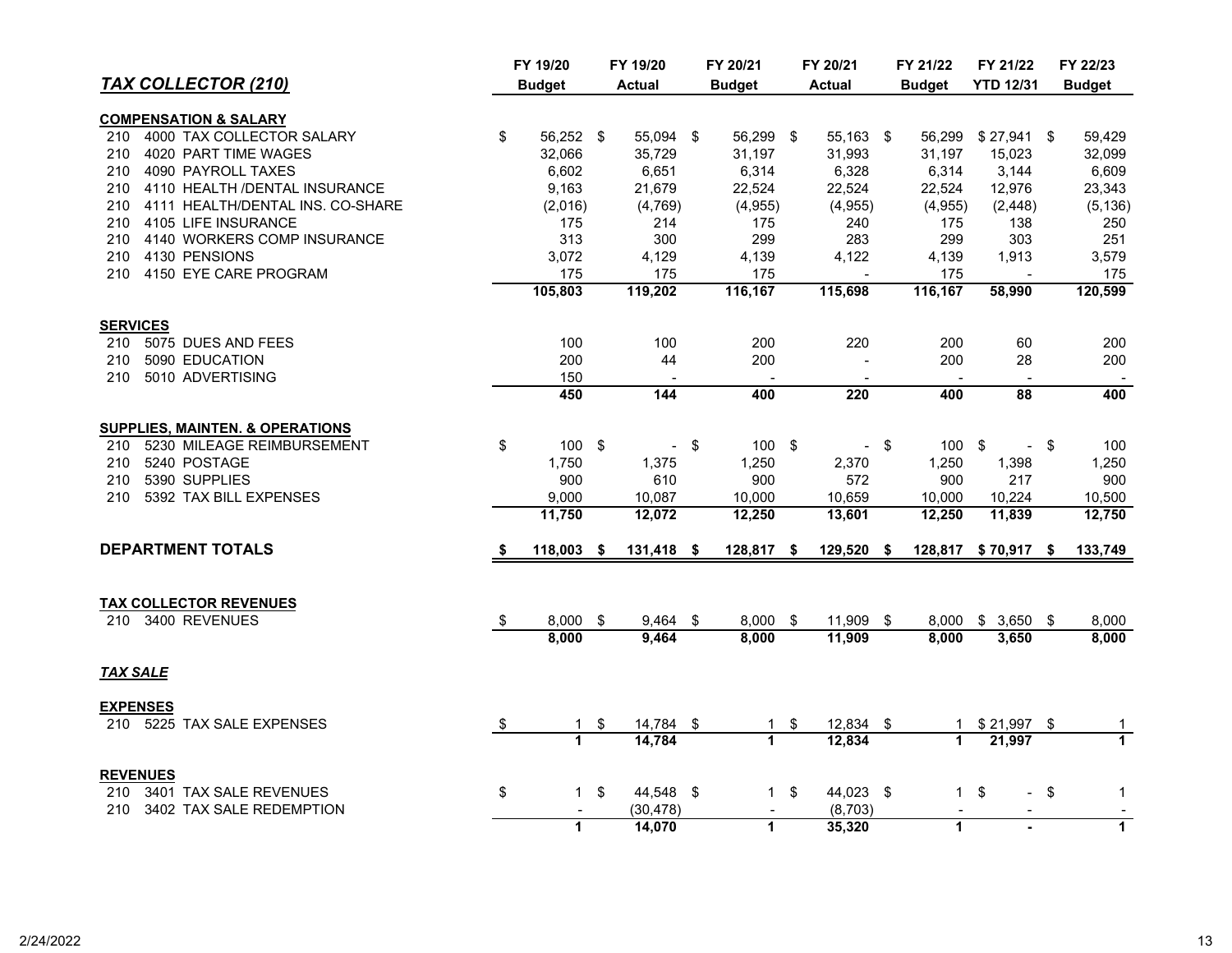The Finance Department is responsible for the overall administration of the Town's financial activities which include: Annual Budgets, Audits, Human Resources, Payroll, Assets and Capital Projects, Grant Management, and Trusts and Fiduciaries. In addition, the Finance Department receives and controls all monies and accurately accounts for all revenues and expenditures.

| <b>Title</b>            | <b>DEPT</b> | <b>Base Rate</b> | Longevity |                 | <b>Dearee</b> | <b>Stipends</b> | Holidav | <b>Med Ins</b> | Dental | (Co-Share) | Tota.    |
|-------------------------|-------------|------------------|-----------|-----------------|---------------|-----------------|---------|----------------|--------|------------|----------|
| <b>Finance Director</b> | 220         | 85.000           |           | $\qquad \qquad$ |               |                 |         | 9.295          | 288    | 2.108      | \$92.475 |
| <b>Accounting Clerk</b> | 220         | 50.713           |           |                 | 2.500         |                 |         | 22.407         | 936    | 5.136      | 71.421   |
| Total Finance           |             | .713<br>135.7    |           |                 | 2.500         |                 |         | .702           | .225   | 7.244      | 163.896  |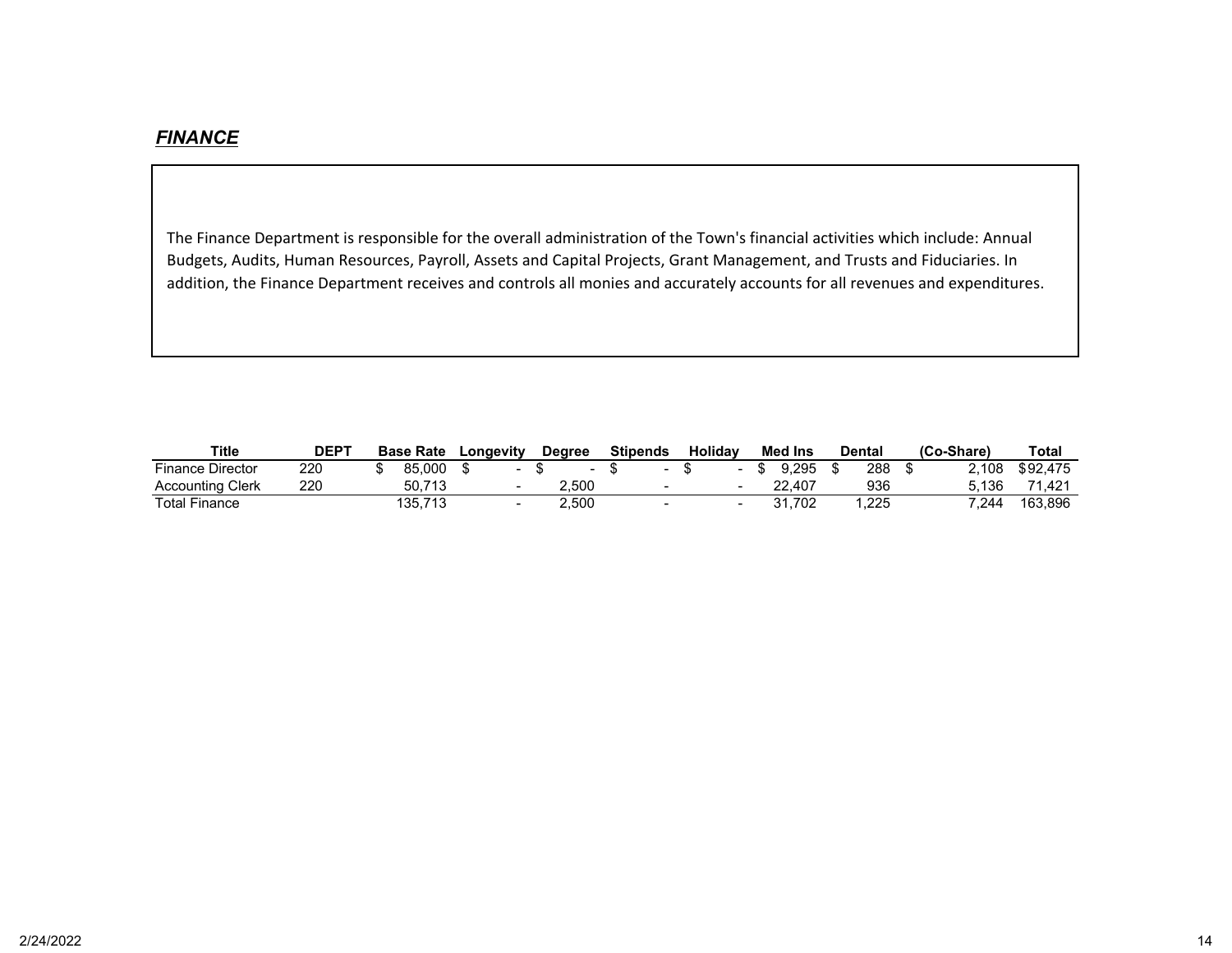|                 |                                            | FY 19/20         |     | FY 19/20      |     | FY 20/21      | FY 20/21      | FY 21/22             |      | FY 21/22         |      | FY 22/23      |
|-----------------|--------------------------------------------|------------------|-----|---------------|-----|---------------|---------------|----------------------|------|------------------|------|---------------|
|                 | <b>FINANCE (220)</b>                       | <b>Budget</b>    |     | <b>Actual</b> |     | <b>Budget</b> | <b>Actual</b> | <b>Budget</b>        |      | <b>YTD 12/31</b> |      | <b>Budget</b> |
|                 | <b>COMPENSATION &amp; SALARY</b>           |                  |     |               |     |               |               |                      |      |                  |      |               |
| 220             | 4000 FINANCE DIRECTOR SALARY               | \$<br>82.667 \$  |     | 94,367        | -\$ | 97,647 \$     | 96,971 \$     | 97,647               |      | 47,264 \$        |      | 85,000        |
| 220             | 4030 ACCOUNTING CLERK                      | 49,425           |     | 51,817        |     | 52,898        | 53,102        | 52,898               |      | 24,822           |      | 53,213        |
| 220             | 4090 PAYROLL TAXES                         | 9,996            |     | 11,086        |     | 11,405        | 11,962        | 11,405               |      | 5,698            |      | 10,019        |
| 220             | 4110 HEALTH/DENTAL INSURANCE               | 22,375           |     | 21,679        |     | 22,524        | 22,524        | 22,524               |      | 12,976           |      | 32,927        |
| 220             | 4111 HEALTH/DENTAL INS. CO-SHARE           | (4,923)          |     | (4,769)       |     | (4,955)       | (4,955)       | (4, 955)             |      | (2, 448)         |      | (7, 244)      |
| 220             | 4120 HEALTH/DENTAL INS, BUY BACK           | 3,500            |     | 3,500         |     | 3,500         | 3,500         | 3,500                |      | 1,750            |      |               |
| 220             | 4105 LIFE INSURANCE                        | 250              |     | 319           |     | 250           | 360           | 250                  |      | 207              |      | 250           |
| 220             | 4140 WORKERS COMP INSURANCE                | 474              |     | 454           |     | 540           | 511           | 540                  |      | 547              |      | 380           |
| 220             | 4130 PENSION                               | 4,285            |     | 6,530         |     | 7,286         | 7,085         | 7,286                |      | 2,994            |      | 5,404         |
| 220             | 4150 EYE CARE PROGRAM                      | 175              |     |               |     | 175           |               | 175                  |      | 150              |      | 175           |
| 220             | 5410 CELL PHONE ALLOWANCE                  | 420              |     | 420           |     | 420           | 420           | 420                  |      | 420              |      | 420           |
|                 |                                            | 168,644          |     | 185,403       |     | 191,691       | 191,480       | 191,691              |      | 94,380           |      | 180,544       |
| <b>SERVICES</b> |                                            |                  |     |               |     |               |               |                      |      |                  |      |               |
| 220             | 5000 AUDITING FEES                         | \$<br>25,245     | -\$ | 26,236        | \$  | 26,000 \$     | 27,002 \$     | 26,000               | \$   | $10,000$ \$      |      | 27,000        |
| 220             | 5060 CONTRACT SERVICES                     | 15,300           |     | 20,445        |     | 17,400        | 21,191        | 17,400               |      | 12,543           |      | 25,164        |
| 220             | <b>5075 DUES &amp; FEES</b>                | 225              |     | 227           |     | 225           | 170           | 225                  |      | 200              |      | 225           |
| 220             | 5090 EDUCATION                             | 250              |     | 229           |     | 250           |               | 250                  |      | 125              |      | 250           |
|                 |                                            | 41,020           |     | 47,137        |     | 43,875        | 48,362        | 43,875               |      | 22,868           |      | 52,639        |
|                 | <b>SUPPLIES, MAINTEN. &amp; OPERATIONS</b> |                  |     |               |     |               |               |                      |      |                  |      |               |
| 220             | 5390 SUPPLIES                              | \$<br>$1,250$ \$ |     | $1,315$ \$    |     | $1,250$ \$    | $1,195$ \$    | 1,250                | - \$ | 955              | - \$ | 1,250         |
| 220             | 5420 TRAVEL & CONFERENCE                   | 350              |     | 165           |     | 350           | 405           | 350                  |      | 185              |      | 350           |
|                 |                                            | 1,600            |     | 1,480         |     | 1,600         | 1,600         | 1,600                |      | 1,140            |      | 1,600         |
|                 | <b>DEPARTMENT TOTALS</b>                   | \$<br>211,264 \$ |     | 234,020 \$    |     | 237,166 \$    | 241,442 \$    | 237,166 \$118,388 \$ |      |                  |      | 234,783       |
|                 |                                            |                  |     |               |     |               |               |                      |      |                  |      |               |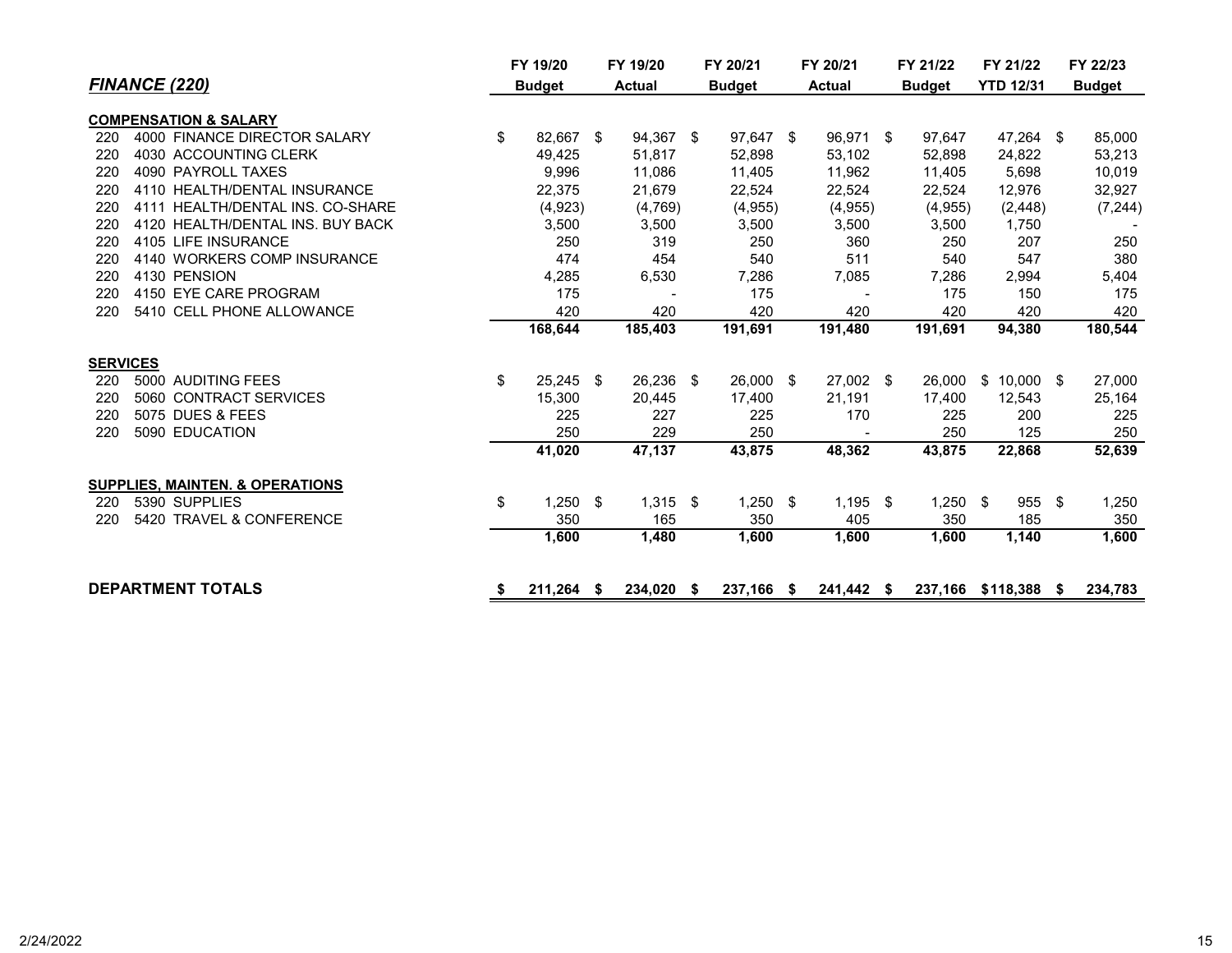The municipal debt service program funds debt service obligations for capital projects financed through General Obligation Bonds and other long‐term debt principal and interest.

#### **Debt Service:**

- **Street Light Project was authorized for \$221 thousand. In FY 17/18 the Town entered into a 10-year Tax-Exempt Lease to fund the project.**
- **Road Reconstruction was authorized for \$2 million. In FY 15/16 the Town issued a 10-year \$1.5M General Obligation Bond to fund the project.**
- **Road Reconstruction was authorized for \$2 million. In FY 15/16 the Town borrowed \$253,000 from the RI Clean Water Finance Agency to fund the**
- **Police Station Debt (5% rate) was refinanced into a new General Obligation Bond (2.2% rate) on 9/1/15 and will still mature on 5/1/2023.**
- **Land Trust was authorized for \$2 million to purchase Open Space. In FY 19/20 the Town issued a 25-year \$1.8M (\$2.5M with interest) General Obligation Bond for fund the purchase of Open Space.**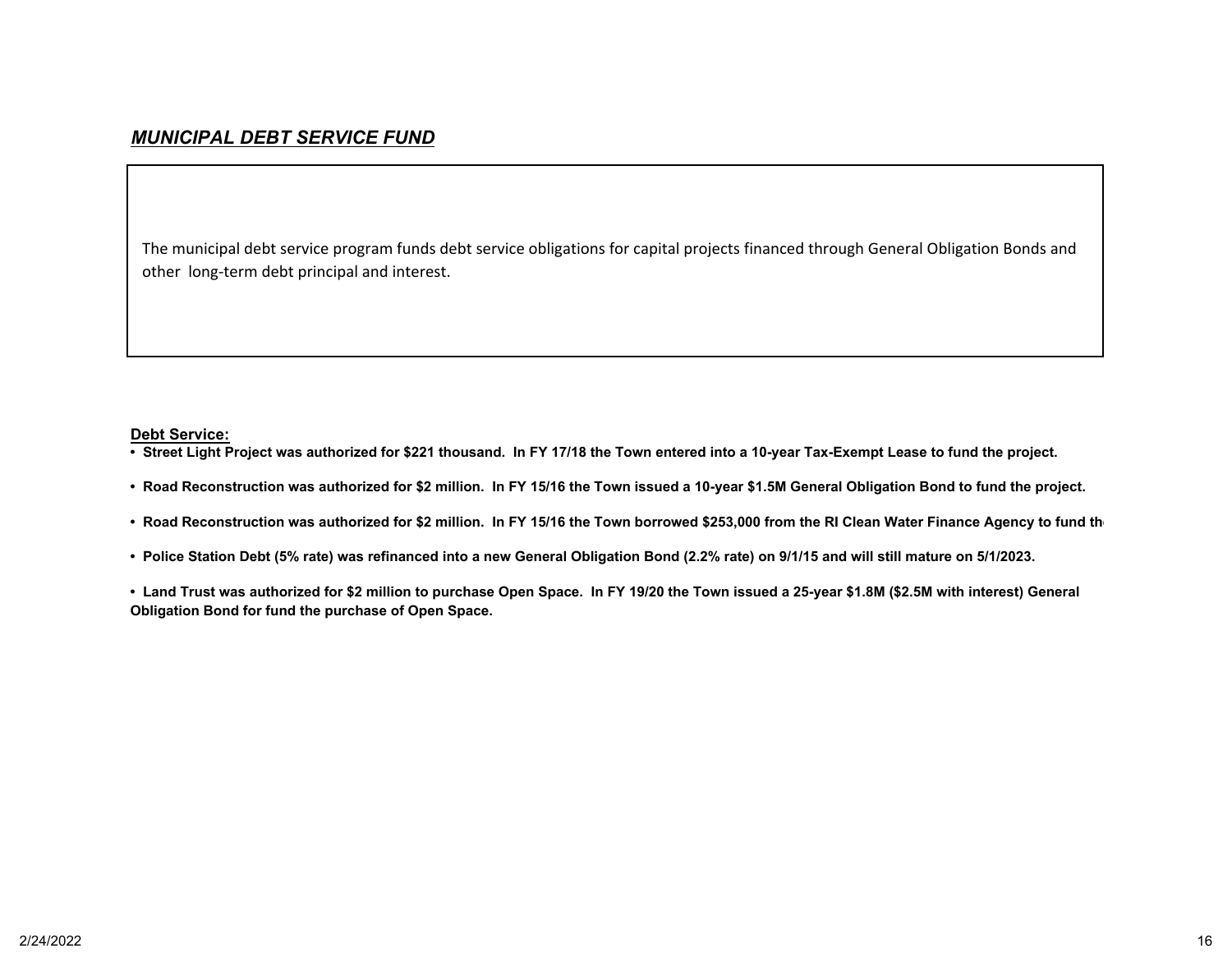|     |                                                              | FY 19/20      | FY 19/20                 | FY 20/21                 | FY 20/21                 | FY 21/22      | FY 21/22                 | FY 22/23      |
|-----|--------------------------------------------------------------|---------------|--------------------------|--------------------------|--------------------------|---------------|--------------------------|---------------|
|     | <b>DEBT SERVICE (221)</b>                                    | <b>Budget</b> | <b>Actual</b>            | <b>Budget</b>            | <b>Actual</b>            | <b>Budget</b> | <b>YTD 12/31</b>         | <b>Budget</b> |
|     |                                                              |               |                          |                          |                          |               |                          |               |
| 221 | 5620 STREET LIGHTS- DUES/ FEES- Issued 2017 \$221K           | 1.055         | 953                      | 848                      | 848                      | 848           | 398                      | 635           |
| 221 | STREET LIGHTS- PRINCIPAL PAYMENT- Issued 2017 \$221K<br>5621 | 20,000        | 21,000                   | 21,000                   | 21,000                   | 21,000        | 21,000                   | 22,000        |
| 221 | 5622 STREET LIGHTS-INTEREST ON DEBT- Issued 2017 \$221K      | 4,066         | 3,784                    | 3,452                    | 3,452                    | 3,452         | 1.640                    | 2,709         |
| 221 | 5601 ROAD RECONST.- PRINCIPAL PAYMENT- Issued 2015 \$1.5M    | 150,000       | 150,000                  | 155,000                  | 155,000                  | 155,000       | $\overline{\phantom{a}}$ | 160,000       |
| 221 | 5602 ROAD RECONST.- INTEREST ON DEBT- Issued 2015 \$1.5M     | 24.531        | 21.201                   | 17.871                   | 8,936                    | 17.871        |                          | 10,989        |
| 221 | 5610 PALMER CIRCLE.- DUES/ FEES- Issued 2015 \$253K          | 923           | 618                      | 650                      | 311                      | 650           | 121                      | 368           |
| 221 | 5611 PALMER CIRCLE.- PRINCIPAL PAYMENT- Issued 2015 \$253K   | 27,000        | 27,000                   | 28,000                   | 28,000                   | 28,000        | 28,000                   | 29,000        |
| 221 | 5612 PALMER CIRCLE- INTEREST ON DEBT- Issued 2015 \$253K     | 2,603         | 1.750                    | 1,979                    | 855                      | 1.979         | 8.942                    | 1,207         |
| 221 | 5390 POLICE STATION- PRINCIPAL PAYMENTS                      | 60,000        | 60,000                   | 60,000                   | 60,000                   | 60,000        | $\blacksquare$           | 60,000        |
| 221 | 5460 POLICE STATION- INTEREST ON DEBT                        | 6.771         | 5,439                    | 4,107                    | 13,043                   | 4,107         |                          | 1,332         |
| 221 | 5570 LAND TRUST-INTEREST ON BAN- Issued 2018 \$500K          | 12.500        | $\overline{\phantom{a}}$ | $\overline{\phantom{a}}$ | $\overline{\phantom{a}}$ |               |                          |               |
| 221 | LAND TRUST- PRINCIPAL PAYMENTS- Issued 2019 \$2M<br>5571     |               |                          | 95,000                   | 95,000                   | 95,000        |                          | 100,000       |
| 221 | 5572 LAND TRUST-INTEREST ON DEBT- Issued 2019 \$2M           |               | 79,250                   | 79,250                   | 79,250                   | 79,250        | 37.250                   | 69,500        |
| 221 | LAND TRUST- PRINCIPAL PAYMENTS- Issued 2012 \$1M<br>5591     | 50,000        | 50,000                   | 50,000                   | 50,000                   | 50,000        | 50,000                   | 50,000        |
| 221 | 5592 LAND TRUST-INTEREST ON DEBT- Issued 2012 \$1M           | 27,500        | 25,969                   | 24,375                   | 24,375                   | 24,375        | 11.781                   | 20,782        |
| 221 | CONTINUING BOND DISCLOSURE FEE<br>5221                       | 500. ا        | 1.500                    | 1.500                    | 1,500                    | 1,500         |                          | 1,500         |
|     | <b>DEPARTMENT TOTALS</b>                                     | 388,449       | 448,464                  | 543,031                  | 541,568                  | 543,031       | 159,131                  | 530,021       |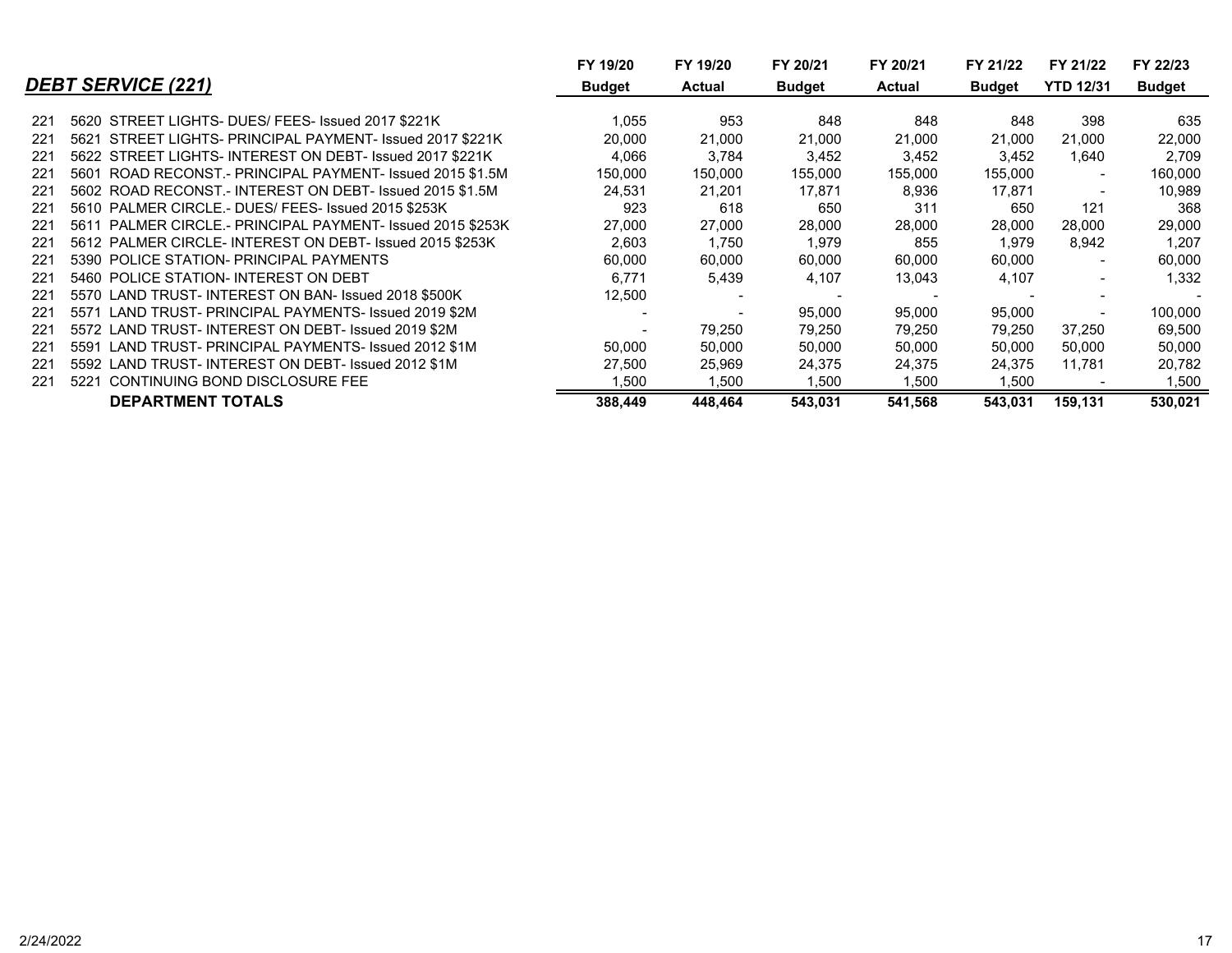# *G.I.S./I.T.*

The GIS/IT Department is responsible for managing and maintaining the Town's geospatial database, computer and electronic communications system, and website. In addition, the Department continues implementation of the GIS through periodic updates and the establishment of <sup>a</sup> Pictometry Software System for public safety and other Town operations. The Department also continues to provide computer upgrades and <sup>a</sup> network plan system for all Town buildings.

| Title            | <b>DEPT</b> | <b>Base Rate</b>                  | ∟ongevity |  | <b>Dearee</b> | <b>Stipends</b> | Holidav | <b>Med Ins</b>              | <b>Dental</b> | (Co-Share) | <b>Total</b> |
|------------------|-------------|-----------------------------------|-----------|--|---------------|-----------------|---------|-----------------------------|---------------|------------|--------------|
| GIS              | 250         | 70<br>.828                        |           |  | .500          | 420             |         | .407<br>$\sim$<br><u>__</u> | 936           | 5.136      | \$93.956     |
| <b>Total GIS</b> |             | 2,828<br>$\overline{\phantom{a}}$ |           |  | 001.∠         | າດດ<br>42U      |         | 22,407                      | 936           | 5,136      | 93,956       |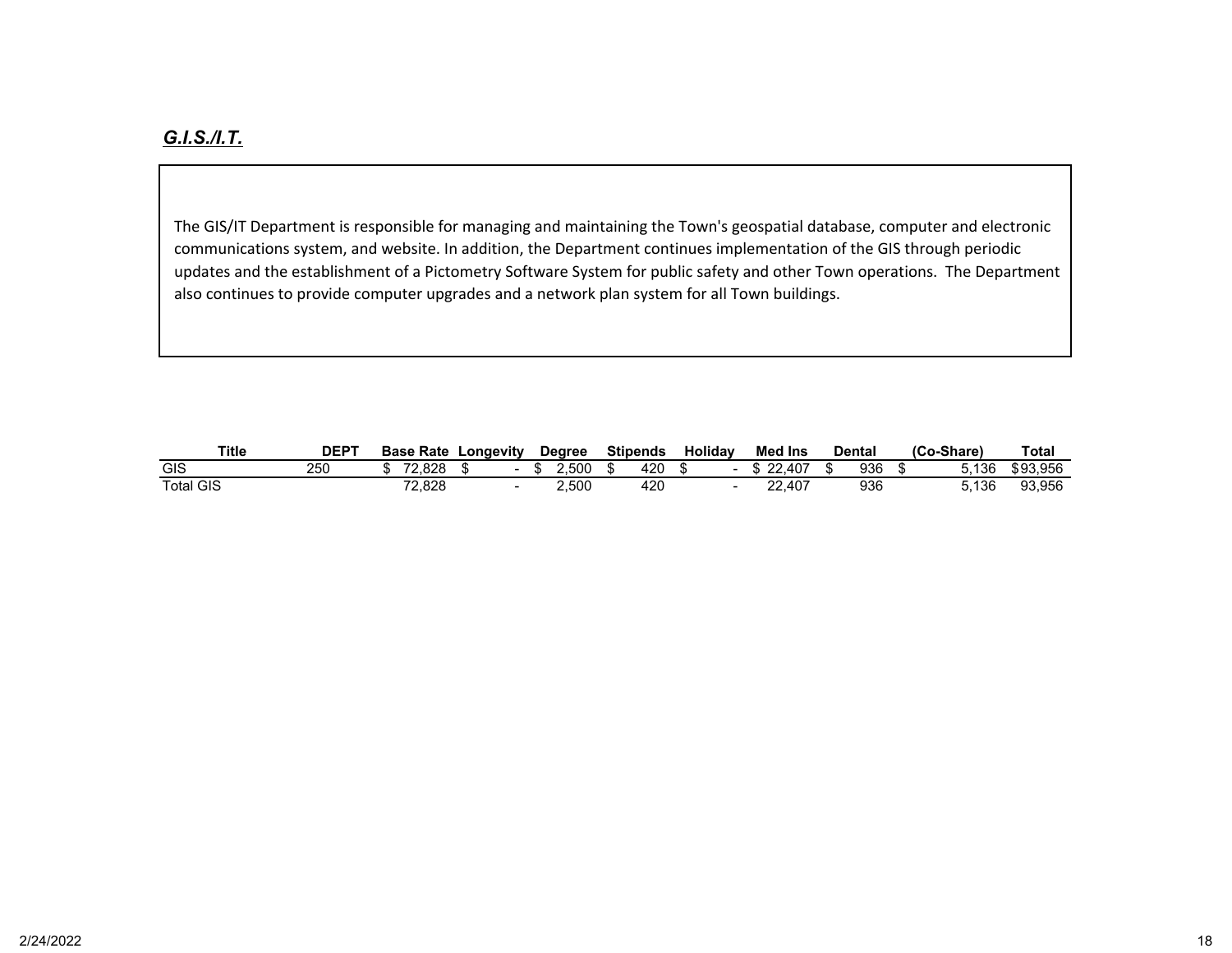|                                         |    | FY 19/20      |        | FY 19/20      |        | FY 20/21                 |        | FY 20/21       | FY 21/22      | FY 21/22         | FY 22/23      |
|-----------------------------------------|----|---------------|--------|---------------|--------|--------------------------|--------|----------------|---------------|------------------|---------------|
| G.I.S./I.T. (250)                       |    | <b>Budget</b> |        | <b>Actual</b> |        | <b>Budget</b>            |        | <b>Actual</b>  | <b>Budget</b> | <b>YTD 12/31</b> | <b>Budget</b> |
| <b>COMPENSATION &amp; SALARY</b>        |    |               |        |               |        |                          |        |                |               |                  |               |
| 4000 GIS/ IT DIRECTOR SALARY<br>250     | \$ | 46,976 \$     |        | 59,212 \$     |        | 60,500                   |        | 65,753 \$      | 60,500        | $$34,019$ \$     | 75,328        |
| 4090 PAYROLL TAXES<br>250               |    | 3,472         |        | 4,380         |        | 4,505                    |        | 4,943          | 4,505         | 2,415            | 5,402         |
| 4110 HEALTH/DENTAL INSURANCE<br>250     |    | 9,163         |        | 8,885         |        | 9,242                    |        | 9,079          | 9,242         | 11,122           | 23,343        |
| 4111 HEALTH/DENTAL INS. CO-SHARE<br>250 |    | (2,016)       |        | (1,955)       |        | (2,033)                  |        | (1,720)        | (2,033)       | (2, 448)         | (5, 136)      |
| 4105 LIFE INSURANCE<br>250              |    | 125           |        | 107           |        | 125                      |        | 110            | 125           | 69               | 125           |
| 4140 WORKERS COMP INSURANCE<br>250      |    | 165           |        | 158           |        | 213                      |        | 202            | 213           | 216              | 205           |
| 4130 PENSION<br>250                     |    | 1,484         |        | 2,645         |        | 2,862                    |        | 3,091          | 2,862         | 1,356            | 2,945         |
| 4150 EYE CARE PROGRAM<br>250            |    | 175           |        |               |        | 175                      |        |                | 175           |                  | 175           |
| 5410 CELL PHONE ALLOWANCE<br>250        |    | 420           |        | 420           |        | 420                      |        | 420            | 420           | 420              | 420           |
|                                         |    | 59,964        |        | 73,852        |        | 76,009                   |        | 81,878         | 76,009        | 47,169           | 102,808       |
| <b>SERVICES</b>                         |    |               |        |               |        |                          |        |                |               |                  |               |
| 5060 CONTRACT SERVICES<br>250           | \$ | 48,100        | -\$    | 53,493 \$     |        | 56,940 \$                |        | 53,077 \$      | 56,940        | $$51,717$ \$     | 65,589        |
| 5311 COMPUTER MAINT & REPAIRS<br>250    |    | 1,000         |        | 771           |        | 1,000                    |        | 643            | 1,000         |                  | 1,000         |
| 250<br>5090 EDUCATION/CONF/TRAVEL       |    | 250           |        |               |        | 200                      |        |                | 200           |                  | 200           |
| 5390 SUPPLIES<br>250                    |    | 350           |        | 287           |        | 400                      |        | 312            | 400           |                  | 400           |
|                                         |    | 49,700        |        | 54,551        |        | 58,540                   |        | 54,032         | 58,540        | 51,717           | 67,189        |
| <b>DEPARTMENT TOTALS</b>                |    | 109,664 \$    |        | $128,403$ \$  |        | 134,549 \$               |        | 135,910 \$     | 134,549       | $$98,886$ \$     | 169,997       |
|                                         |    |               |        |               |        |                          |        |                |               |                  |               |
| <b>G.I.S. REVENUE</b>                   |    |               |        |               |        |                          |        |                |               |                  |               |
| 250 3400 MAPS                           | S  |               | $-$ \$ |               | $-$ \$ |                          | $-$ \$ |                | \$            | - \$             | \$            |
|                                         |    |               |        |               |        | $\overline{\phantom{a}}$ |        | $\blacksquare$ |               |                  |               |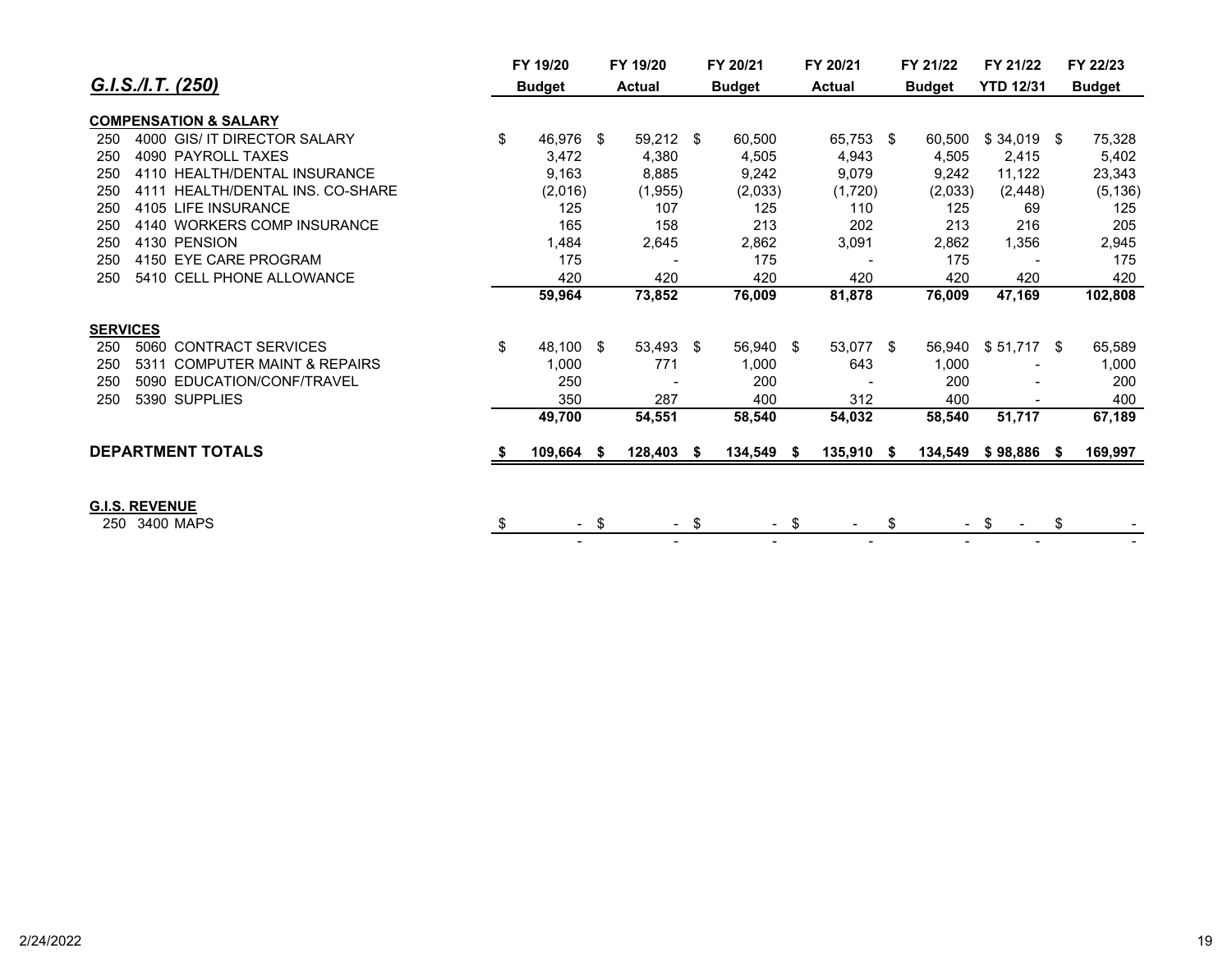#### *BUILDING & ZONING*

The Building and Zoning Department is responsible for interpreting and enforcing the State Building Codes, State Minimum Housing Codes, the Town's Zoning Ordinances, various sections of the Town's Code of Ordinances, the Americans with Disabilities Act, along with several other regulations. The Office responds to complaints, corrects violations, processes permit applications, performs plan review, examines property to ensure compliance with State and Local Ordinances and takes action to address illegal and/or unsafe conditions.

| Title                   | <b>DEPT</b> | <b>Base Rate</b> | Longevity | <b>Dearee</b>            | <b>Stipends</b> | <b>Holidav</b> | <b>Med Ins</b> | Dental         | (Co-Share)               | <b>Total</b> |
|-------------------------|-------------|------------------|-----------|--------------------------|-----------------|----------------|----------------|----------------|--------------------------|--------------|
| Cert. Building Official | 300         | 43.779           | $\sim$    | $\overline{\phantom{a}}$ | 420             | - \$<br>-      | 3.500          | $\blacksquare$ | $\overline{\phantom{0}}$ | \$47.699     |
| <b>Zoning Deputy</b>    | 300         | 53.498           | 2.140     |                          | -               |                | 22.407         | 936            | 5.136                    | 73.845       |
| PT B&Z Clerk            | 300         | 36.941           | 739       | $\overline{\phantom{0}}$ |                 |                | 22.407         | 936            | 5.136                    | 55.887       |
| Inspector               | 300         | 7.500            |           |                          |                 |                |                |                |                          | 500.'        |
| Inspector               | 300         | 7.500            | $\sim$    |                          |                 |                | $\sim$         |                | $\,$                     | 500.'        |
| <b>Total Building</b>   |             | 149.218          | 2.879     |                          | 420             |                | 48.314         | ∣.872          | 10.271                   | 192,432      |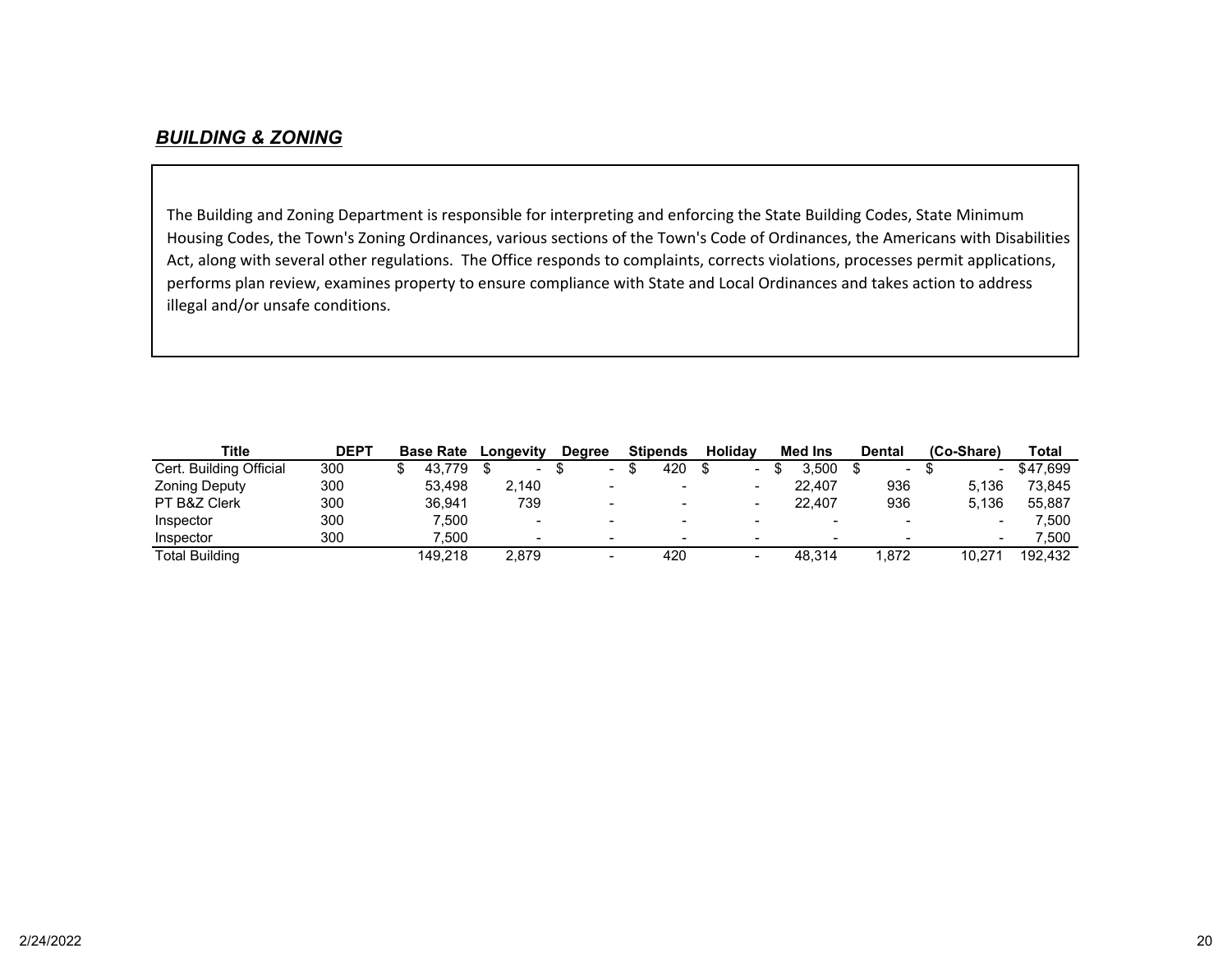|     |                                            | FY 19/20                       |      | FY 19/20       | FY 20/21       | FY 20/21      |            |     | FY 21/22                 | FY 21/22             | FY 22/23                |
|-----|--------------------------------------------|--------------------------------|------|----------------|----------------|---------------|------------|-----|--------------------------|----------------------|-------------------------|
|     | <b>BUILDING &amp; ZONING (300)</b>         | <b>Budget</b>                  |      | <b>Actual</b>  | <b>Budget</b>  | <b>Actual</b> |            |     | <b>Budget</b>            | <b>YTD 12/31</b>     | <b>Budget</b>           |
|     | <b>COMPENSATION &amp; SALARY</b>           |                                |      |                |                |               |            |     |                          |                      |                         |
| 300 | 4000 CERT. BUILDING OFFICIAL               | 10,400 \$<br>\$                |      | 20,329 \$      | 43,022 \$      |               | 36,820 \$  |     | 43,022                   | $$19,865$ \$         | 43,779                  |
|     | RICHMOND REIMBURSEMENT (16 hrs per week    |                                |      |                |                |               |            |     |                          |                      |                         |
| 300 | 4001 PT BUILDING INSPECTOR II              | 14,820                         |      | $\blacksquare$ |                |               |            |     |                          |                      |                         |
| 300 | 4010 DEPUTY BLDG, AND ZONING               | 48,333                         |      | 50,777         | 51,910         |               | 52,110     |     | 51,910                   | 24,358               | 55,638                  |
| 300 | 4020 PT BLDG. AND ZONING CLERK             | 18,784                         |      | 30,509         | 34,679         |               | 36,178     |     | 34,679                   | 16,339               | 37,680                  |
| 300 | 4021 ELECTRICAL INSPECTOR                  | 7,500                          |      | 7,500          | 7,500          |               | 7,500      |     | 7,500                    | 3,750                | 7,500                   |
| 300 | 4022 PLUMBING INSPECTOR                    | 7,500                          |      | 7,500          | 7,500          |               | 7,500      |     | 7,500                    | 3,750                | 7,500                   |
| 300 | 4090 PAYROLL TAXES                         | 7,835                          |      | 8,489          | 10,529         |               | 13,540     |     | 10,529                   | 6,318                | 11,150                  |
| 300 | 4110 HEALTH/DENTAL INSURANCE               | 22,375                         |      | 22,414         | 57,390         |               | 44,969     |     | 57,390                   | 25,951               | 46,687                  |
| 300 | 4111 HEALTH/DENTAL INS. CO-SHARE           | (4,923)                        |      | (4,769)        | (12, 626)      |               | (10, 101)  |     | (12, 626)                | (4,896)              | (10, 271)               |
| 300 | 4120 HEALTH/DENTAL INS. BUY BACK           |                                |      | 583            | $\blacksquare$ |               | 3,500      |     | $\overline{\phantom{a}}$ | 1,750                | 3,500                   |
| 300 | 4105 LIFE INSURANCE                        | 125                            |      | 117            | 250            |               | 240        |     | 250                      | 138                  | 250                     |
| 300 | 4140 WORKERS COMP INSURANCE                | 2,565                          |      | 2,456          | 4,421          |               | 4,184      |     | 4,421                    | 4,476                | 3,161                   |
| 300 | 4130 PENSIONS                              | 1,527                          |      | 3,127          | 6,131          |               | 7,869      |     | 6,131                    | 3,118                | 5,497                   |
| 300 | 4150 EYE CARE PROGRAM                      | 175                            |      |                | 175            |               |            |     | 175                      |                      | 175                     |
| 300 | 5410 CELL PHONE                            | 420                            |      | 420            | 420            |               | 420        |     | 420                      | 420                  | 420                     |
|     |                                            | 137,436                        |      | 149,452        | 211,302        |               | 204,730    |     | 211,302                  | 105,337              | 212,665                 |
|     | <b>TECH SERVICES</b>                       |                                |      |                |                |               |            |     |                          |                      |                         |
| 300 | 5075 DUES & FEES                           | \$<br>$\overline{\phantom{a}}$ | \$   | $-$ \$         | $\blacksquare$ | \$            | $\sim$     | \$  |                          | \$<br>$\sim$         | \$                      |
| 300 | 5080 STATE FEES - CE/ADA                   | $\mathbf{1}$                   |      | 30,103         | $\mathbf{1}$   |               | 10,004     |     | $\mathbf{1}$             | 5,000                | $\mathbf{1}$            |
| 300 | 5085 RADON                                 | 1                              |      | 387            | 1              |               | 509        |     | 1                        | 98                   | $\mathbf{1}$            |
|     |                                            | $\overline{\mathbf{2}}$        |      | 30,490         | $\overline{2}$ |               | 10,513     |     | $\overline{2}$           | 5,098                | $\overline{\mathbf{2}}$ |
|     | <b>SUPPLIES, MAINTEN. &amp; OPERATIONS</b> |                                |      |                |                |               |            |     |                          |                      |                         |
| 300 | 5010 ADVERTISING - GENERAL                 | \$<br>1                        | \$   | 93             | \$<br>1        |               | 265        | \$  | $\mathbf 1$              | \$<br>173            | \$<br>$\mathbf{1}$      |
| 300 | 5060 CONTRACT SERVICES                     | 200                            |      | $\blacksquare$ |                |               |            |     |                          |                      |                         |
| 300 | 5090 EDUCATION REIMBURSEMENT               |                                |      |                |                |               |            |     |                          |                      |                         |
| 300 | 5390 SUPPLIES                              | 750                            |      | 32             | 750            |               | 594        |     | 750                      |                      | 750                     |
|     |                                            | 951                            |      | 125            | 751            |               | 859        |     | 751                      | 173                  | 751                     |
|     |                                            |                                |      |                |                |               |            |     |                          |                      |                         |
|     | <b>DEPARTMENT TOTALS</b>                   | 138,389                        | \$   | 180,067 \$     | 212,055 \$     |               | 216,102 \$ |     |                          | 212,055 \$110,608 \$ | 213,418                 |
|     |                                            |                                |      |                |                |               |            |     |                          |                      |                         |
|     | <b>BUILDING &amp; ZONING REVENUES</b>      |                                |      |                |                |               |            |     |                          |                      |                         |
| 300 | 3400 REVENUES                              | \$<br>85,000                   | - \$ | 125,195 \$     | 330,000 \$     |               | 139,980    | -\$ | 330,000                  | $$63,608$ \$         | 252,495                 |
| 300 | 3400 REVENUES- COMMERCIAL SOLAR            |                                |      | 191,814        |                |               | 3,495      |     |                          | 7,320                |                         |
| 300 | 3401 ADVERTISING                           | 1                              |      |                | 1              |               |            |     | 1                        |                      | 1                       |
| 300 | 3402 STATE FEES - CE/ADA                   |                                |      | 29,028         | 1              |               | 9,920      |     | 1                        | 4,815                | 1                       |
| 300 | 3405 RADON                                 |                                |      | 408            | 1              |               | 536        |     |                          | 248                  | $\mathbf{1}$            |
|     |                                            | 85,003                         |      | 346,445        | 330,003        |               | 153,931    |     | 330,003                  | 75,991               | 252,498                 |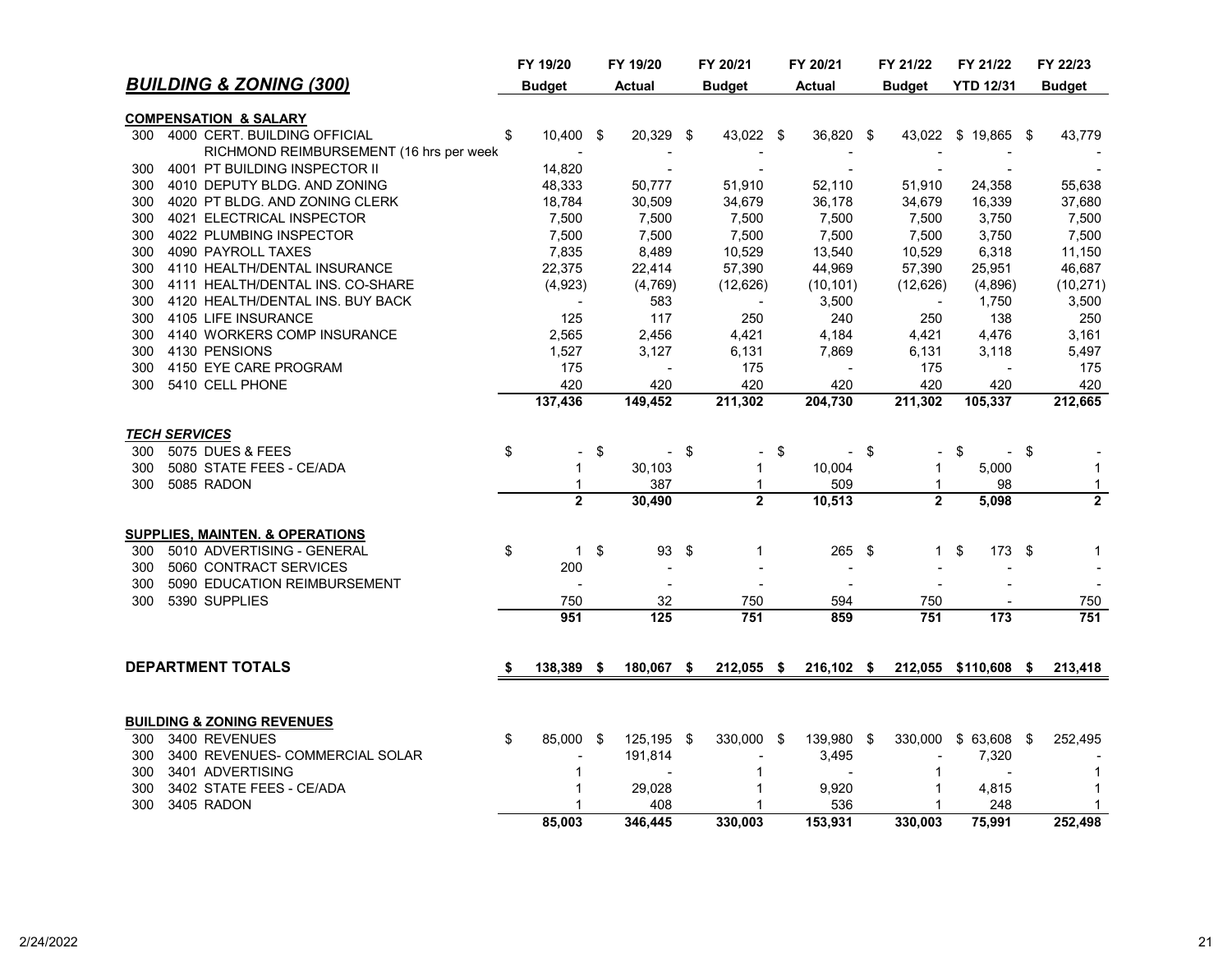#### *TOWN PLANNER*

The Planning Department works with municipal departments, Town boards and commissions, state departments, local businesses, chambers of commerce and the public‐at‐large to develop and implement short and long range planning and economic development projects and initiatives. The wide range of services ranging from performing long and short term planning studies and analysis, developing and implementing special projects, preparing and administering Federal and State grant proposals and programs, and providing technical and professional planning methods are provided by the Department. The Department is a conduit for information to the public-at-large on planning and economic development initiatives.

| Title             | DEP1 |         | <b>Base Rate Longevity</b> | <b>Degree</b> | <b>Stipends</b> | <b>Holidav</b> | <b>Med Ins</b> | Dentai   | (Co-Share) | Total    |
|-------------------|------|---------|----------------------------|---------------|-----------------|----------------|----------------|----------|------------|----------|
| <b>Planner</b>    | 310  | 59.084  |                            | 5.000         |                 |                | 9.295          | 288      | 2.108      | \$71.559 |
| Sr Clerk Planning | 310  | 48.818  |                            | 5.000         |                 |                | 9.295          | 288      | 2.108      | 61.293   |
| Total Planning    |      | 107,902 |                            | 10,000        |                 |                | 18.590         | $57^{-}$ |            | 132,852  |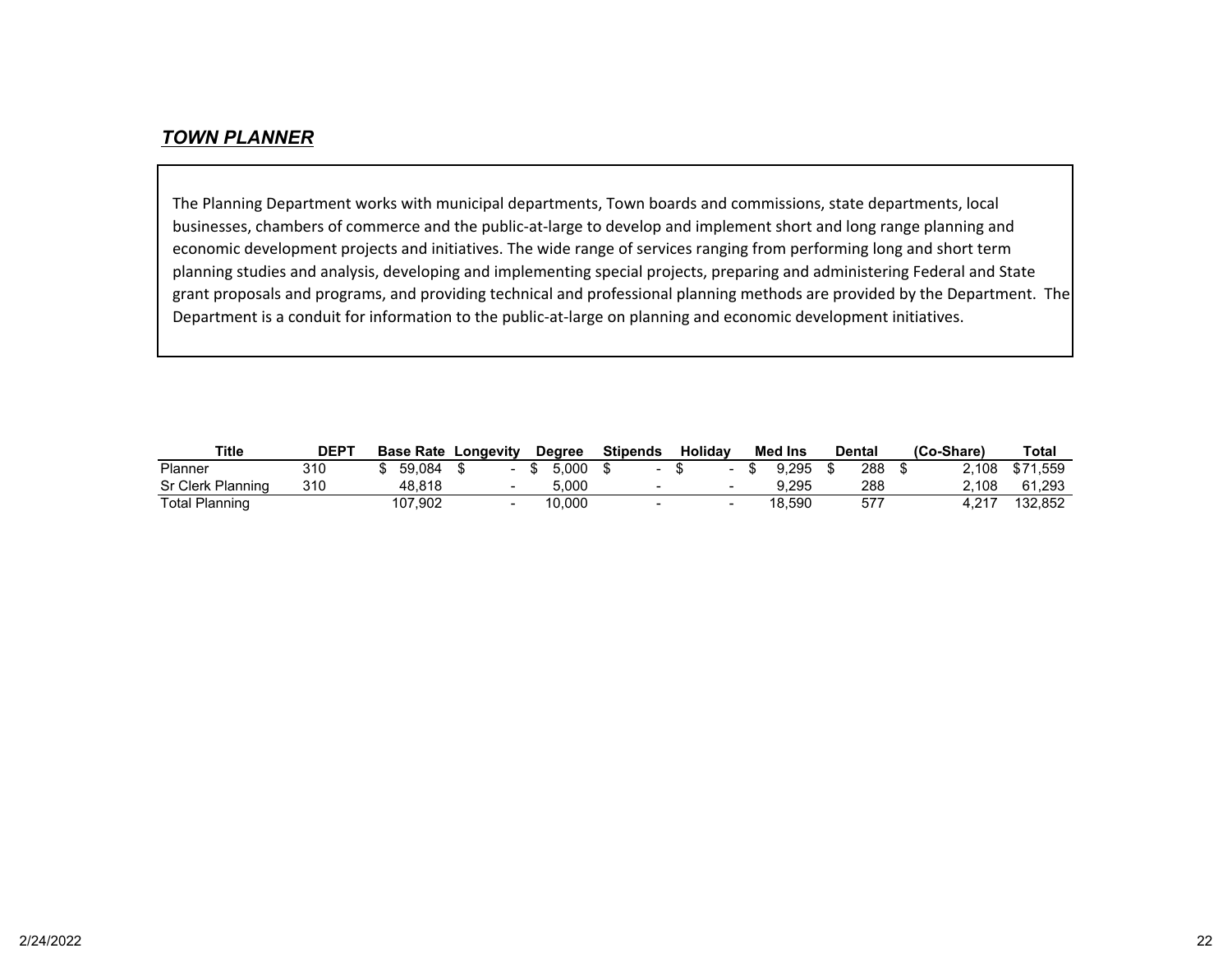|                                                          |    | FY 19/20      |     | FY 19/20      |      | FY 20/21      | FY 20/21      | FY 21/22      | FY 21/22            |      | FY 22/23      |
|----------------------------------------------------------|----|---------------|-----|---------------|------|---------------|---------------|---------------|---------------------|------|---------------|
| <b>TOWN PLANNER (310)</b>                                |    | <b>Budget</b> |     | <b>Actual</b> |      | <b>Budget</b> | <b>Actual</b> | <b>Budget</b> | <b>YTD 12/31</b>    |      | <b>Budget</b> |
| <b>COMPENSATION &amp; SALARY</b>                         |    |               |     |               |      |               |               |               |                     |      |               |
| 4000 TOWN PLANNER SALARY<br>310                          | \$ | 58,235        | -\$ | 67,314 \$     |      | 66,800 \$     | 67,057 \$     | 66,800        | $$31,345$ \$        |      | 64,084        |
| 4020 TOWN PLANNER CLERK<br>310                           |    | 45,140        |     | 33,865        |      | 48,843        | 49.183        | 48,843        | 23,291              |      | 53,818        |
| 4090 PAYROLL TAXES<br>310                                |    | 7,377         |     | 7,430         |      | 8,536         | 8,581         | 8,536         | 4,026               |      | 8,697         |
| 4110 HEALTH/DENTAL INSURANCE<br>310                      |    | 31,539        |     | 19,015        |      | 18,484        | 19,913        | 18,484        | 10,668              |      | 19,167        |
| 4111 HEALTH/DENTAL INS. CO-SHARE<br>310                  |    | (6,938)       |     | (3,849)       |      | (4,066)       | (4,066)       | (4,066)       | (2,013)             |      | (4, 217)      |
| 4105 LIFE INSURANCE<br>310                               |    | 250           |     | 142           |      | 250           | 198           | 250           | 114                 |      | 250           |
| 4140 WORKERS COMP INSURANCE<br>310                       |    | 350           |     | 335           |      | 404           | 382           | 404           | 409                 |      | 330           |
| 4130 PENSIONS<br>310                                     |    | 3,412         |     | 4,685         |      | 5,637         | 5,661         | 5,637         | 2,236               |      | 4,610         |
| 4150 EYE CARE PROGRAM<br>310                             |    | 175           |     |               |      | 175           | 147           | 175           |                     |      | 175           |
|                                                          |    | 139,540       |     | 128,937       |      | 145,063       | 147,056       | 145,063       | 70,076              |      | 146,914       |
| <b>SERVICES</b>                                          |    |               |     |               |      |               |               |               |                     |      |               |
| 5075 DUES & FEES<br>310                                  |    | 270           |     | 283           |      | 270           | 283           | 270           |                     |      | 270           |
|                                                          |    | 270           |     | 283           |      | 270           | 283           | 270           |                     |      | 270           |
| SUPPLIES, MAINTEN. & OPERATIONS                          |    |               |     |               |      |               |               |               |                     |      |               |
| 5230 MILEAGE<br>310                                      | \$ | 100           | \$  | 86            | \$   | 100S          |               | \$<br>100     | - \$                | - \$ | 100           |
| 5270 PRINTING & COPYING<br>310                           |    | 300           |     |               |      | 200           | 275           | 200           | 2,429               |      | 200           |
| 5390 SUPPLIES<br>310                                     |    | 450           |     |               |      | 400           |               | 400           | 211                 |      | 400           |
|                                                          |    | 850           |     | 86            |      | 700           | 275           | 700           | 2,640               |      | 700           |
|                                                          |    |               |     |               |      |               |               |               |                     |      |               |
| <b>DEPARTMENT TOTALS</b>                                 | S  | 140,660 \$    |     | 129,306 \$    |      | $146,033$ \$  | $147,614$ \$  |               | 146,033 \$72,716 \$ |      | 147,884       |
|                                                          |    |               |     |               |      |               |               |               |                     |      |               |
| <b>PLANNER REVENUES</b><br>3400 REVENUES: PLANNER<br>310 | \$ | 4,000         | \$  | 13,519        | - \$ | $10,300$ \$   | 33,890        | \$<br>10,300  | $5,607$ \$<br>\$.   |      | 17,000        |
|                                                          |    | 4,000         |     | 13,519        |      | 10,300        | 33,890        | 10,300        | 5,607               |      | 17,000        |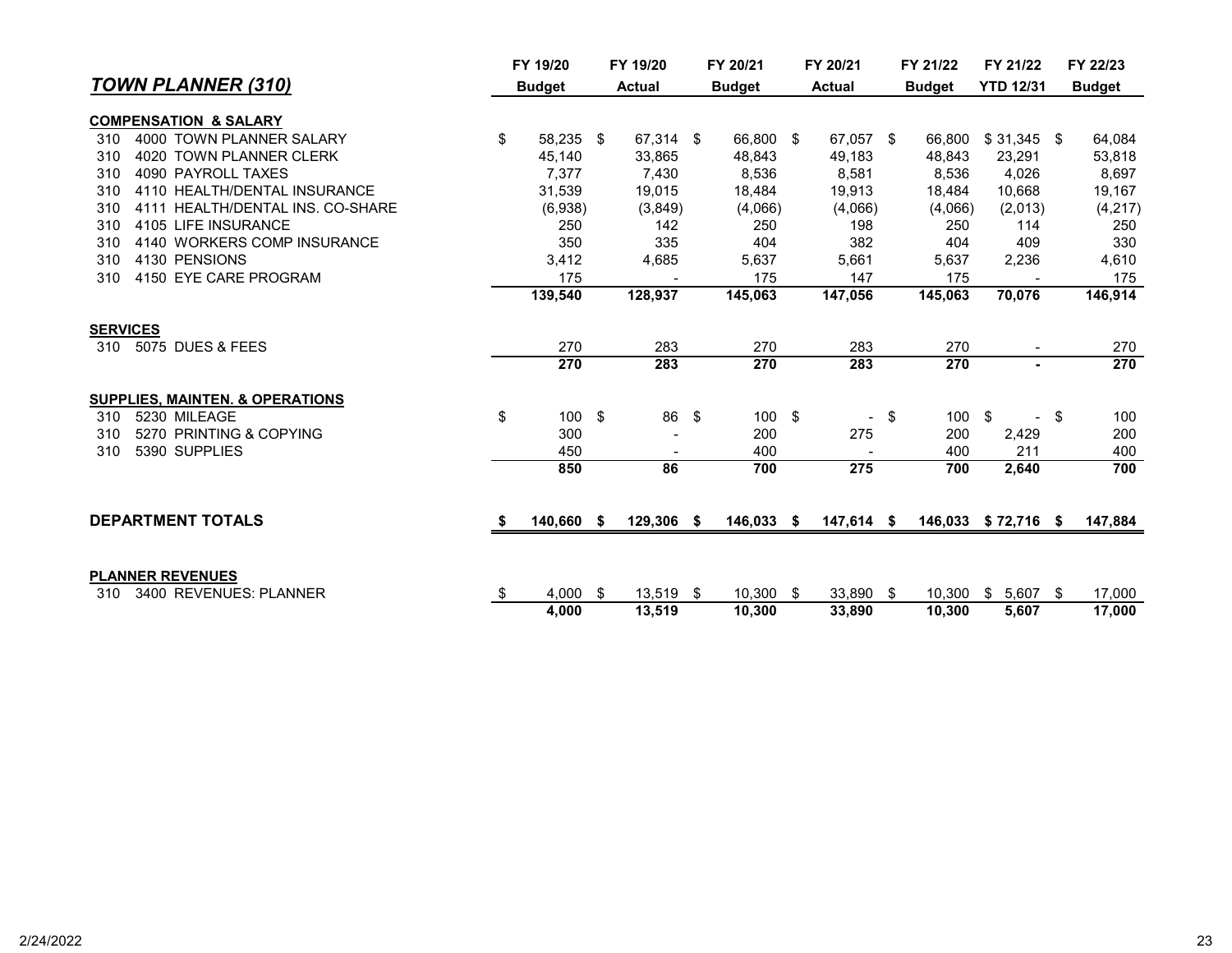The Police Department employs fifteen officers and five civilian personnel and is located at 406 Woodville Road. The Department provides law enforcement services to approximately 8,000 residents over <sup>a</sup> 44 square mile area on <sup>a</sup> 24 hour, 7 day <sup>a</sup> week basis.

| <b>Title</b>        | <b>DEPT</b> | <b>Base Rate</b> | Longevity                |                              | <b>Degree</b>                  | <b>Stipends</b> | Holiday     | Med Ins     | Dental                         | (Co-Share)                     | Total     |
|---------------------|-------------|------------------|--------------------------|------------------------------|--------------------------------|-----------------|-------------|-------------|--------------------------------|--------------------------------|-----------|
| Police Chief        | 400         | \$<br>93,054     | \$                       | $\overline{\phantom{0}}$     | \$<br>$\overline{\phantom{0}}$ | \$<br>,500      | \$<br>5,011 | \$<br>3,500 | \$<br>$\overline{\phantom{0}}$ | \$<br>$\overline{\phantom{0}}$ | \$103,065 |
| Captain             | 400         | 86,260           |                          | $\qquad \qquad \blacksquare$ | $\overline{\phantom{0}}$       | 1,500           | 4,645       | 3,500       |                                |                                | 95,905    |
| Patrol/Detective    | 400         | 80,157           |                          |                              | -                              | 1,500           | 4,612       | 22,407      | 936                            | 4,669                          | 104,944   |
| Patrol/Detective    | 400         | 76,712           |                          | $\overline{\phantom{0}}$     | $\blacksquare$                 | 1,500           | 4,414       | 22,407      | 936                            | 4,669                          | 101,301   |
| Sergeant            | 400         | 80,301           | $\overline{\phantom{a}}$ |                              | $\blacksquare$                 | 1,500           | 4,621       | 9,295       | 288                            | 1,917                          | 94,088    |
| Sergeant            | 400         | 82,304           | $\overline{\phantom{a}}$ |                              | $\blacksquare$                 | 1,500           | 4,736       | 22,407      | 288                            | 4,539                          | 106,696   |
| Sergeant            | 400         | 80,301           | $\overline{\phantom{a}}$ |                              | -                              | 1,500           | 4,621       | 22,407      | 288                            | 4,539                          | 104,578   |
| Patrol              | 400         | 77,724           |                          | $\overline{\phantom{0}}$     | -                              | 1,500           | 4,472       | 22,407      | 936                            | 4,669                          | 102,371   |
| Patrol              | 400         | 51,393           |                          |                              | $\blacksquare$                 | 1,500           | 2,957       | 9,295       | 288                            | 1,917                          | 63,517    |
| Patrol              | 400         | 77,724           |                          | $\qquad \qquad \blacksquare$ | $\blacksquare$                 | 1,500           | 4,472       | 22,407      | 936                            | 4,669                          | 102,371   |
| Patrol              | 400         | 70,654           |                          | $\overline{\phantom{0}}$     | $\blacksquare$                 | 1,500           | 4,065       | 22,407      | 936                            | 4,669                          | 94,894    |
| Patrol              | 400         | 70,654           | $\overline{\phantom{a}}$ |                              | $\blacksquare$                 | 1,500           | 4,065       | 2,500       | $\overline{\phantom{0}}$       | -                              | 78,719    |
| Patrol              | 400         | 51,393           |                          | $\qquad \qquad \blacksquare$ | -                              | 1,500           | 2,957       | 2,500       |                                |                                | 58,350    |
| Patrol              | 400         | 70,933           |                          |                              | $\blacksquare$                 | 1,500           | 4,082       | 22,407      | 936                            | 4,669                          | 95,189    |
| Patrol              | 400         | 67,385           |                          |                              | $\overline{\phantom{0}}$       | 1,500           | 3,877       | 22,407      | 936                            | 4,669                          | 91,437    |
| <b>Police Clerk</b> | 400         | 50,627           |                          |                              |                                | 700             | 2,531       | 22,407      | 936                            | 5,136                          | 72,066    |
| <b>Total Police</b> |             | 1,167,576        | $\overline{\phantom{0}}$ |                              | $\blacksquare$                 | 23,200          | 66,139      | 254,661     | 8,643                          | 50.728                         | 1,469,491 |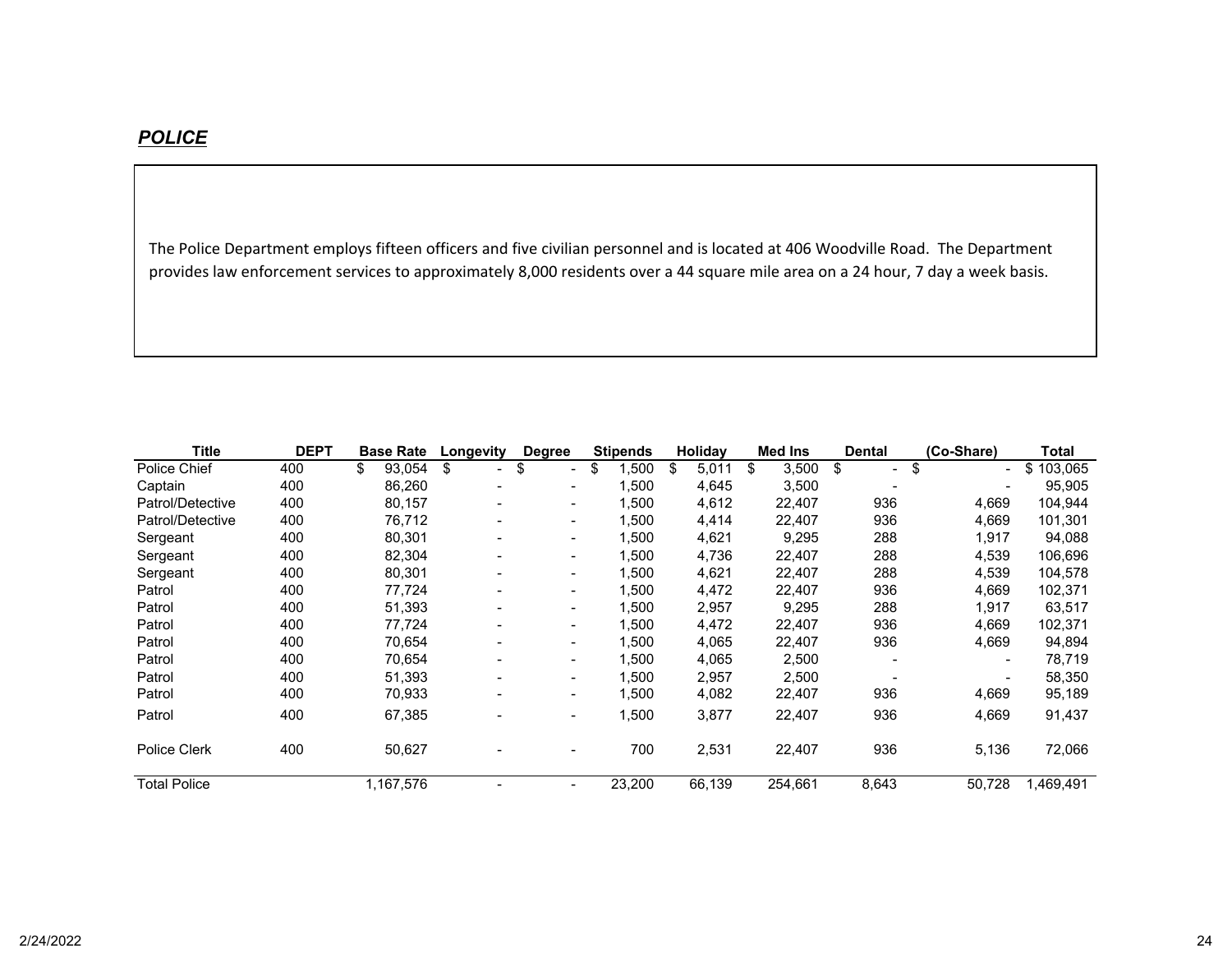|                 |                                            | FY 19/20         | FY 19/20      | FY 20/21      | FY 20/21      | FY 21/22      | FY 21/22         | FY 22/23       |
|-----------------|--------------------------------------------|------------------|---------------|---------------|---------------|---------------|------------------|----------------|
|                 | <b>POLICE (400)</b>                        | <b>Budget</b>    | <b>Actual</b> | <b>Budget</b> | <b>Actual</b> | <b>Budget</b> | <b>YTD 12/31</b> | <b>Budget</b>  |
|                 | <b>COMPENSATION &amp; SALARY</b>           |                  |               |               |               |               |                  |                |
| 400             | 4000 POLICE CHIEF SALARY                   | \$<br>82,633 \$  | 87,504 \$     | 89,441 \$     | 89,785 \$     | 89,441 \$     | 41,968           | \$<br>93,054   |
| 400             | 4001 POLICE CLERK WAGES                    | 53,923           | 36,431        | 47,258        | 47,215        | 47,258        | 20,902           | 50,627         |
| 400             | 4010 FULL TIME WAGES                       | 900,668          | 927,462       | 983,620       | 963,818       | 983,620       | 440,690          | 1,023,895      |
| 400             | 4050 PATROL HOLIDAY PAY                    | 58,561           | 56,047        | 63,134        | 60,088        | 63,134        | 29,997           | 66,139         |
| 400             | 4060 PATROL OVERTIME                       | 96,000           | 113,482       | 122,000       | 124,490       | 122,000       | 78,018           | 128,173        |
| 400             | 4061 DETAIL WAGES                          | $\mathbf{1}$     | 92,273        | $\mathbf{1}$  | 52,155        | $\mathbf{1}$  | 24,728           | $\overline{1}$ |
| 400             | 4090 PAYROLL TAXES                         | 89,223           | 99,556        | 98,701        | 99,191        | 98,701        | 46,504           | 102,997        |
| 400             | 4110 HEALTH/DENTAL INSURANCE               | 273,617          | 220,314       | 234,235       | 244,501       | 234,235       | 134,175          | 251,304        |
| 400             | 4111 HEALTH/DENTAL INS. CO-SHARE           | (55, 171)        | (44, 447)     | (46, 598)     | (46, 238)     | (46, 598)     | (23, 283)        | (50, 728)      |
| 400             | 4120 HEALTH/DENTAL INS. BUY BACK           | 7,000            | 9,500         | 10,500        | 10,750        | 10,500        | 6,000            | 12,000         |
| 400             | 4105 LIFE INSURANCE                        | 1,940            | 3,082         | 3,150         | 3,618         | 3,150         | 2,019            | 3,150          |
| 400             | 4140 WORKERS COMP INSURANCE                | 14,542           | 12,859        | 12,492        | 10,804        | 12,492        | 5,207            | 13,031         |
| 400             | 4130 PENSION                               | 309,563          | 340,941       | 377,377       | 366,241       | 377,377       | 167,022          | 411,722        |
| 400             | 5090 EDUCATION REIMBURSEMENT               | 21,000           | 10,339        | 16,000        | 3,755         | 16,000        |                  | 8,000          |
| 400             | 5425 UNIFORM CLEANING/ CELL PHONE          | 22,700           | 17,250        | 23,200        | 22,500        | 23,200        | 8,250            | 23,200         |
| 400             | 4150 EYE CARE PROGRAM                      | 450              |               | 450           |               | 450           | 94               | 450            |
|                 |                                            | 1,876,649        | 1,982,593     | 2,034,963     | 2,052,673     | 2,034,963     | 982,291          | 2,137,014      |
| <b>SERVICES</b> |                                            |                  |               |               |               |               |                  |                |
| 400             | 5420 TRAINING                              | \$<br>$5,000$ \$ | 5,465 \$      | $5,000$ \$    | $1,969$ \$    | $5,000$ \$    | $1,965$ \$       | 10,000         |
| 400             | 5075 DUES AND FEES                         | 2,450            | 1,895         | 2,450         | 2,052         | 2,450         | 2,130            | 2,450          |
| 400             | 5060 CONTRACT SERVICES                     | 12,220           | 11,571        | 13,500        | 12,462        | 13,500        | 8,396            | 18,884         |
|                 |                                            | 19,670           | 18,931        | 20,950        | 16,484        | 20,950        | 12,491           | 31,334         |
|                 | <b>BUILDING &amp; OPERATIONS</b>           |                  |               |               |               |               |                  |                |
| 400             | 5100 ELECTRIC                              | \$<br>18,500 \$  | $15,131$ \$   | $17,010$ \$   | 16,809 \$     | 17,010 \$     | 7,598 \$         | 17,000         |
| 400             | 5150 HEATING                               | 6,000            | 2,781         | 9,000         | 3,676         | 9,000         | 1,279            | 4,000          |
| 400             | 5390 SUPPLIES                              | 5,000            | 3,514         | 5,000         | 3,067         | 5,000         | (7,657)          | 5,000          |
|                 |                                            | 29,500           | 21,426        | 31,010        | 23,552        | 31,010        | 1,220            | 26,000         |
|                 | <b>MOTOR FUELS</b>                         |                  |               |               |               |               |                  |                |
|                 | 400 5140 GAS - CRUISERS                    | \$<br>38,000 \$  | $30,814$ \$   | 40,000 \$     | 31,350 \$     | 40,000 \$     | 17,460 \$        | 40,000         |
|                 |                                            | 38,000           | 30,814        | 40,000        | 31,350        | 40,000        | 17,460           | 40,000         |
|                 | <b>VEHICLE &amp; EQUIPMENT MAINTENANCE</b> |                  |               |               |               |               |                  |                |
| 400             | 5310 REPAIRS & MAINT - EQUIPMENT           | \$<br>$3,500$ \$ | $7,190$ \$    | $3,500$ \$    | 13,126 \$     | $3,500$ \$    | $1,340$ \$       | 3,500          |
| 400             | 5330 REPAIRS & MAINT - VEHICLES            | 11,000           | 10,971        | 11,000        | 10,362        | 11,000        | 4,782            | 11,000         |
|                 |                                            | 14,500           | 18,161        | 14,500        | 23,488        | 14,500        | 6,122            | 14,500         |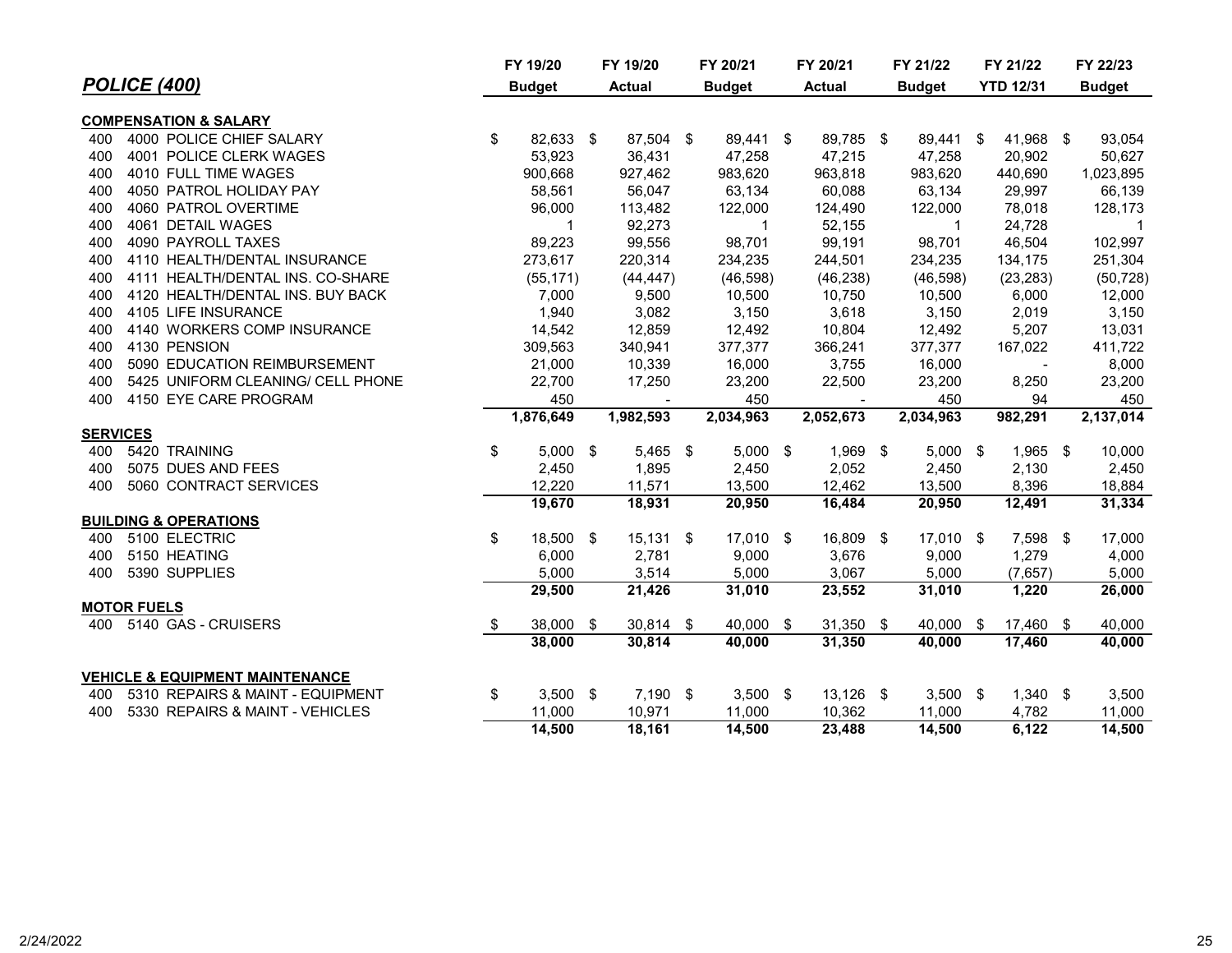|                              |                                                | FY 19/20      |            | FY 19/20      |     | FY 20/21      |     | FY 20/21      |     | FY 21/22      |     | FY 21/22         |      | FY 22/23      |
|------------------------------|------------------------------------------------|---------------|------------|---------------|-----|---------------|-----|---------------|-----|---------------|-----|------------------|------|---------------|
| <b>POLICE (400)</b>          |                                                | <b>Budget</b> |            | <b>Actual</b> |     | <b>Budget</b> |     | <b>Actual</b> |     | <b>Budget</b> |     | <b>YTD 12/31</b> |      | <b>Budget</b> |
|                              |                                                |               |            |               |     |               |     |               |     |               |     |                  |      |               |
|                              | <b>SUPPLIES &amp; UNIFORM MAINTENANCE</b>      |               |            |               |     |               |     |               |     |               |     |                  |      |               |
| 400                          | \$<br>5400 WEAPONS SUPPLIES                    |               | $3,500$ \$ | $3,425$ \$    |     | $3,500$ \$    |     | $3,204$ \$    |     | $3,500$ \$    |     | $3,377$ \$       |      | 5,000         |
| 400                          | 5440 UNIFORM REPLACEMENT                       | 8,000         |            | 10,618        |     | 9,300         |     | 8,286         |     | 9,300         |     | 3,932            |      | 9,300         |
|                              |                                                | 11,500        |            | 14,043        |     | 12,800        |     | 11,491        |     | 12,800        |     | 7,309            |      | 14,300        |
|                              |                                                |               |            |               |     |               |     |               |     |               |     |                  |      |               |
| <b>DEPARTMENT TOTALS</b>     |                                                | 1,989,819     | s.         | 2,085,968     | s.  | 2,154,223     |     | \$2,159,038   | S.  | 2,154,223     |     | \$1,026,893      |      | \$2,263,148   |
|                              |                                                |               |            |               |     |               |     |               |     |               |     |                  |      |               |
| <b>POLICE DEPT. REVENUES</b> |                                                |               |            |               |     |               |     |               |     |               |     |                  |      |               |
| 400                          | 3401 DETAIL INCOME: CRUISER & ADMIN FEES<br>\$ | 55,000 \$     |            | 147,916       | -\$ | 120,000       | \$  | 104,093       | -\$ | 120,000       | -\$ | 58,678           | -\$  | 120,000       |
| 400                          | 3400 GENERAL REVENUES<br>S                     | 28,000        | -S         | 24,609        | S.  | 32,000        | S   | 17,452        | - 5 | 32,000        | S.  | .665             | S    | 32,000        |
|                              |                                                | 83,000        |            | 172,525       |     | 152,000       |     | 121,545       |     | 152,000       |     | 60,343           |      | 152,000       |
| Note:                        | Net Detail Revenue<br>\$                       | 54,999        | S          | 55,643        | S   | 119,999       | -SS | 51,938        | \$  | 119,999       | S   | 33,950           | - \$ | 119,999       |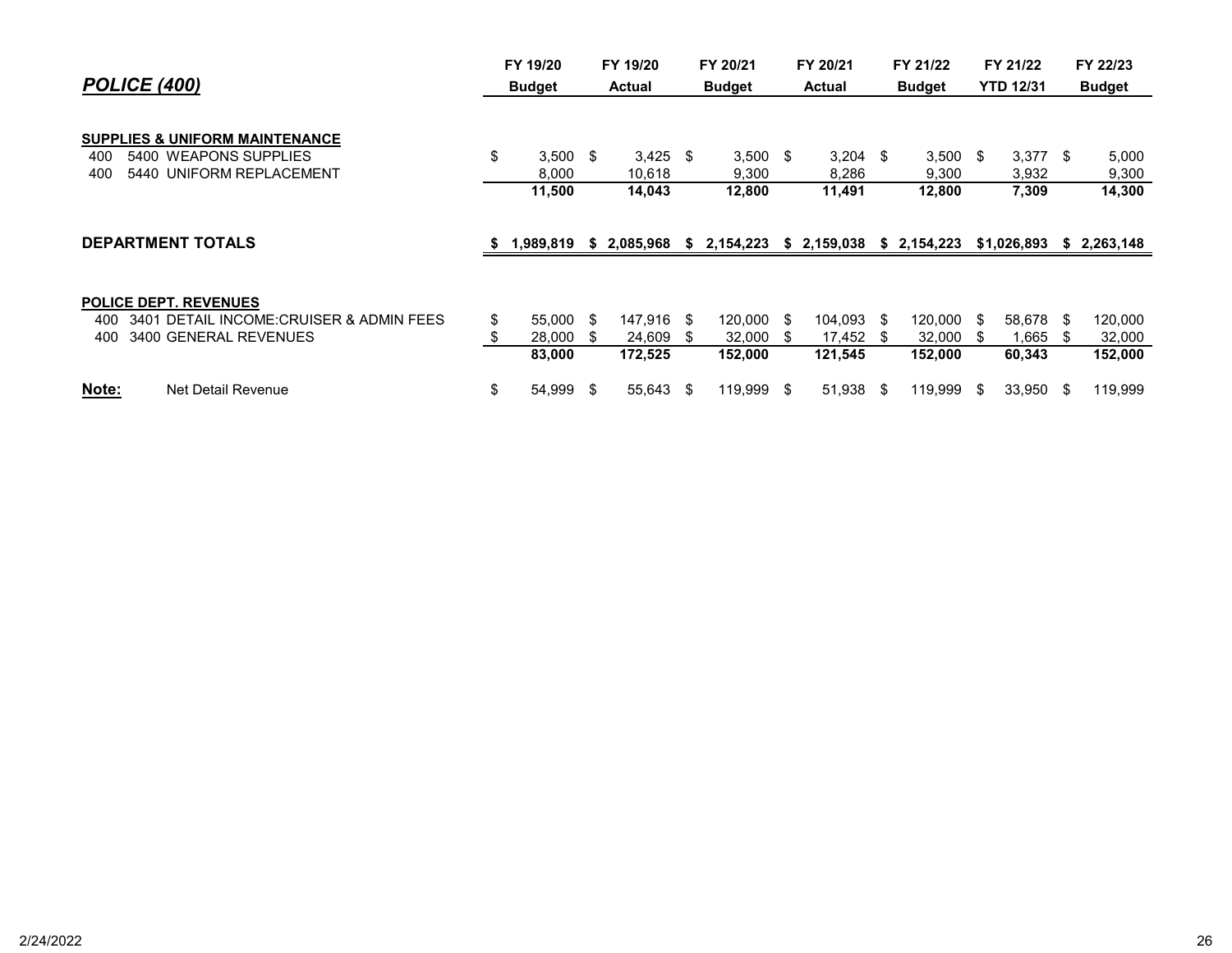#### *DISPATCHERS*

The Police Department has four full‐time dispatchers and one part‐time dispatcher, who staff the front control center and provide support services to all police personnel.

| Title                   | <b>DEPT</b> | <b>Base Rate</b> | Longevity                | Dearee                   | <b>Stipends</b> | Holidav | Med Ins | <b>Dental</b> | (Co-Share) | Total    |
|-------------------------|-------------|------------------|--------------------------|--------------------------|-----------------|---------|---------|---------------|------------|----------|
| <b>Dispatcher</b>       | 405         | 53.373           | $\blacksquare$           | $\overline{\phantom{a}}$ | 700             | 2.669   | 2.500   | 936           | 206        | \$59.972 |
| <b>Dispatcher</b>       | 405         | 50.627           | $\overline{\phantom{0}}$ | $\overline{\phantom{a}}$ | 700             | 2.531   | 22.407  | 936           | 5.136      | 72.066   |
| Dispatcher              | 405         | 46.197           | $\overline{\phantom{0}}$ | $\overline{\phantom{a}}$ | 700             | 2.310   | 22.407  | 936           | 5.136      | 67.414   |
| <b>Dispatcher</b>       | 405         | 46.197           | -                        | $\overline{\phantom{a}}$ | 700             | 2.310   | 3.200   | 288           | 63         | 52.632   |
| <b>Total Dispatcher</b> |             | 196.394          | $\overline{\phantom{a}}$ | $\overline{\phantom{a}}$ | 2.800           | 9.820   | 50.514  | 3.097         | 10.540     | 252.084  |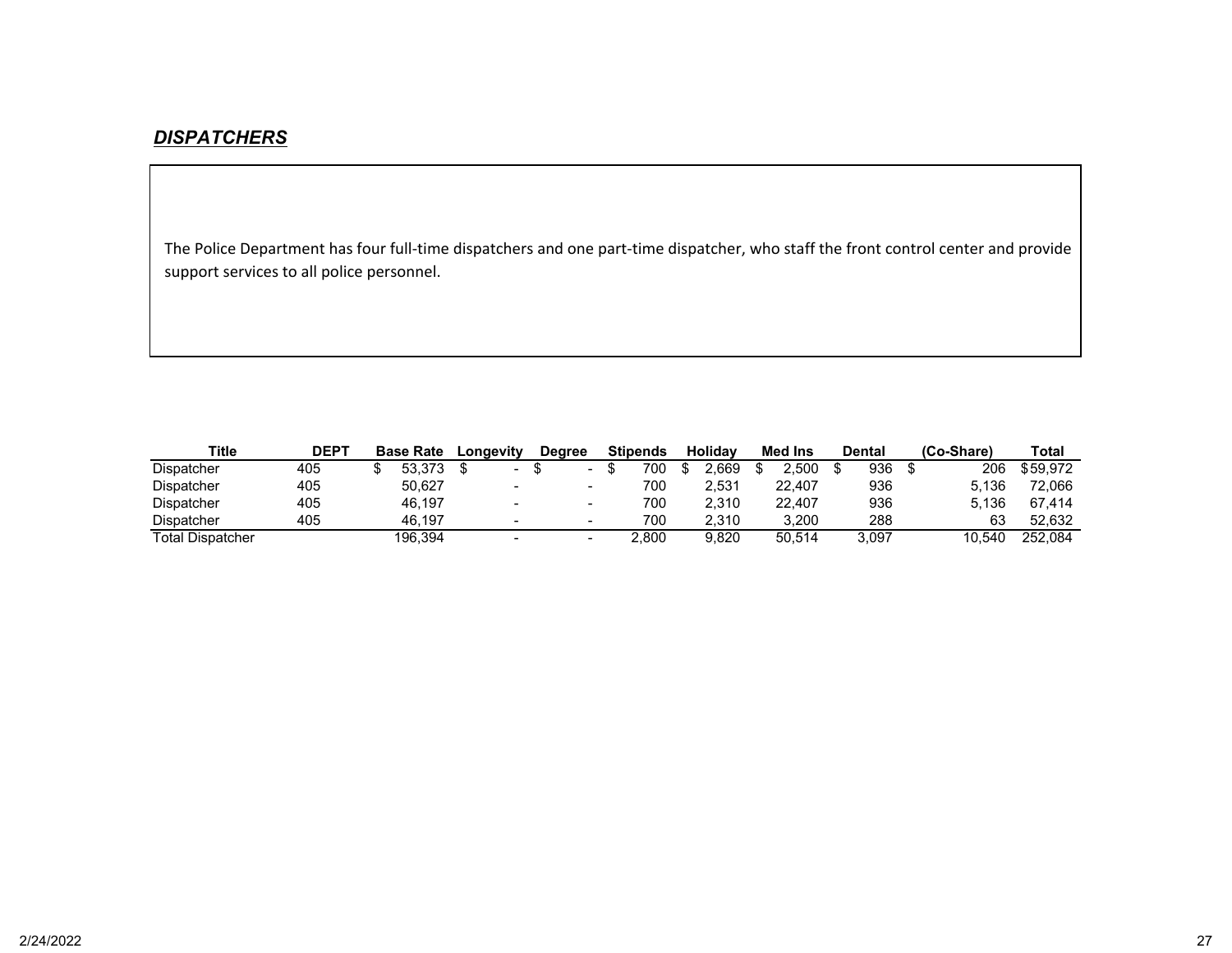|     |                                        | FY 19/20         |      | FY 19/20      |     | FY 20/21      | FY 20/21             |     | FY 21/22             | FY 21/22             |      | FY 22/23      |
|-----|----------------------------------------|------------------|------|---------------|-----|---------------|----------------------|-----|----------------------|----------------------|------|---------------|
|     | <b>DISPATCHERS (405)</b>               | <b>Budget</b>    |      | <b>Actual</b> |     | <b>Budget</b> | <b>Actual</b>        |     | <b>Budget</b>        | <b>YTD 12/31</b>     |      | <b>Budget</b> |
|     | <b>COMPENSATION &amp; SALARY</b>       |                  |      |               |     |               |                      |     |                      |                      |      |               |
| 405 | 4015 DISPATCHERS WAGES                 | \$<br>198,332 \$ |      | 188,508 \$    |     | 201,878 \$    | 158,292 \$           |     | 201,878              | $$78,449$ \$         |      | 196,394       |
| 405 | 4020 PART TIME WAGES                   | 20,000           |      | 42,069        |     | 22,000        | 61,317               |     | 22,000               | 22,574               |      | 22,000        |
| 405 | 4060 OVERTIME                          | 23,000           |      | 32,801        |     | 28,000        | 36,773               |     | 28,000               | 16,149               |      | 32,000        |
| 405 | 4050 HOLIDAY PAY                       | 9,627            |      | 9,807         |     | 9,844         | 9,513                |     | 9,844                | 4,426                |      | 9,820         |
| 405 | 4090 PAYROLL TAXES                     | 19,198           |      | 23,643        |     | 20,136        | 21,842               |     | 20,136               | 10,516               |      | 19,750        |
| 405 | 4110 HEALTH/DENTAL INSURANCE           | 67,125           |      | 66,047        |     | 68,523        | 68,523               |     | 68,523               | 26,466               |      | 47,911        |
| 405 | 4111 HEALTH/DENTAL INS. CO-SHARE       | (14, 768)        |      | (15,636)      |     | (15,075)      | (14, 504)            |     | (15,075)             | (5,009)              |      | (10, 540)     |
| 405 | 4120 HEALTH/DENTAL INS. BUY BACK       | 2,500            |      | 2,500         |     | 2,500         | 3,083                |     | 2,500                | 2,850                |      | 5,700         |
| 405 | 4105 LIFE INSURANCE                    | 500              |      | 427           |     | 500           | 490                  |     | 500                  | 345                  |      | 500           |
| 405 | 4140 WORKERS COMP INSURANCE            | 708              |      | 678           |     | 724           | 685                  |     | 724                  | 733                  |      | 592           |
| 405 | 4130 PENSIONS                          | 6,189            |      | 8,722         |     | 9,436         | 8,936                |     | 9,436                | 3,580                |      | 8,286         |
| 405 | 5425 UNIFORM CLEANING/ CELL PHONE      | 800              |      | 2,800         |     | 2,800         | 2,417                |     | 2,800                |                      |      | 2,800         |
| 405 | 4150 EYE CARE PROGRAM                  | 175              |      | 350           |     | 175           | 175                  |     | 175                  |                      |      | 175           |
|     |                                        | 333,388          |      | 362,716       |     | 351,441       | 357,544              |     | 351,441              | 161,079              |      | 335,387       |
|     | <b>SUPPLIES &amp; UNIFORM MAINTEN.</b> |                  |      |               |     |               |                      |     |                      |                      |      |               |
| 405 | 5440 UNIFORM REPLACEMENT               | \$<br>750 \$     |      | 900           | -\$ | $1,500$ \$    | 57                   | -\$ | 1,500                | \$<br>$\blacksquare$ | - \$ | 1,500         |
| 405 | 5420 TRAINING                          | 460              | \$   | 38            | \$  | 500           | \$<br>$\blacksquare$ | \$  | 500                  | \$<br>175            | -\$  | 500           |
|     |                                        | 1,210            |      | 938           |     | 2,000         | 57                   |     | 2,000                | 175                  |      | 2,000         |
|     | <b>DEPARTMENT TOTALS</b>               | \$<br>334,598    | - 56 | $363,654$ \$  |     | $353,441$ \$  | 357,600 \$           |     | 353,441 \$161,254 \$ |                      |      | 337,387       |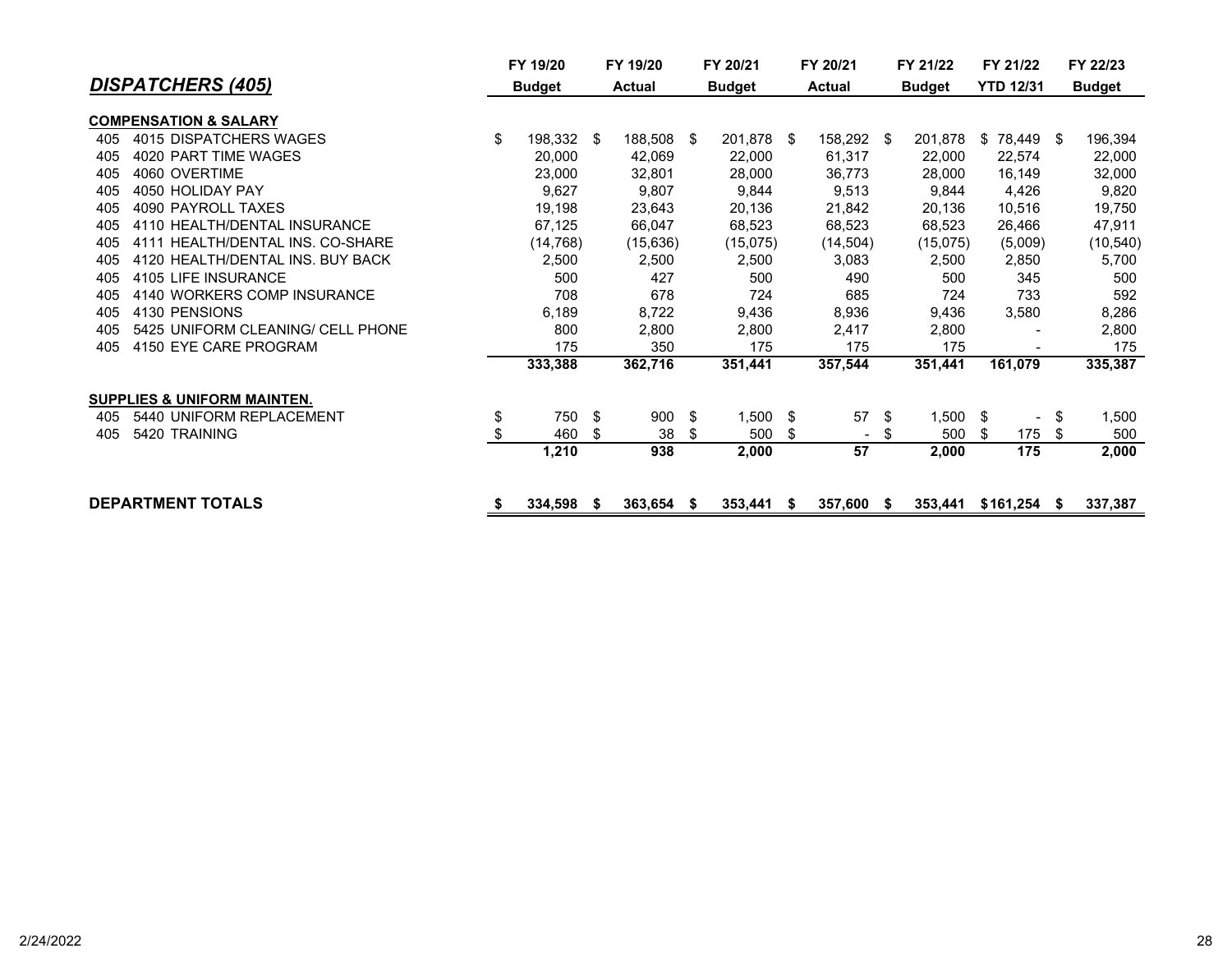#### *ANIMAL CONTROL*

The Hopkinton Animal Shelter has been serving the community since 1979. The shelter is open every day from 8:00 a.m. to 4:00 p.m. and is responsible for the care of rescued and abandoned animals. The shelter also provides animal control services within town limits.

| <b>Title</b>                | <b>DEP</b> | <b>Base Rate Longevity</b> |        | <b>Degree</b> |        | <b>Stipends</b> |  | Holidav | <b>Med Ins</b>            | Dental | (Co-Share) |                | Total    |
|-----------------------------|------------|----------------------------|--------|---------------|--------|-----------------|--|---------|---------------------------|--------|------------|----------------|----------|
| Animal Control              | 410        | 46.197                     |        |               |        |                 |  |         | $$2.310 \text{ } $22.407$ | 936    |            | 5.136          | \$66.714 |
| PT- Animal Control          | 410        | 12.376                     | $\sim$ |               | $\sim$ |                 |  | 619     | - 1                       |        |            | $\blacksquare$ | \$12.995 |
| <b>Total Animal Control</b> |            | 58.573                     | $\sim$ |               |        |                 |  | 2.929   | 22.407                    | 936    |            | 5.136          | 79.709   |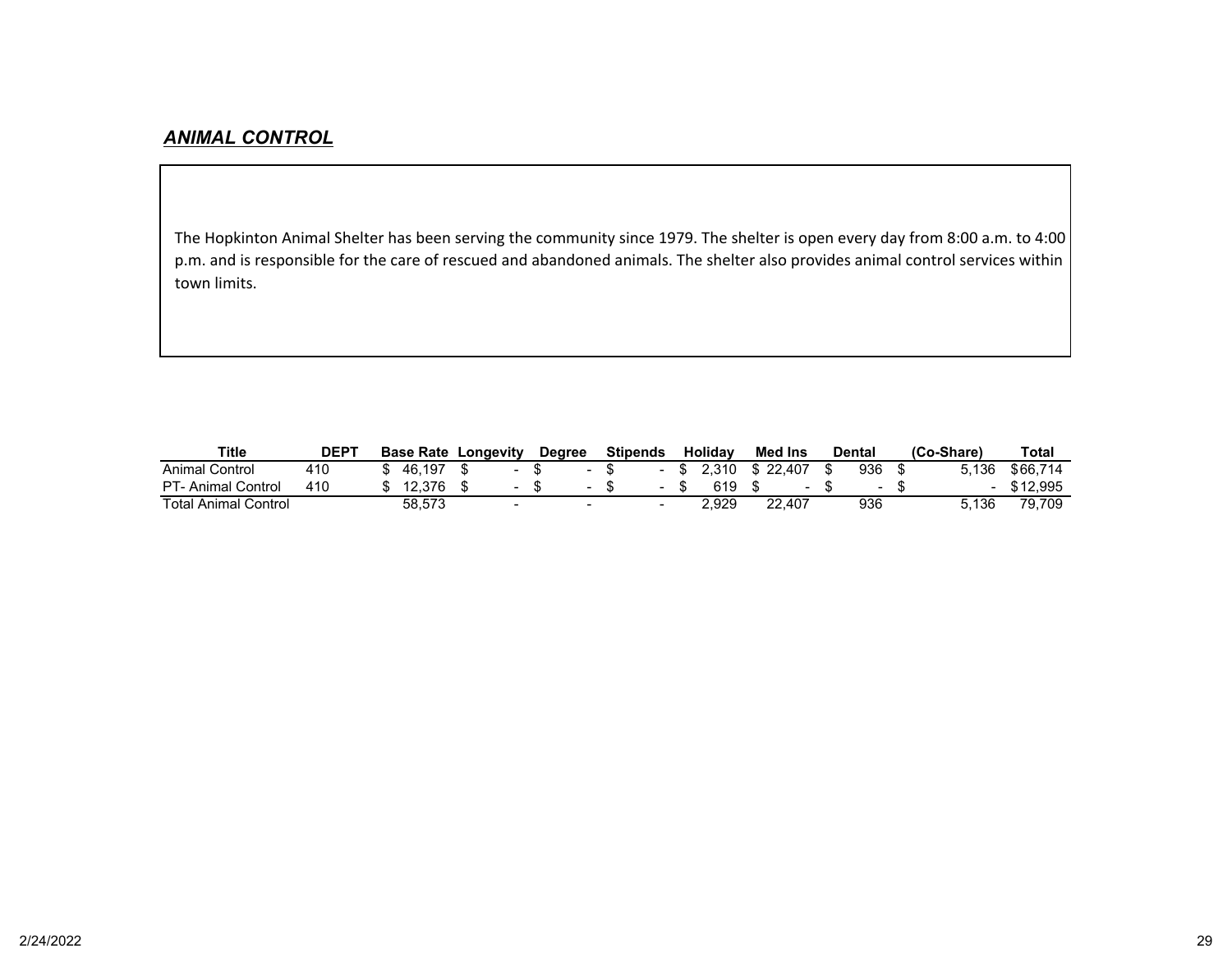|     |                                            |     | FY 19/20      |     | FY 19/20      | FY 20/21      |      | FY 20/21      | FY 21/22           | FY 21/22         |     | FY 22/23      |
|-----|--------------------------------------------|-----|---------------|-----|---------------|---------------|------|---------------|--------------------|------------------|-----|---------------|
|     | <b>ANIMAL CONTROL (410)</b>                |     | <b>Budget</b> |     | <b>Actual</b> | <b>Budget</b> |      | <b>Actual</b> | <b>Budget</b>      | <b>YTD 12/31</b> |     | <b>Budget</b> |
|     | <b>COMPENSATION &amp; SALARY</b>           |     |               |     |               |               |      |               |                    |                  |     |               |
| 410 | 4000 ANIMAL CONTROL OFFICER                | \$  | 45,864 \$     |     | 38,975 \$     | 44,408 \$     |      | 42,802 \$     | 44,408             | \$19,642         | \$  | 46,197        |
| 410 | 4020 PART TIME WAGES                       |     |               |     | 4,290         | 10,920        |      | 6,615         | 10,920             | 2,625            | -\$ | 10,576        |
| 410 | 4050 HOLIDAY                               |     | 2,293         |     | 2,001         | 2,220         |      | 1,879         | 2,220              | 1,196            |     | 2,929         |
| 410 | 4060 OVERTIME                              |     | 1,000         |     | 3,847         | 1,800         |      | 4,817         | 1,800              | 2,638            |     | 3,600         |
| 410 | 4090 PAYROLL TAXES                         |     | 3,829         |     | 3,464         | 4,331         |      | 4,004         | 4,331              | 1,810            |     | 4,536         |
| 410 | 4110 HEALTH/DENTAL INSURANCE               |     | 9,163         |     | 23,451        | 22,524        |      | 22,524        | 22,524             | 12,976           |     | 23,343        |
| 410 | 4111 HEALTH/DENTAL INS. CO-SHARE           |     | (2,016)       |     | (4,769)       | (4, 955)      |      | (4, 955)      | (4, 955)           | (2, 448)         |     | (5, 136)      |
| 410 | 4105 LIFE INSURANCE                        |     | 125           |     | 106           | 125           |      | 120           | 125                | 69               |     | 125           |
| 410 | 4140 WORKERS COMP INSURANCE                |     | 1,653         |     | 1,583         | 1,473         |      | 1,394         | 1,473              | 1,491            |     | 1,594         |
| 410 | 4130 PENSIONS                              |     | 1,522         |     | 1,847         | 2,206         |      | 2,090         | 2,206              | 814              |     | 1,897         |
| 410 | 5425 UNIFORM CLEANING                      |     | 200           |     |               | 300           |      | 300           | 300                |                  |     | 300           |
| 410 | 5410 CELL PHONE ALLOWANCE                  |     | 420           |     |               | 400           |      | 400           | 400                |                  |     | 400           |
|     |                                            |     | 64,053        |     | 74,795        | 85,752        |      | 81,990        | 85,752             | 40,813           |     | 90,361        |
|     | <b>SUPPLIES, MAINTEN. &amp; OPERATIONS</b> |     |               |     |               |               |      |               |                    |                  |     |               |
| 410 | 5100 ELECTRICITY                           | \$  | 350 \$        |     | $1,520$ \$    | $1,130$ \$    |      | $1,732$ \$    | $1,130$ \$         | 978 \$           |     | 2,000         |
| 410 | 5110 EUTHANASIA /DISPOSAL                  |     | 1,000         |     | 813           | 1,000         |      | 257           | 1,000              | 152              |     | 1,000         |
| 410 | 5120 FEED & BEDDING                        |     |               |     | 74            | 1,500         |      | 683           | 1,500              | 85               |     | 1,500         |
| 410 | 5200 LEASED EQUIPMENT                      |     | 100           |     |               |               |      |               |                    |                  |     |               |
| 410 | 5150 HEATING FUEL                          |     | 750           |     | 1,974         | 1,800         |      | 1,681         | 1,800              | 423              |     | 2,200         |
| 410 | 5330 REPAIRS & MAINTENANCE VEHICLE         |     | 200           |     |               | 200           |      | 600           | 200                | 10               |     | 200           |
| 410 | 5370 MAINTENANCE SUPPLIES                  |     | 200           |     | 171           | 200           |      | 179           | 200                |                  |     | 200           |
| 410 | 5390 OPERATING SUPPLIES                    |     | 250           |     | 640           | 650           |      | 1,300         | 650                | 851              |     | 1,000         |
| 410 | 5420 TRAINING                              |     | 525           |     |               | 350           |      | 350           | 350                |                  |     | 350           |
| 410 | 5440 UNIFORM REPLACEMENT                   |     | 200           |     | 905           | 200           |      | 300           | 200                | 249              |     | 200           |
| 410 | 5430 VETERINARY EXPENSE                    |     | 400           |     | 2,807         | 400           |      | 1,859         | 400                | 2,340            |     | 800           |
|     |                                            |     | 3,975         |     | 8,904         | 7,430         |      | 8,942         | 7,430              | 5,088            |     | 9,450         |
|     |                                            |     |               |     |               |               |      |               |                    |                  |     |               |
|     | <b>DEPARTMENT TOTALS</b>                   |     | 68,028 \$     |     | 83,699 \$     | 93,182 \$     |      | 90,931 \$     | 93,182 \$45,901 \$ |                  |     | 99,811        |
|     |                                            |     |               |     |               |               |      |               |                    |                  |     |               |
|     | <b>ANIMAL CONTROL REVENUE</b>              |     |               |     |               |               |      |               |                    |                  |     |               |
|     | 410 3400 REVENUE                           | -\$ | 1,500         | -\$ | $5,312$ \$    | 3,000         | - \$ | 3,408         | \$<br>3,000        | \$3,731          | \$  | 4,000         |
|     |                                            |     | 1,500         |     | 5,312         | 3,000         |      | 3,408         | 3,000              | 3,731            |     | 4,000         |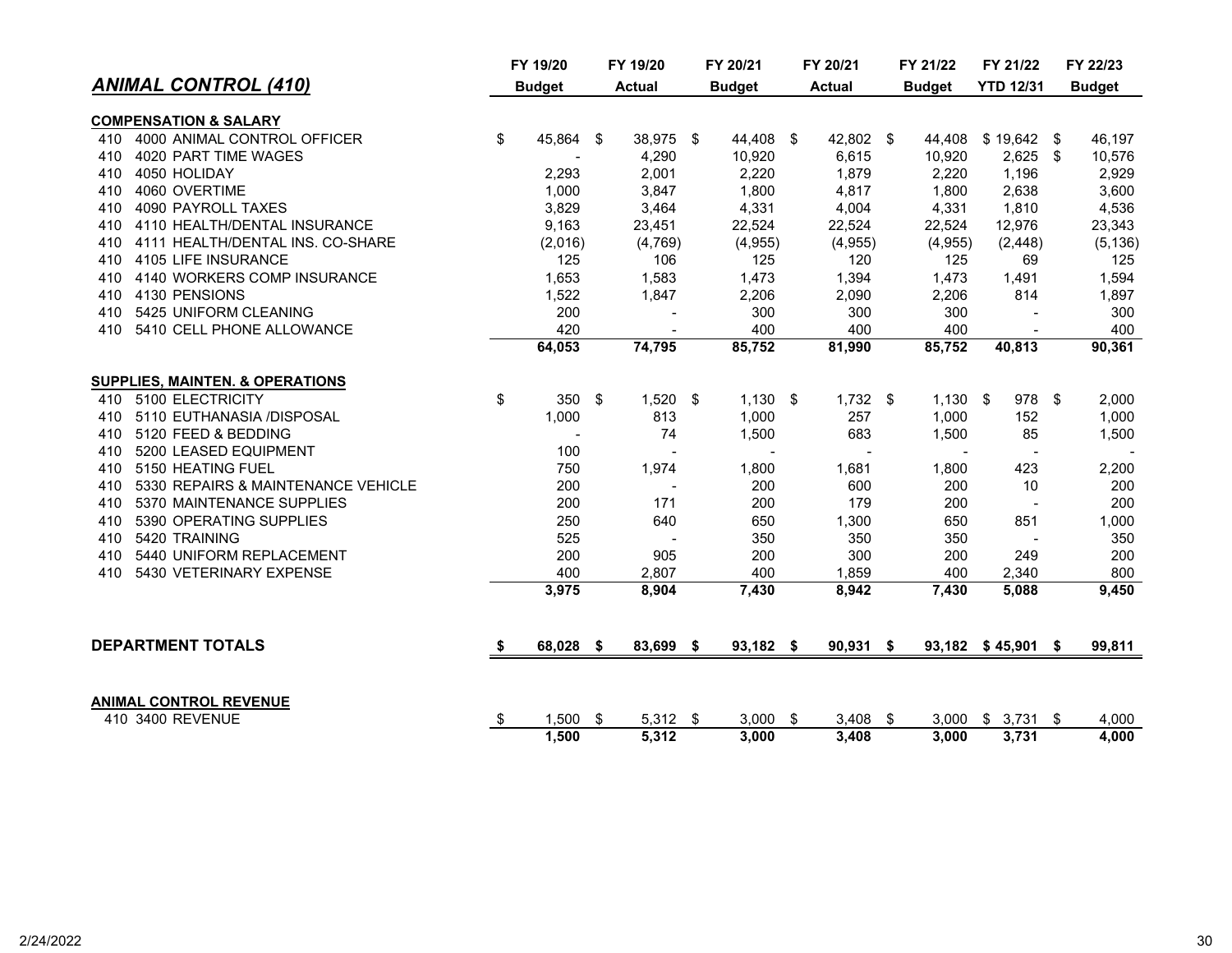#### *HOPKINTON EMERGENCY / PUBLIC WELFARE*

The Emergency Management Director coordinates the services for the Town relating to statewide health and disaster services.

The Public Welfare Director coordinates the food banks, clothing drives, and holiday basket distributions. The Director acts as a representative for disadvantaged residents and provides information on assistance programs provided by other agencies.

| Title                       | <b>DEPT</b> |          | <b>Base Rate Longevity</b> | <b>Degree</b>            | <b>Stipends</b>          | <b>Holidav</b> |   | Med Ins        |                          | Dental        |   | (Co-Share)               |                | Total    |
|-----------------------------|-------------|----------|----------------------------|--------------------------|--------------------------|----------------|---|----------------|--------------------------|---------------|---|--------------------------|----------------|----------|
| Emergency Mgt.              | 420         | \$12,000 | $\sim$                     | $\overline{\phantom{0}}$ | $\overline{\phantom{0}}$ |                | - |                | $\overline{\phantom{0}}$ |               | - |                          | $\blacksquare$ | \$12,000 |
| <b>Total EMA</b>            |             | 12.000   | $\overline{\phantom{0}}$   | $\blacksquare$           |                          |                |   |                |                          |               | - | $\overline{\phantom{a}}$ |                | 12,000   |
| <b>Title</b>                | <b>DEPT</b> |          | <b>Base Rate Longevity</b> | <b>Degree</b>            | <b>Stipends</b>          | <b>Holidav</b> |   | <b>Med Ins</b> |                          | <b>Dental</b> |   | (Co-Share)               |                | Total    |
| <b>Public Welfare</b>       | 430         | 50       | $\overline{\phantom{0}}$   | $\overline{\phantom{0}}$ | $\overline{\phantom{0}}$ |                |   |                | $\overline{\phantom{0}}$ |               |   | $\overline{\phantom{0}}$ |                | 50       |
| <b>Total Public Welfare</b> |             | 50       | $\overline{\phantom{0}}$   | $\overline{\phantom{a}}$ | $\overline{\phantom{a}}$ |                | - |                | -                        |               | - | $\sim$                   |                | 50       |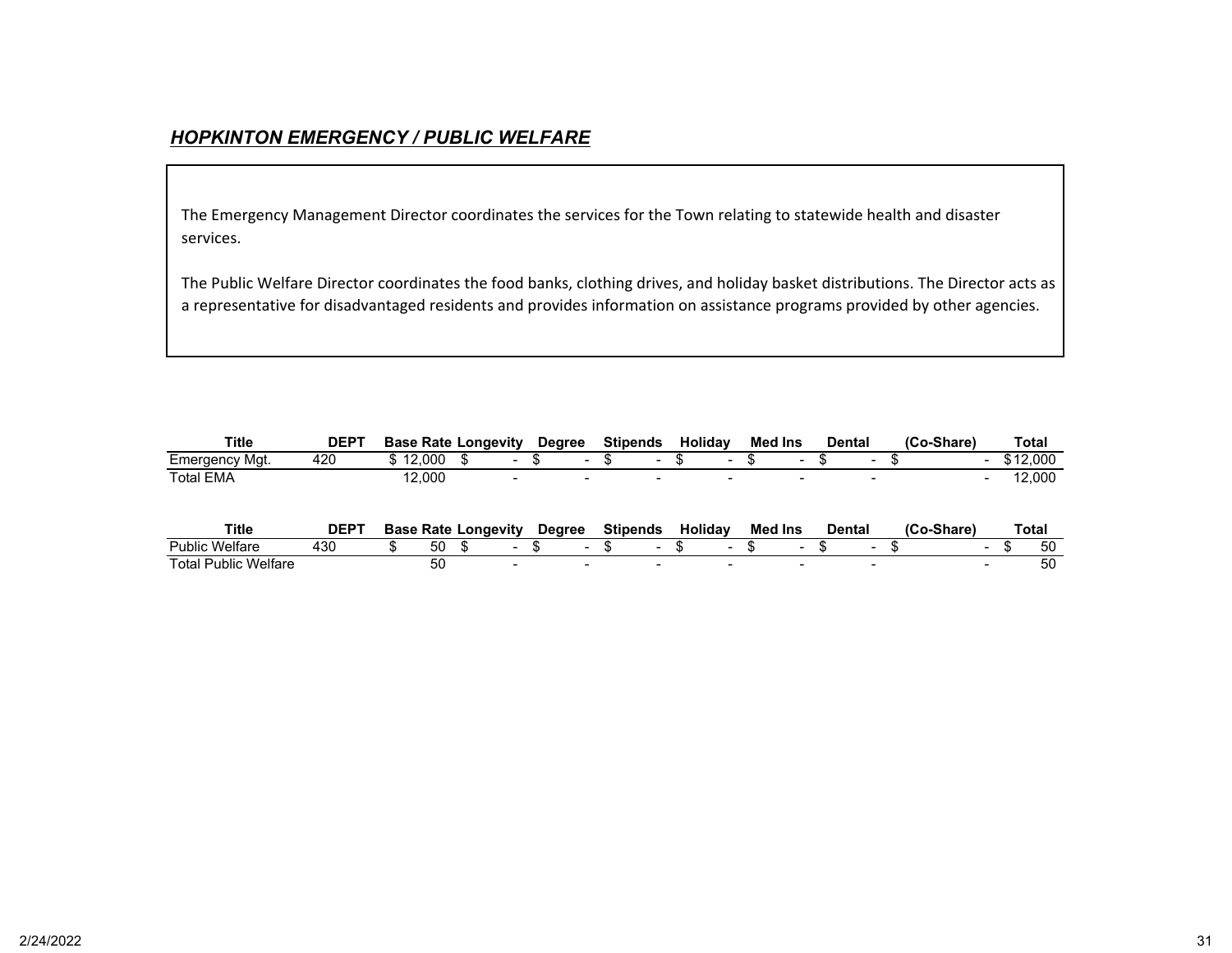|                                          | FY 19/20<br><b>Budget</b> |      | FY 19/20<br><b>Actual</b> |        | FY 20/21<br><b>Budget</b> | FY 20/21<br><b>Actual</b> | FY 21/22<br><b>Budget</b> |      | FY 21/22<br><b>YTD 12/31</b> |     | FY 22/23<br><b>Budget</b> |
|------------------------------------------|---------------------------|------|---------------------------|--------|---------------------------|---------------------------|---------------------------|------|------------------------------|-----|---------------------------|
| <b>EMERGENCY MANAGEMENT AGENCY (420)</b> |                           |      |                           |        |                           |                           |                           |      |                              |     |                           |
| <b>EXPENSES</b>                          |                           |      |                           |        |                           |                           |                           |      |                              |     |                           |
| 4040 DIRECTOR STIPEND<br>420             | \$<br>$10,000$ \$         |      | $10,000$ \$               |        | $10,000$ \$               | $10,000$ \$               | 10,000                    | \$   | $5,000$ \$                   |     | 12,000                    |
| 4090 PAYROLL TAXES<br>420                | 765                       |      | 765                       |        | 765                       | 765                       | 765                       |      | 383                          |     | 918                       |
| 4140 WORKERS COMP INSURANCE<br>420       | 36                        |      | 34                        |        | 36                        | 34                        | 36                        |      | 36                           |     | 35                        |
| 5390 SUPPLIES<br>420                     | 360                       |      |                           |        | 360                       | 469                       | 360                       |      | 208                          |     | 360                       |
| <b>5075 DUES &amp; FEES</b><br>420       | 240                       |      |                           |        | 240                       | 748                       | 240                       |      |                              |     | 240                       |
| 5060 CODE RED SYSTEM<br>420              | 3,255                     |      | 3,255                     |        | 3,255                     | 3,255                     | 3,255                     |      | 3,255                        |     | 3,255                     |
|                                          | 14,656                    |      | 14,054                    |        | 14,656                    | 15,272                    | 14,656                    |      | 8,882                        |     | 16,808                    |
| <b>REVENUES</b>                          |                           |      |                           |        |                           |                           |                           |      |                              |     |                           |
| 3400 STATE REIMBURSED<br>420             | \$<br>14,656              | \$   | 7,328                     | \$     | 14,656 \$                 | 7,328                     | \$<br>14,656 \$           |      | $\sim$                       | -\$ | 14,656                    |
|                                          | 14,656                    |      | 7,328                     |        | 14,656                    | 7,328                     | 14,656                    |      | ۰                            |     | 14,656                    |
| <b>PUBLIC WELFARE (430)</b>              |                           |      |                           |        |                           |                           |                           |      |                              |     |                           |
| 4040 WELFARE DIRECTOR'S STIPEND<br>430   | \$                        | - \$ |                           | $-$ \$ | 50 \$                     | $\blacksquare$            | \$<br>50                  | - \$ | 50 \$                        |     | 50                        |
| 5390 SUPPLIES<br>430                     | $\overline{\phantom{a}}$  |      | $\overline{\phantom{a}}$  |        |                           | 322                       |                           |      |                              |     |                           |
|                                          | $\overline{\phantom{0}}$  |      | ۰                         |        | 50                        | 322                       | 50                        |      | 50                           |     | 50                        |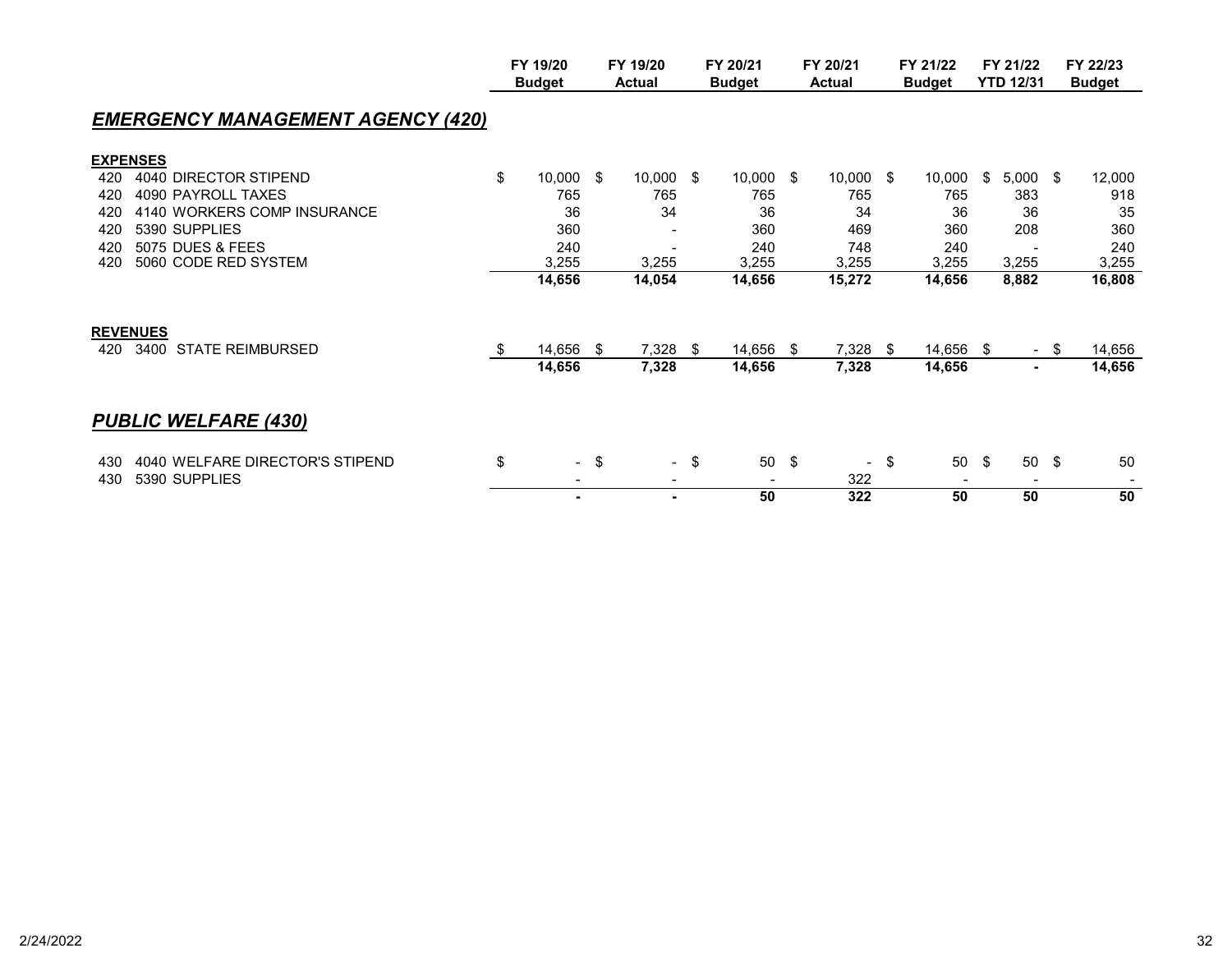#### *PUBLIC WORKS*

The Department of Public Works (DPW) is charged with the responsibility of maintaining the Town's public rights of way and infrastructures. Traditional public works maintenance is provided for road reconstruction, resurfacing, crack filling/sealing, pot-hole repair, street sweeping, curbs, bridges, culverts, drainage ditches, sedimentation, detention and retention basins, roadside mowing, brush, vegetative control, and forestry operations. Weather‐related operations include winter snow removal, sanding, ice control and emergency event response. Other responsibilities include the installation of regulatory, warning, and traffic guidance signs. The fleet garage and gas pumps are also operated by DPW.

| <b>Title</b>          | <b>DEPT</b> | <b>Base Rate Longevity</b> |             | <b>Degree</b>            | <b>Stipends</b> | <b>Holidav</b>           | Med Ins  | Dental   | (Co-Share)               | Total    |
|-----------------------|-------------|----------------------------|-------------|--------------------------|-----------------|--------------------------|----------|----------|--------------------------|----------|
| Public Works Director | 600         | \$67.044                   | 2.011<br>\$ | $\overline{\phantom{0}}$ | 420<br>\$       | $\overline{\phantom{0}}$ | \$22,407 | 936<br>S | 5,136                    | \$87.684 |
| Foreman               | 600         | 57.034                     | 1.141       |                          | 420             | $\overline{\phantom{0}}$ | 3.500    |          | $\overline{\phantom{a}}$ | 62.095   |
| <b>Maint Operator</b> | 600         | 52.374                     |             |                          |                 | $\overline{\phantom{0}}$ | 22.407   | 936      | 4.902                    | 70.816   |
| <b>Maint Operator</b> | 600         | 49.898                     |             | -                        | 1.200           | $\overline{\phantom{0}}$ | 22.407   | 936      | 4,902                    | 69,539   |
| Mechanic              | 600         | 56.389                     | 1.692       |                          |                 | $\blacksquare$           | 22.407   | 936      | 4,902                    | 76.522   |
| Maint Operator        | 600         | 52.374                     | 1.047       |                          |                 |                          | 3.500    |          | $\,$                     | 56,922   |
| <b>Maint Operator</b> | 600         | 45.115                     |             |                          |                 | $\overline{\phantom{0}}$ | 22.407   | 936      | 4.902                    | 63,556   |
| <b>Maint Operator</b> | 600         | 46.673                     |             | -                        | 600             | $\overline{\phantom{0}}$ | 22.407   | 936      | 4.902                    | 65,714   |
| Custodian             | 600         | 50.606                     |             |                          |                 | $\overline{\phantom{0}}$ | 9.295    | 288      | 2.013                    | 58.177   |
| Custodian             | 600         | 50.606                     | 1.518       |                          |                 | $\overline{\phantom{0}}$ | 9.295    | 288      | 2.013                    | 59.696   |
| <b>Maint Operator</b> | 600         | 52.374                     |             |                          |                 | $\overline{\phantom{0}}$ | 22.407   | 936      | 4,902                    | 70.816   |
| <b>Maint Operator</b> | 600         | 52.374                     |             |                          | 160             |                          | 22.407   | 936      | 4,902                    | 70.976   |
| Total Public Works    |             | 632.864                    | 7.409       |                          | 2.800           |                          | 204.847  | 8.067    | 43.475                   | 812.511  |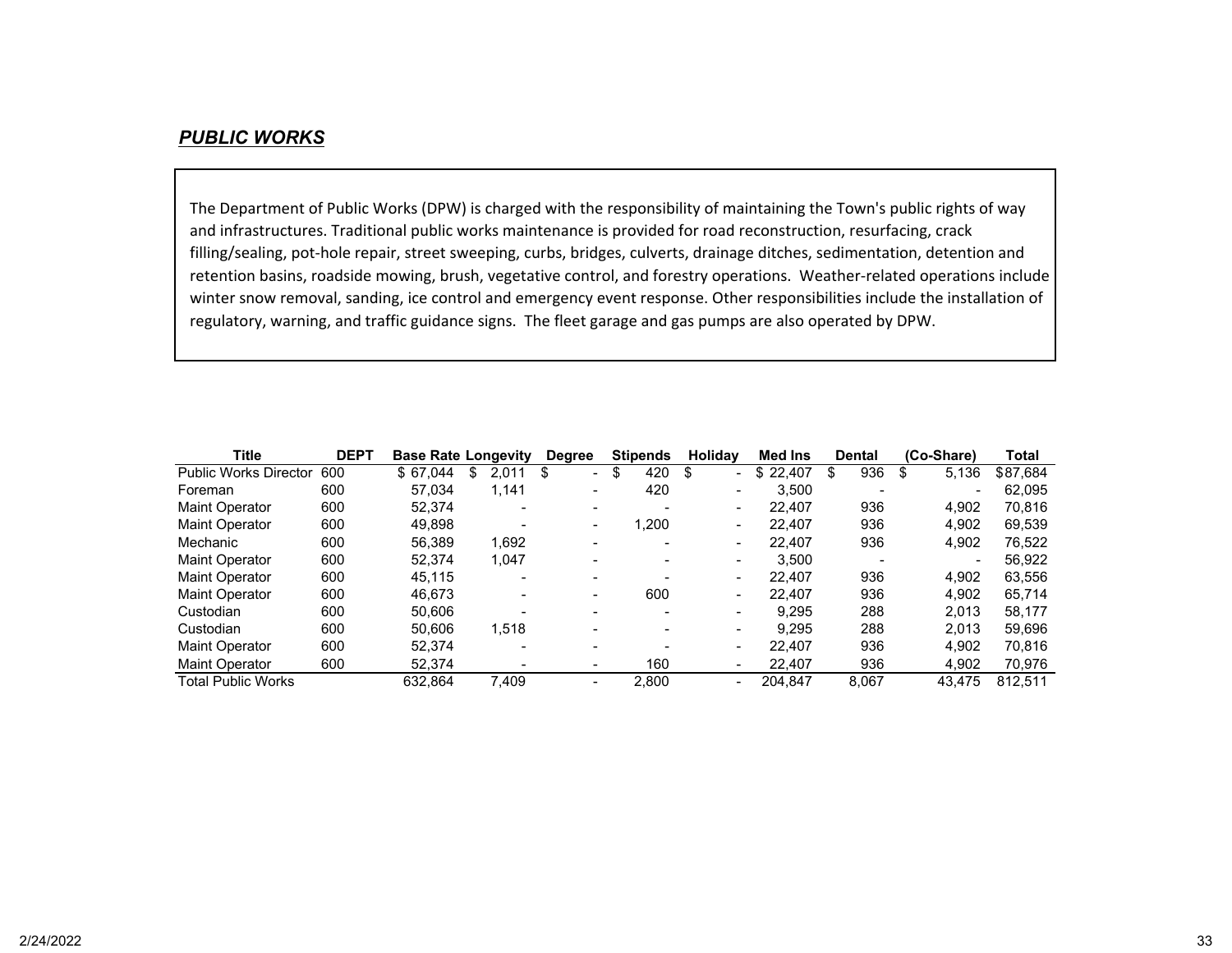|     |                                                   | FY 19/20        | FY 19/20      |     | FY 20/21                 | FY 20/21      | FY 21/22                 |            | FY 21/22                 | FY 22/23      |
|-----|---------------------------------------------------|-----------------|---------------|-----|--------------------------|---------------|--------------------------|------------|--------------------------|---------------|
|     | <b>PUBLIC WORKS (600)</b>                         | <b>Budget</b>   | <b>Actual</b> |     | <b>Budget</b>            | <b>Actual</b> | <b>Budget</b>            |            | <b>YTD 12/31</b>         | <b>Budget</b> |
|     |                                                   |                 |               |     |                          |               |                          |            |                          |               |
|     | <b>COMPENSATION &amp; SALARY</b>                  |                 |               |     |                          |               |                          |            |                          |               |
| 600 | 4000 PUBLIC WORKS DIRECTORS SALARY                | \$<br>63,803 \$ | 66,208        | -\$ | 66,374 \$                | 58,321 \$     | 66,374                   |            | $$29,984$ \$             | 69,056        |
| 600 | 4005 FOREMAN SALARY                               | 53,700          | 55,729        |     | 55,865                   | 53,159        | 55,865                   |            | 26,701                   | 58,175        |
| 600 | 4010 FULL TIME WAGES                              | 486,469         | 474,685       |     | 499,768                  | 427,320       | 499,768                  |            | 201,669                  | 513,042       |
| 600 | 4020 PART TIME WAGES                              | 6,000           | 1,623         |     | 6,000                    | 3,601         | 6,000                    |            |                          | 6,000         |
| 600 | 4040 TREE WARDEN                                  | 700             |               |     | 700                      |               | 700                      |            | $\overline{\phantom{a}}$ | 700           |
| 600 | 4060 OVERTIME PAY                                 | 35,000          | 15,076        |     | 35,000                   | 43,784        | 35,000                   |            | 17,682                   | 35,000        |
| 600 | 4090 PAYROLL TAXES                                | 46,545          | 44,640        |     | 48,691                   | 43,382        | 48,691                   |            | 19,473                   | 49,082        |
| 600 | 4110 HEALTH/DENTAL INSURANCE                      | 210,540         | 173,907       |     | 176,152                  | 156,700       | 176,152                  |            | 84,264                   | 205,913       |
| 600 | 4111 HEALTH/DENTAL INS. CO-SHARE                  | (44, 661)       | (36,909)      |     | (37, 442)                | (30, 114)     | (37, 442)                |            | (15, 741)                | (43, 475)     |
| 600 | 4120 HEALTH/DENTAL INS. BUY BACK                  | 7,000           | 8,750         |     | 10,500                   | 11,375        | 10,500                   |            | 5,250                    | 7,000         |
| 600 | 4105 LIFE INSURANCE                               | 1,500           | 1,191         |     | 1,500                    | 1,328         | 1,500                    |            | 774                      | 1,500         |
| 600 | 4140 WORKERS COMP INSURANCE                       | 51,861          | 49,666        |     | 53,396                   | 50,538        | 53,396                   |            | 54,065                   | 43,367        |
| 600 | 4130 PENSIONS                                     | 19,840          | 26,710        |     | 30,437                   | 24,662        | 30,437                   |            | 10,135                   | 25,308        |
| 600 | 5410 CELL PHONE ALLOWANCE                         | 420             | 420           |     | 420                      | 420           | 420                      |            | 420                      | 420           |
| 600 | 4150 EYE CARE PROGRAM                             | 700             | 350           |     | 700                      | 698           | 700                      |            | 175                      | 700           |
| 600 | 4160 WORK BOOT ALLOWANCE                          | 2,100           | 1,963         |     | 2,100                    | 1,919         | 2,100                    |            | 325                      | 2,100         |
| 600 | 4170 WORK UNIFORMS/CLEANING                       | 5,000           | 6,128         |     | 7,700                    | 8,064         | 7,700                    |            | 2,883                    | 7,700         |
|     |                                                   | 946,517         | 890,137       |     | 957,861                  | 855,156       | 957,861                  |            | 438,059                  | 981,589       |
|     | <b>GENERAL ROAD MAINTENANCE</b>                   |                 |               |     |                          |               |                          |            |                          |               |
| 600 | 5062 TREE TRIMMING                                | 1,500           |               |     | 1,500                    | 1,802         | 1,500                    |            |                          | 1,500         |
| 600 | 5320 REPAIR & MAINTENANCE ROADS                   | 40,000          | 34,987        |     | 40,000                   | 16,736        | 40,000                   |            | 6,986                    | 40,000        |
| 600 | 5350 SALT & SAND                                  | 50,000          | 23,877        |     | 50,000                   | 49,961        | 50,000                   |            | 30,439                   | 50,000        |
| 600 | 5500 TRANSFER TO RESTRICT. FUND-WINTER OPER.      | 10,000          |               |     | $\overline{\phantom{a}}$ |               | $\overline{\phantom{a}}$ |            |                          |               |
| 600 | 5360 STREET SIGNS                                 | 2,750           | 1,602         |     | 2,000                    | 2,276         | 2,000                    |            |                          | 2,000         |
|     |                                                   | 104,250         | 60,466        |     | 93,500                   | 70,775        | 93,500                   |            | 37,425                   | 93,500        |
|     | <b>VEHICLE &amp; EQUIP MAINTENANCE (TOWNWIDE)</b> |                 |               |     |                          |               |                          |            |                          |               |
| 600 | 5310 REPAIRS & MAINTENANCE EQUIPMENT              | \$<br>26,000 \$ | 24,580 \$     |     | 26,000 \$                | 21,600 \$     | 26,000                   |            | $$15,473$ \$             | 26,000        |
| 600 | 5330 REPAIRS & MAINTENANCE VEHICLES               | 18,000          | 15,661        |     | 18,000                   | 24,252        | 18,000                   |            | 12,979                   | 20,000        |
| 600 | 5370 MAINTENANCE SUPPLIES                         | 9,000           | 9,788         |     | 8,000                    | 7,892         | 8,000                    |            | 2,734                    | 8,000         |
|     |                                                   | 53,000          | 50,029        |     | 52,000                   | 53,745        | 52,000                   |            | 31,186                   | 54,000        |
|     |                                                   |                 |               |     |                          |               |                          |            |                          |               |
|     | <b>BUILDING &amp; OPERATIONS</b>                  |                 |               |     |                          |               |                          |            |                          |               |
| 600 | 5300 REPAIRS & MAINT.-TOWNWIDE BUILDING           | \$<br>18,000 \$ | 17,228        | \$  | 18,000 \$                | 11,781 \$     | 18,000                   | $\sqrt{3}$ | $3,289$ \$               | 20,000        |
| 600 | 5100 ELECTRICITY                                  | 5,000           | 4,956         |     | 5,110                    | 5,339         | 5,110                    |            | 2,133                    | 5,200         |
| 600 | 5150 HEATING FUEL                                 | 4,000           | 1,924         |     | 4,200                    | 2,057         | 4,200                    |            |                          | 4,000         |
| 600 | 5390 SUPPLIES                                     | 4,000           | 3,664         |     | 4,000                    | 3,400         | 4,000                    |            | 573                      | 4,000         |
| 600 | 4112 DRUG TESTING                                 | 300             | 190           |     | 300                      |               | 300                      |            |                          | 300           |
| 600 | 5340 SAFETY EQUIPMENT/TOOLS                       | 1,500           | 1,184         |     | 1,500                    | 990           | 1,500                    |            | 835                      | 2,000         |
|     |                                                   | 32,800          | 29,146        |     | 33,110                   | 23,567        | 33,110                   |            | 6,830                    | 35,500        |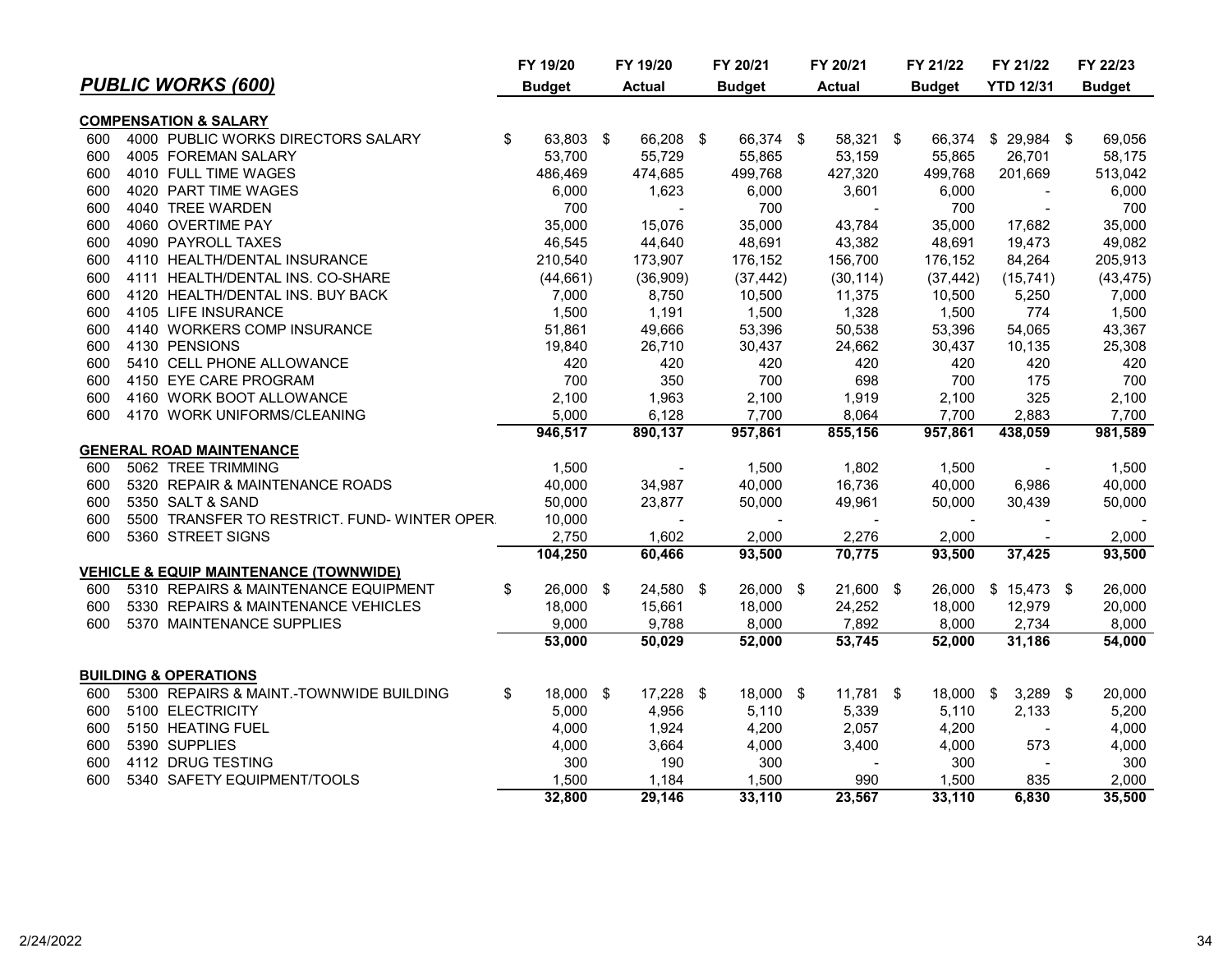|                         |          |                                     |          |                        |          |                                      |          |                                |                    |                                    |                              | FY 22/23                                                                                                       |
|-------------------------|----------|-------------------------------------|----------|------------------------|----------|--------------------------------------|----------|--------------------------------|--------------------|------------------------------------|------------------------------|----------------------------------------------------------------------------------------------------------------|
| <b>Budget</b>           |          | <b>Actual</b>                       |          | <b>Budget</b>          |          | <b>Actual</b>                        |          | <b>Budget</b>                  |                    |                                    |                              | <b>Budget</b>                                                                                                  |
| \$<br>16,000<br>41,002  |          | 7,290<br>14,763<br>18,260<br>53,827 |          | 14,000<br>34,002       | -\$      | 10,211<br>13,217<br>17,978<br>57,710 |          | 14,000<br>34,002               |                    | 5,454<br>8,471<br>11,815<br>31,256 |                              | 20,000<br>14,000<br>34,002                                                                                     |
|                         |          |                                     |          |                        |          |                                      |          |                                |                    |                                    |                              |                                                                                                                |
| \$<br>1<br>$\mathbf{2}$ | \$       | 16,253<br>787<br>35,003             |          | $\mathbf{2}$           | \$       | 14,871<br>29,546                     |          | $\blacksquare$<br>$\mathbf{2}$ | \$                 | 12,702<br>19,878                   |                              | 1<br>$\mathbf{2}$                                                                                              |
|                         |          |                                     |          |                        |          |                                      |          |                                |                    |                                    |                              |                                                                                                                |
| 14,000<br>14,000        |          | 15,000<br>15,000                    |          | 16,000<br>16,000       |          | 16,000<br>16,000                     |          | 16,000<br>16,000               |                    | $\blacksquare$<br>$\blacksquare$   |                              | 22,000<br>22,000                                                                                               |
|                         | FY 19/20 | 25,000 \$                           | FY 19/20 | 13,514 \$<br>17,963 \$ | FY 20/21 | 20,000                               | FY 20/21 | 16,304 \$<br>14,675 \$         | FY 21/22<br>20,000 | - \$                               | FY 21/22<br><b>YTD 12/31</b> | 5,516 \$<br>1,177,569 \$ 1,083,605 \$ 1,170,473 \$ 1,060,952 \$ 1,170,473 \$544,756 \$ 1,198,591<br>$7,176$ \$ |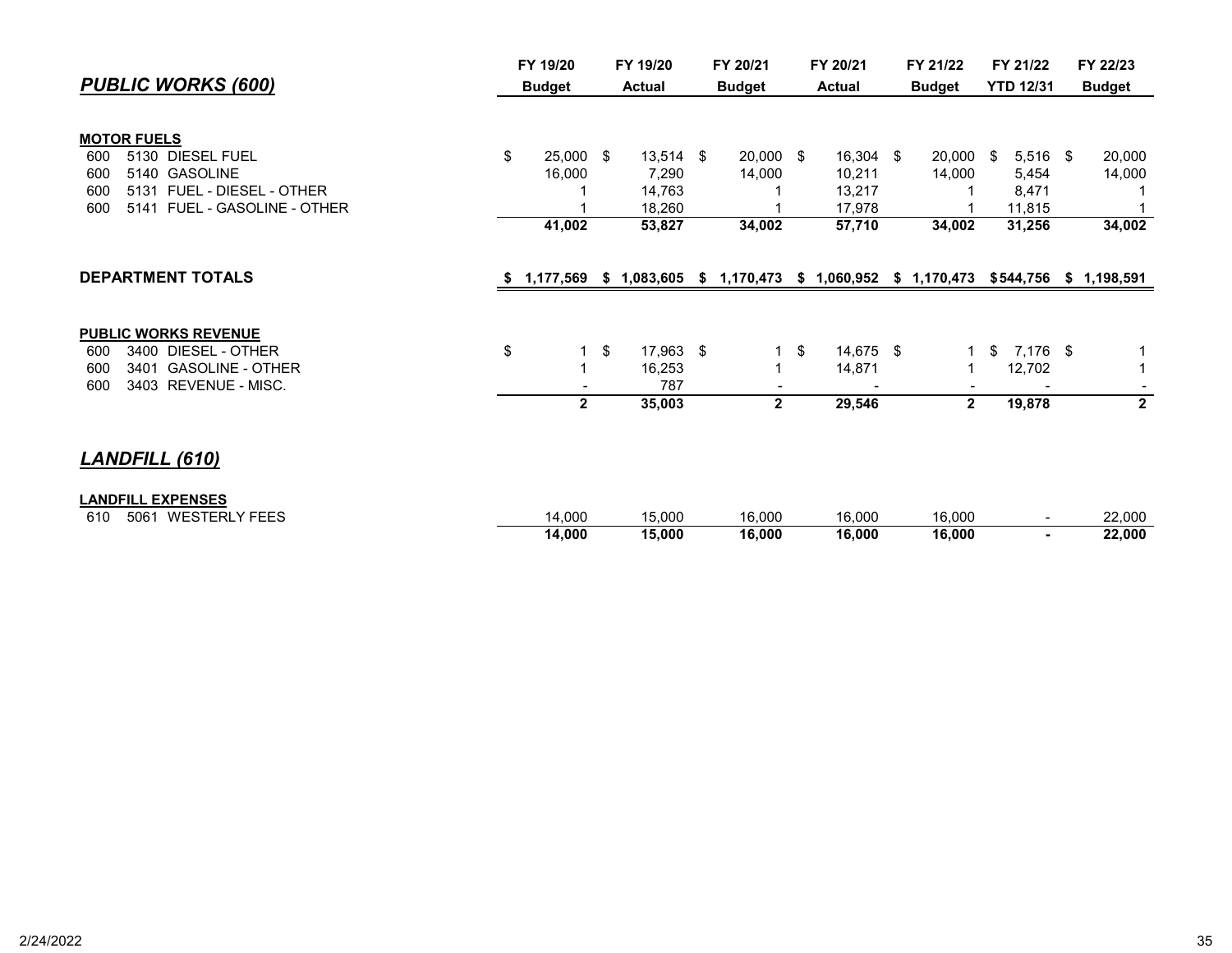## *PARKS & RECREATION*

The Parks and Recreation Department provides program activities for youth and adult residents. The Department manages the Crandall House, its Recreation Activity Building, and Crandall and Langworthy fields. Its primary responsibilities are recreational programming, event planning, facility development and youth employment opportunities. The Parks and Recreation Department also works with the Department of Public Works, CHARIHO regional School District and youth sport, recreational and civic organizations in its mission to provide numerous recreational services to the Town.

| Title                            | <b>DEPT</b> | <b>Base Rate</b> | Longevity | <b>Degree</b>            | <b>Stipends</b> | <b>Holidav</b> | <b>Med Ins</b>           | Dental                   | (Co-Share) | Total    |
|----------------------------------|-------------|------------------|-----------|--------------------------|-----------------|----------------|--------------------------|--------------------------|------------|----------|
| <b>Recreation Director</b>       | 700         | 56.182           | 2.247     | $\overline{\phantom{a}}$ | 420             |                | 22.407                   | 936                      | 5.136      | \$77.057 |
| Rec Assistant                    | 700         | 40.404           | .616      |                          |                 |                | 3.500                    | 936                      | 206        | 46.250   |
| Program & Events Coordinator 700 |             | 34.632           |           |                          |                 |                |                          | $\overline{\phantom{0}}$ |            | 34.632   |
| Youth Camps Coordinator          | 700         | 4.618            | 185       | -                        | -               | $\sim$         | $\overline{\phantom{a}}$ | $\qquad \qquad$          |            | 4.802    |
| Misc. Personnel                  | 700         | 36.862           |           |                          |                 |                | $\overline{\phantom{a}}$ |                          |            | 36.862   |
| <b>Total Recreation</b>          |             | 172.698          | 4.048     | -                        | 420             |                | 25.907                   | .872                     | 5.341      | 199.604  |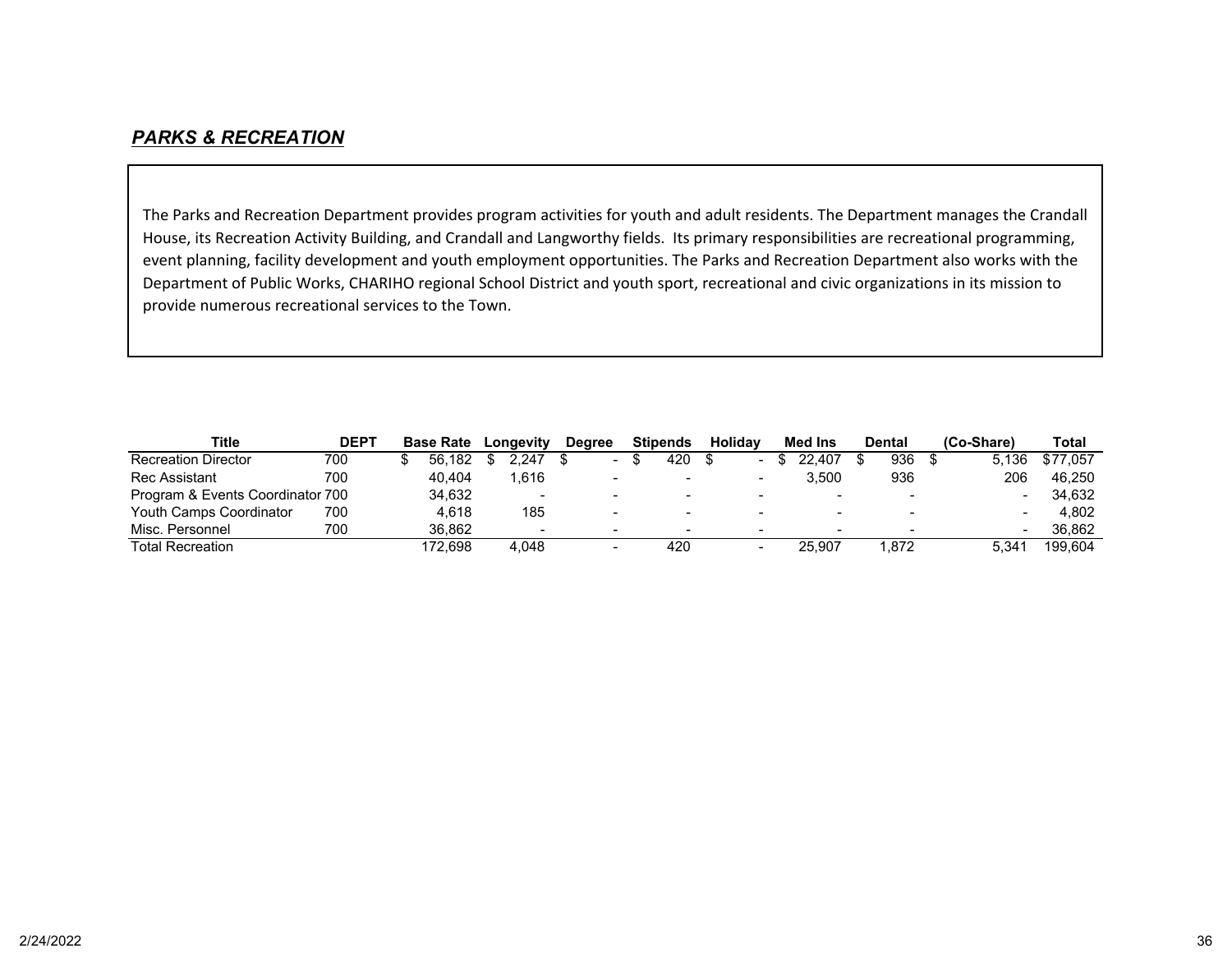|              |                                            |      | FY 19/20      |     | FY 19/20      | FY 20/21      |     | FY 20/21      | FY 21/22      | FY 21/22         |            | FY 22/23      |
|--------------|--------------------------------------------|------|---------------|-----|---------------|---------------|-----|---------------|---------------|------------------|------------|---------------|
|              | <b>PARKS &amp; RECREATION (700)</b>        |      | <b>Budget</b> |     | <b>Actual</b> | <b>Budget</b> |     | <b>Actual</b> | <b>Budget</b> | <b>YTD 12/31</b> |            | <b>Budget</b> |
|              | <b>COMPENSATION &amp; SALARY</b>           |      |               |     |               |               |     |               |               |                  |            |               |
| 700          | 4000 RECREATION DIRECTOR SALARY            | \$   | 53,235 \$     |     | 56,048 \$     | 55,620 \$     |     | 55,834 \$     | 55,620        | $$26,099$ \$     |            | 58,429        |
| 700          | 4010 FULL TIME WAGES                       |      | 43,913        |     | 46,193        | 47,148        |     | 21,970        | 47,148        | 18,156           |            | 42,020        |
| 700          | 4020 PART TIME WAGES                       |      | 68,548        |     | 62,676        | 69,232        |     | 32,556        | 69,232        | 42,864           |            | 76,296        |
| 700          | 4040 NON EMPLOYEE COMPENSATION             |      | 6,200         |     | 6,163         | 6,200         |     | 3,125         | 6,200         | 3,657            |            | 6,200         |
| 700          | 4090 PAYROLL TAXES                         |      | 13,073        |     | 12,613        | 13,553        |     | 7,559         | 13,553        | 6,509            |            | 13,412        |
| 700          | 4110 HEALTH/DENTAL INSURANCE               |      | 22,375        |     | 21,679        | 22,524        |     | 22,524        | 22,524        | 14,764           |            | 24,280        |
| 700          | 4111 HEALTH/DENTAL INS. CO-SHARE           |      | (4,923)       |     | (4,769)       | (4, 955)      |     | (4, 955)      | (4, 955)      | (3,201)          |            | (5, 341)      |
| 700          | 4120 HEALTH/DENTAL INS. BUY BACK           |      | 3,500         |     | 3,500         | 3,500         |     | 3,500         | 3,500         | 1,167            |            | 3,500         |
| 700          | 4105 LIFE INSURANCE                        |      | 250           |     | 214           | 250           |     | 240           | 250           | 138              |            | 250           |
| 700          | 4140 WORKERS COMP INSURANCE                |      | 8,928         |     | 8,550         | 9,268         |     | 8,772         | 9,268         | 9,384            |            | 7,604         |
| 700          | 4130 PENSION                               |      | 4,131         |     | 5,828         | 6,485         |     | 4,175         | 6,485         | 2,280            |            | 5,565         |
| 700          | 4150 EYE CARE PROGRAM                      |      | 175           |     |               | 175           |     |               | 175           |                  |            | 175           |
| 700          | 5410 CELL PHONE                            |      | 420           |     | 420           | 420           |     | 420           | 420           | 420              |            | 420           |
|              |                                            |      | 219,827       |     | 219,115       | 229,420       |     | 155,719       | 229,420       | 122,237          |            | 232,809       |
|              |                                            |      |               |     |               |               |     |               |               |                  |            |               |
|              | <b>SERVICES</b>                            |      |               |     |               |               |     |               |               |                  |            |               |
| 700          | 5060 CONTRACT SERVICES                     | \$   | $5,500$ \$    |     | 5,589 \$      | $5,500$ \$    |     | 5,389 \$      | 5,500         | \$<br>536        | $\sqrt{3}$ | 5,500         |
| 700          | 5466 ADULT ACTIVITY PROGRAM                |      | 6,800         |     | 6,988         | 7,300         |     | 585           | 7,300         | 3,248            |            | 7,300         |
|              |                                            |      | 12,300        |     | 12,577        | 12,800        |     | 5,974         | 12,800        | 3,784            |            | 12,800        |
|              | <b>SUPPLIES, MAINTEN. &amp; OPERATIONS</b> |      |               |     |               |               |     |               |               |                  |            |               |
| 700          | 5100 ELECTRICITY                           | \$   | $5,300$ \$    |     | 6,936 \$      | $6,410$ \$    |     | 5,674 \$      | 6,410         | \$<br>$2,408$ \$ |            | 6,500         |
| 700          | 5390 SUPPLIES                              |      | 1,300         |     | 1,805         | 1,300         |     | 506           | 1,300         | 554              |            | 1,300         |
| 700          | 5400 PROGRAM SUPPLIES                      |      | 2,800         |     | 1,665         | 4,500         |     | 2,809         | 4,500         | 2,296            |            | 4,500         |
|              |                                            |      | 9,400         |     | 10,406        | 12,210        |     | 8,989         | 12,210        | 5,258            |            | 12,300        |
| <b>FUELS</b> |                                            |      |               |     |               |               |     |               |               |                  |            |               |
|              | 700 5150 HEATING FUEL                      | \$   | 2,000         | -\$ | $4,540$ \$    | $6,000$ \$    |     | $4,246$ \$    | 6,000         | \$<br>$1,214$ \$ |            | 5,400         |
|              |                                            |      | 2,000         |     | 4,540         | 6,000         |     | 4,246         | 6,000         | 1,214            |            | 5,400         |
|              |                                            |      |               |     |               |               |     |               |               |                  |            |               |
|              | <b>DEPARTMENT 700 EXPENSE TOTALS</b>       | - \$ | 243,527       | \$  | 246,638 \$    | 260,430       | -\$ | 174,928 \$    | 260,430       | $$132,493$ \$    |            | 263,309       |
|              |                                            |      |               |     |               |               |     |               |               |                  |            |               |
|              | <b>REVENUES</b>                            |      |               |     |               |               |     |               |               |                  |            |               |
| 700          | 3400 REVENUE                               | \$   | 10,000        | \$  | $7,222$ \$    | 11,300 \$     |     | 13,014 \$     | 11,300        | \$<br>$6,310$ \$ |            | 11,300        |
|              |                                            |      | 10,000        |     | 7,222         | 11,300        |     | 13,014        | 11,300        | 6,310            |            | 11,300        |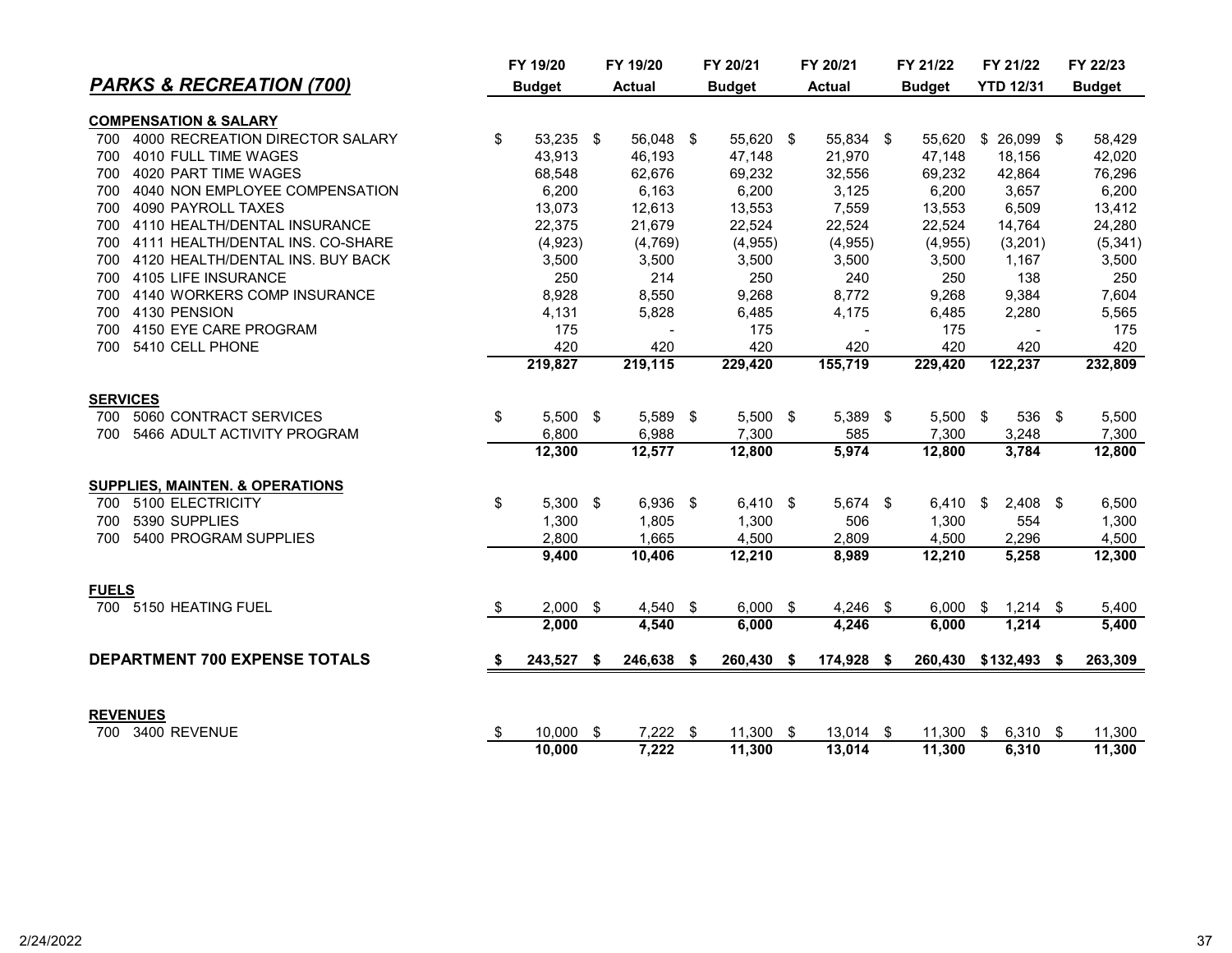| <b>PARKS &amp; RECREATION (700)</b>                              |          | FY 19/20<br><b>Budget</b> |     | FY 19/20<br><b>Actual</b> | FY 20/21<br><b>Budget</b> |        | FY 20/21<br><b>Actual</b> |              | FY 21/22<br><b>Budget</b> |            | FY 21/22<br><b>YTD 12/31</b>        |        | FY 22/23<br><b>Budget</b> |
|------------------------------------------------------------------|----------|---------------------------|-----|---------------------------|---------------------------|--------|---------------------------|--------------|---------------------------|------------|-------------------------------------|--------|---------------------------|
|                                                                  |          |                           |     |                           |                           |        |                           |              |                           |            |                                     |        |                           |
| <b>PLAYGROUND PROGRAM</b>                                        |          |                           |     |                           |                           |        |                           |              |                           |            |                                     |        |                           |
| <b>OPERATIONS</b><br>5400 SUPPLIES - PLAYGROUND<br>710           | \$       | $9,200$ \$<br>9,200       |     | $8,058$ \$<br>8,058       | 11,000 \$<br>11,000       |        | $3,728$ \$<br>3,728       |              | 11,000<br>11,000          | $\sqrt{3}$ | 7,528 \$<br>7,528                   |        | 11,000<br>11,000          |
| <b>DEPARTMENT 710 EXPENSE TOTALS</b>                             |          | $9,200$ \$                |     | $8,058$ \$                | $11,000$ \$               |        | $3,728$ \$                |              | 11,000                    | \$         | $7,528$ \$                          |        | 11,000                    |
| <b>PLAYGROUND REVENUE</b><br>710 3400 REVENUE                    | \$       | 75,000 \$<br>75,000       |     | 36,619 \$<br>36,619       | 86,000 \$<br>86,000       |        | 14,420 \$<br>14,420       |              | 86,000<br>86,000          |            | $$16,541$ \$<br>16,541              |        | 86,000<br>86,000          |
| <b>WINTER BASKETBALL PROGRAM</b>                                 |          |                           |     |                           |                           |        |                           |              |                           |            |                                     |        |                           |
| <b>EXPENSES</b><br>720 5400 EXPENSES                             | S.       | $14,200$ \$<br>14,200     |     | 14,856 \$<br>14,856       | $14,200$ \$<br>14,200     |        | $\sim$                    | S.           | 14,200 \$<br>14,200       |            | 649<br>649                          | - \$   | 14,200<br>14,200          |
| <b>WINTER BASKETBALL REVENUE</b><br>3400 REVENUE<br>720          | \$<br>\$ | 20,000 \$<br>$20,000$ \$  |     | 16,048 \$<br>16,048 \$    | 20,000 \$<br>$20,000$ \$  |        | $\sim$                    | $-$ \$<br>\$ | 20,000                    |            | $$16,432$ \$<br>20,000 \$ 16,432 \$ |        | 20,000<br>20,000          |
| TEE-BALL & INSTRUCTIONAL BASEBALL                                |          |                           |     |                           |                           |        |                           |              |                           |            |                                     |        |                           |
| <b>EXPENSES</b><br>5400 EXPENSES<br>721                          | \$       | 2,000<br>2,000            | -\$ | 23<br>$\overline{23}$     | \$                        | $-$ \$ | 217<br>$\overline{217}$   | \$           |                           | - \$       |                                     | - \$   |                           |
| TEE-BALL & INSTRUCTIONAL BASEBALL REVENUE<br>3400 REVENUE<br>721 | \$       | $6,500$ \$<br>6,500       |     | 9<br>9                    | \$                        | $-$ \$ | $\sim$                    | \$           |                           | - \$       |                                     | $-$ \$ |                           |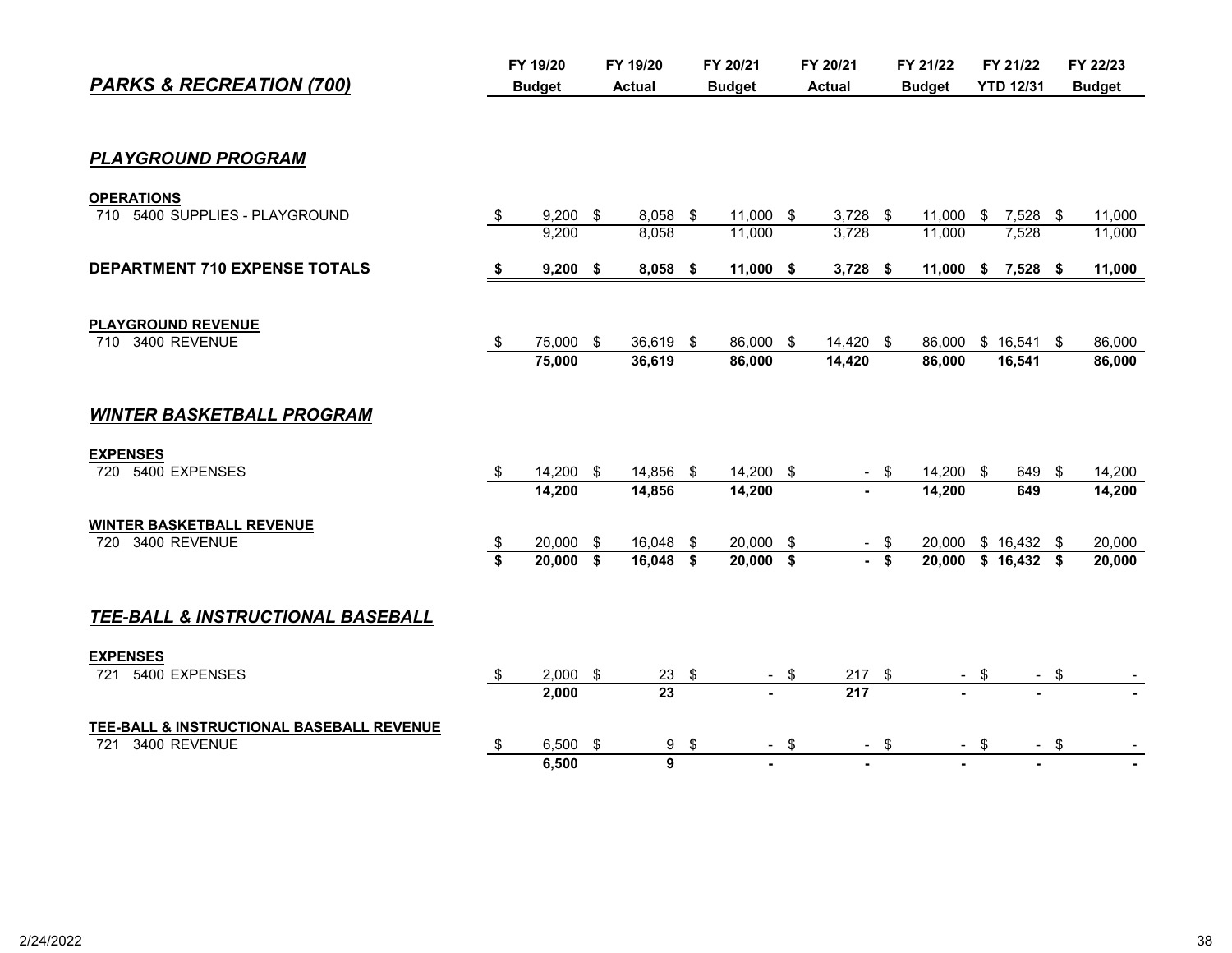| <b>PARKS &amp; RECREATION (700)</b> | Budget      | Actual       | <b>Budget</b> | Actual   | Budaet   | <b>YTD 12/31</b> | <b>Budget</b> |
|-------------------------------------|-------------|--------------|---------------|----------|----------|------------------|---------------|
|                                     | EV<br>19/20 | cv.<br>19/20 | FY 20/21      | FY 20/21 | FY 21/22 | FY 21/22         | FY 22/23      |

#### *CAMP/FESTIVALS/SPECIAL EVENTS*

| Net Parks & Recreation Revenue/(Expense)                            |    | (155,427) |    | (215, 575) |      | (166, 330) |      | (149, 072)     |      | (166, 330) |    | (106,443) |      | (169, 209) |
|---------------------------------------------------------------------|----|-----------|----|------------|------|------------|------|----------------|------|------------|----|-----------|------|------------|
| <b>TOTAL PARKS &amp; RECREATION REVENUE</b>                         | S  | 125.500   | S  | 64,881     | - 56 | 131,300    | - 56 | 29.801         | S.   | 131,300    | S. | 41.238    | - 5  | 131,300    |
| <b>TOTAL PARKS &amp; RECREATION EXPENSE</b>                         |    | 280.927   | S. | 280.456 \$ |      | 297,630    | - 56 | 178,873        | - \$ | 297,630    |    | \$147,681 | - \$ | 300,509    |
|                                                                     |    | 14.000    |    | 4,983      |      | 14.000     |      | 2,367          |      | 14.000     |    | 1,955     |      | 14,000     |
| <b>CAMP/FESTIVALS/SPECIAL EVENTS REVENUE</b><br>3400 REVENUE<br>722 |    | 14,000    |    | 4,983      |      | 14.000     | - \$ | 2.367          | S    | 14.000     | S  | .955      | - \$ | 14,000     |
|                                                                     |    | 12,000    |    | 10.881     |      | 12,000     |      |                |      | 12,000     |    | 7,011     |      | 12,000     |
| <b>EXPENSES</b><br>5400 EXPENSES<br>722                             | £. | 12.000    |    | 10.881     | S    | 12.000 \$  |      | $\blacksquare$ | S    | 12.000     | Ъ  | 7.011     | - S  | 12,000     |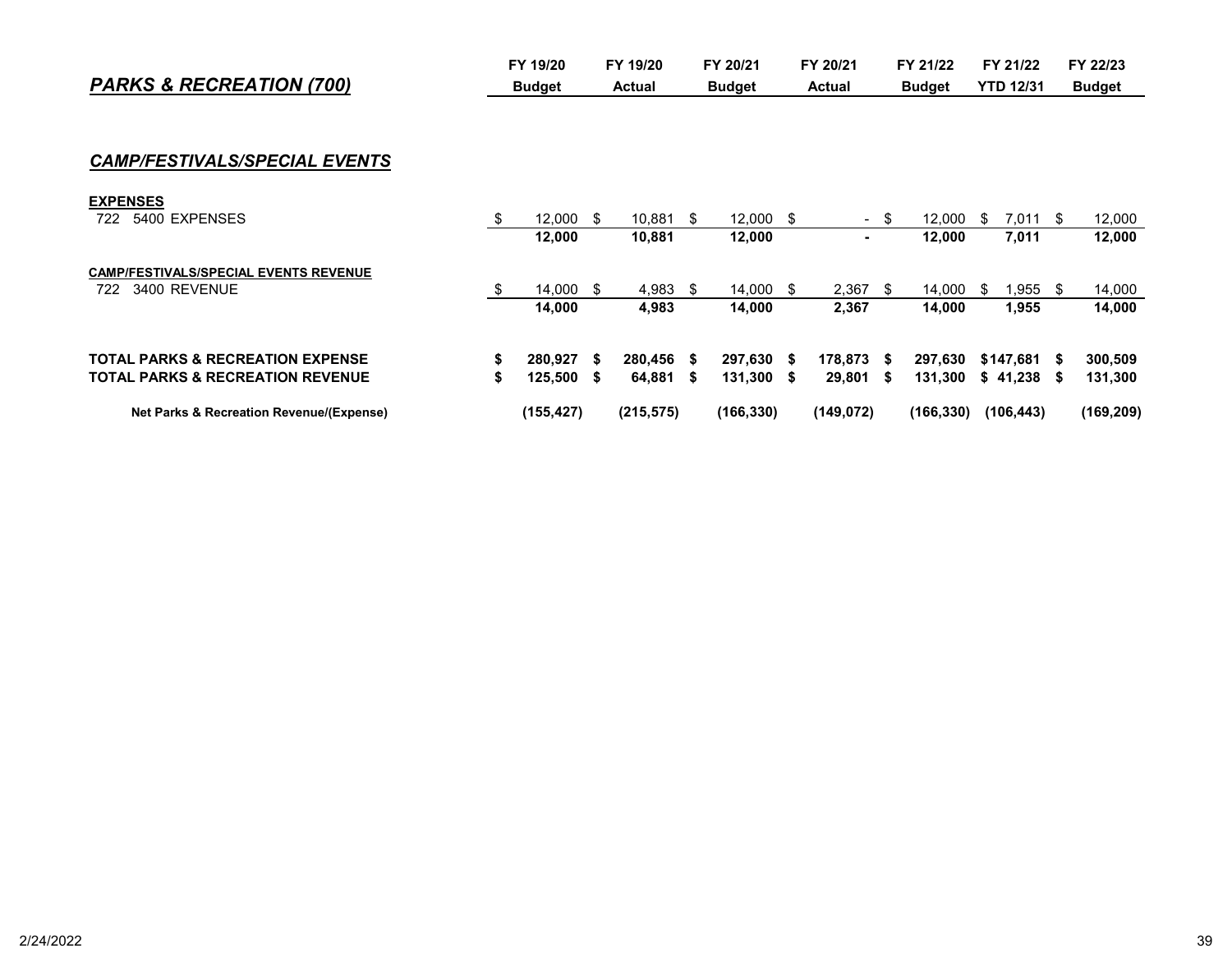The Town of Hopkinton, along with the Towns of Charlestown and Richmond, comprise the CHARIHO Regional School District. There are four elementary schools; Ashaway, Charlestown, Hope Valley, and Richmond. There is also the CHARIHO High School, Middle School, RYSE School, and the Career and Technical Center. The School District ensures that all students meet high academic standards and are well prepared for lifelong learning experiences and productive citizenship.

|      |                          |                                 | FY 19/20<br><b>Budget</b> | FY 19/20<br><b>Actual</b> |      | FY 20-21<br><b>Budget</b> |    | FY 20-21<br><b>Actual</b> |     | FY 21-22<br><b>Budget</b> | FY 21-22<br><b>YTD 12/31</b> |    | FY 22-23<br><b>Budget</b> |
|------|--------------------------|---------------------------------|---------------------------|---------------------------|------|---------------------------|----|---------------------------|-----|---------------------------|------------------------------|----|---------------------------|
| 800. | <b>EDUCATION EXPENSE</b> | 5034 CHARIHO REGIONAL SCHOOL    | 19.337.865                | 19.337.865                |      | 20.092.924                | S. | 20.092.924                | \$. | 20.561.560                | \$9.458.318                  |    | 20.778.343                |
|      |                          |                                 | 19,337,865                | 19,337,865                |      | 20,092,924                |    | 20,092,924                |     | 20,561,560                | 9,458,318                    |    | 20,778,343                |
|      | <b>EDUCATION REVENUE</b> |                                 |                           |                           |      |                           |    |                           |     |                           |                              |    |                           |
| 800  |                          | 3225 STATE AID TO EDUCATION     | 5.150.088                 | 5.026.130                 | - \$ | 5.488.552                 | S  | 5.488.552                 | -96 | 5.590.417                 | \$2.618.552                  | -S | 5,590,417                 |
| 800  |                          | 3224 DEBT SERVICE REIMBURSEMENT | 8,723                     | 152.229                   |      | 8.498                     |    | 10.364                    |     | 10.433                    |                              |    | 9,753                     |
|      |                          |                                 | 5.255.713                 | 5.178.359                 |      | 5.497.050                 |    | 5.498.916                 |     | 5.600.850                 | 2.618.552                    |    | 5.600.170                 |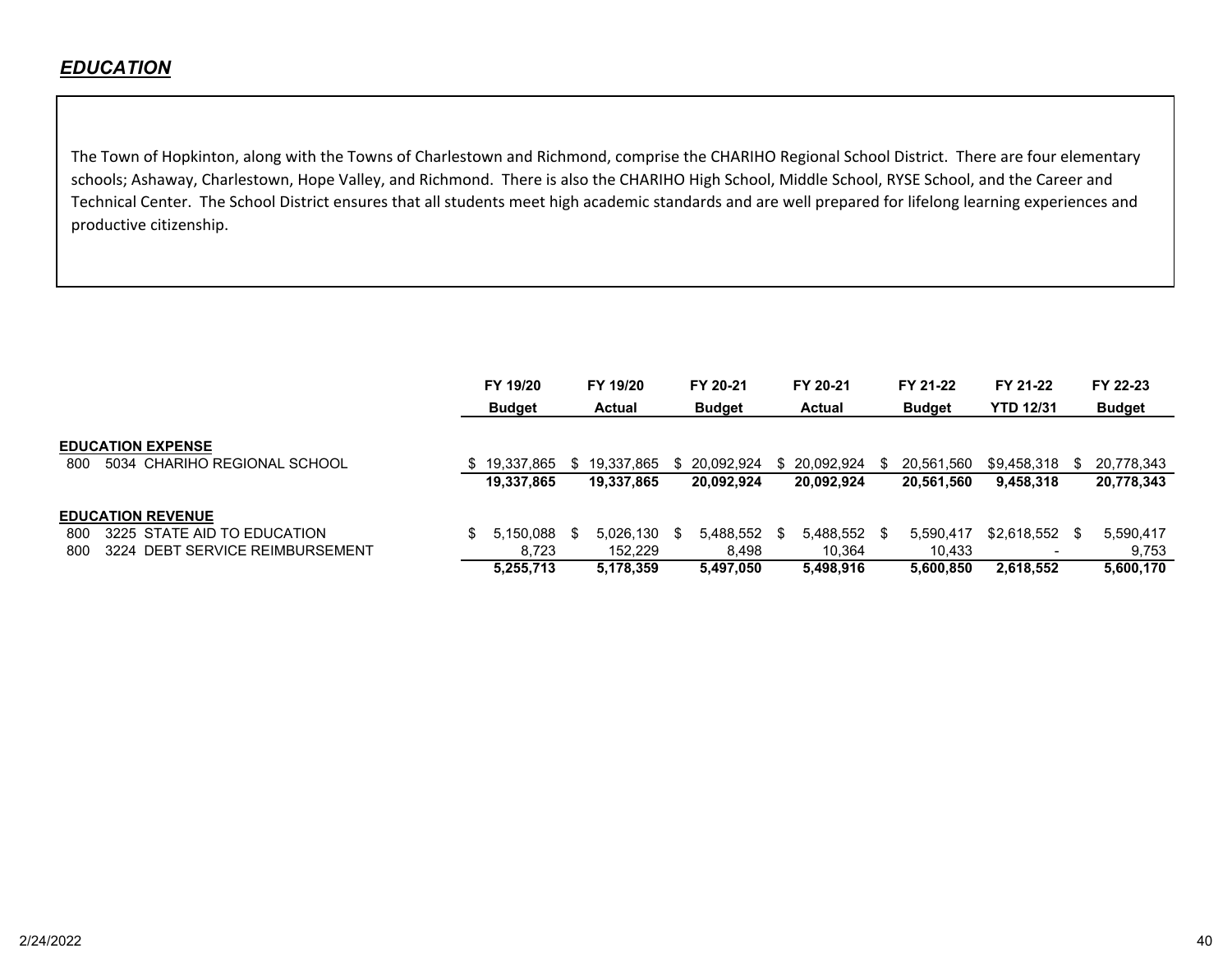#### *TOWN MANAGER*

The Town Manager is selected and appointed by the Town Council based on executive and administrative qualifications and experience. The Town Manager is the chief executive and administrative officer of the Town. He is responsible for the administration of Town affairs and recommending the adoption of measures necessary or expedient for the health, safety or welfare of the Town. In addition he is responsible for overseeing personnel and managing labor relations, enforcing laws and ordinances, and interacting with Federal and State agencies and other local governments. He also conducts other administrative functions and services.

| <b>Title</b>              | <b>DEP1</b> | <b>Base Rate Longevity</b> | Dearee | <b>Stipends</b> | <b>Holidav</b> | <b>Med Ins</b> | Dental | (Co-Share) | Total     |
|---------------------------|-------------|----------------------------|--------|-----------------|----------------|----------------|--------|------------|-----------|
| Town Manager              | 900         | \$106.890                  |        | 420             |                | \$22.407       | 936    | 5.136      | \$125.518 |
| Clerk Part time           | 900         | 44.510                     | 2.500  |                 |                | 22.407         | 936    | 5.136      | 65.217    |
| <b>Total Town Manager</b> |             | 151.400                    | 2.500  | 420             |                | 44.814         | .872   | 10.271     | 190,735   |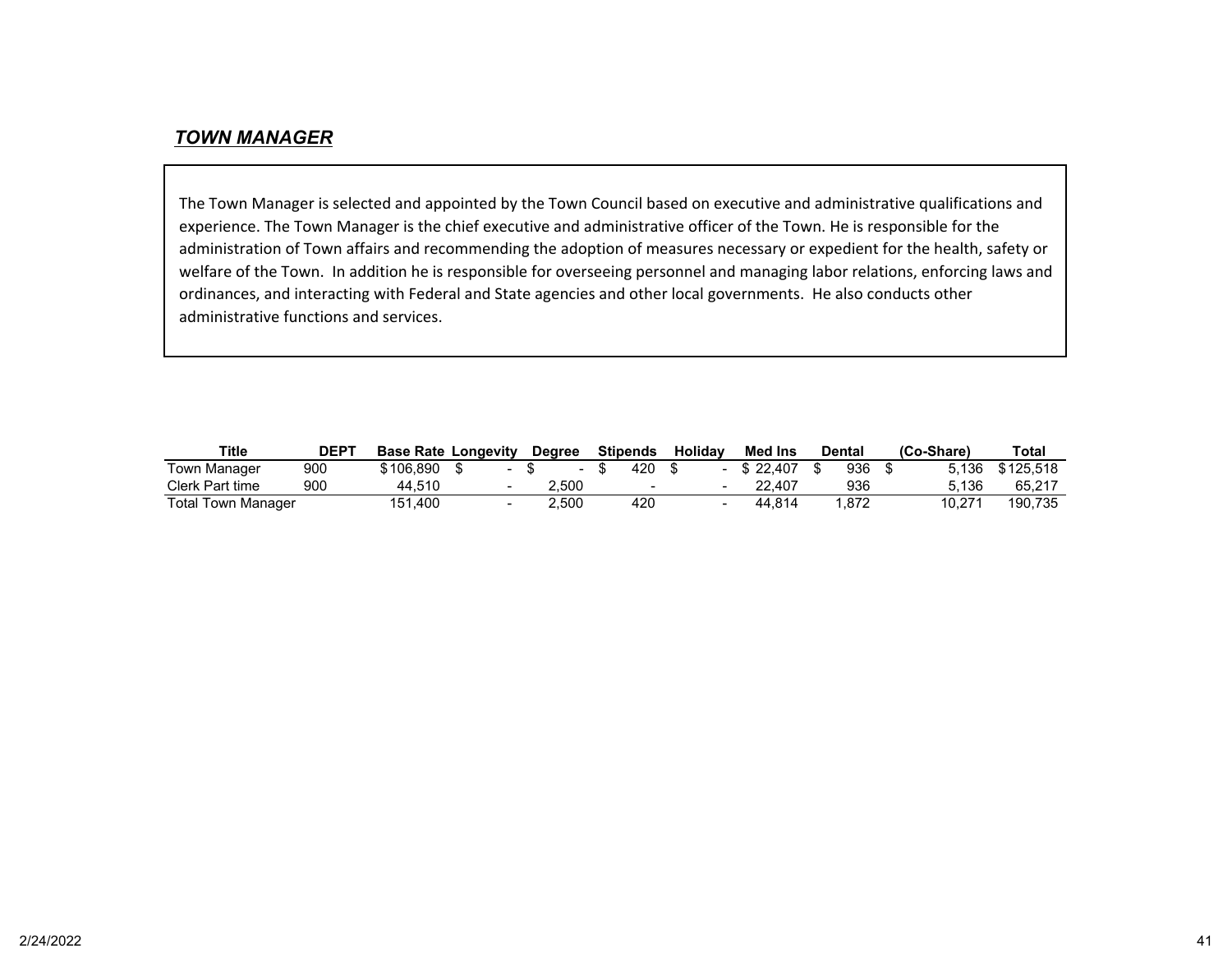|     |                                            |     | FY 19/20      |     | FY 19/20          |   | FY 20/21      | FY 20/21      | FY 21/22      | FY 21/22         |      | FY 22/23      |
|-----|--------------------------------------------|-----|---------------|-----|-------------------|---|---------------|---------------|---------------|------------------|------|---------------|
|     | <b>TOWN MANAGER (900)</b>                  |     | <b>Budget</b> |     | <b>Actual</b>     |   | <b>Budget</b> | <b>Actual</b> | <b>Budget</b> | <b>YTD 12/31</b> |      | <b>Budget</b> |
|     | <b>COMPENSATION &amp; SALARY</b>           |     |               |     |                   |   |               |               |               |                  |      |               |
| 900 | 4000 TOWN MANAGER SALARY                   | \$  | 98,750 \$     |     | 96,747 \$         |   | 98,994 \$     | 45,636 \$     | 98,994 \$     | $\blacksquare$   | \$   | 106,890       |
| 900 | 4000 MANAGER'S COMP TIME STIPEND           |     | 4,800         |     | 4,753             |   | 4,753         | 4,753         | 4,753         |                  |      |               |
| 900 | 4020 PART TIME WAGES                       |     | 34,304        |     | 35,322            |   | 41,256        | 34,176        | 41,256        | 15,185           |      | 47,010        |
| 900 | 4090 PAYROLL TAXES                         |     | 10,846        |     | 11,002            |   | 11,660        | 5,787         | 11,660        | 848              |      | 11,020        |
| 900 | 4110 HEALTH/DENTAL INSURANCE               |     |               |     |                   |   |               | 4,621         |               | 5,341            |      | 46,687        |
| 900 | 4111 HEALTH/DENTAL INS. CO-SHARE           |     |               |     |                   |   |               | (1, 173)      |               | (1,006)          |      | (10, 271)     |
| 900 | 4120 HEALTH/DENTAL INS, BUY BACK           |     | 3,500         |     | 7,000             |   | 7,000         |               | 7,000         |                  |      |               |
| 900 | 4105 LIFE INSURANCE                        |     | 125           |     | 54                |   | 125           | 20            | 125           |                  |      | 125           |
| 900 | 4140 WORKERS COMP INSURANCE                |     | 514           |     | 492               |   | 553           | 523           | 553           | 560              |      | 418           |
| 900 | 4130 PENSION                               |     | 4,826         |     | 6,606             |   | 7,726         | 2,615         | 7,726         | 485              |      | 6,017         |
| 900 | 5410 CELL PHONE                            |     | 420           |     | 420               |   | 420           | 557           | 420           | 420              |      | 420           |
|     |                                            |     | 158,084       |     | 162,396           |   | 172,486       | 97,516        | 172,486       | 21,833           |      | 208,315       |
|     | <b>SUPPLIES, MAINTEN. &amp; OPERATIONS</b> |     |               |     |                   |   |               |               |               |                  |      |               |
| 900 | <b>5075 DUES &amp; FEES</b>                | \$  | 125           | -\$ | $100 \text{ }$ \$ |   | $125$ \$      | 140S          | 125           | \$<br>58         | - \$ | 125           |
| 900 | 5390 SUPPLIES - OPERATING                  |     | 2,000         |     | 1,313             |   | 2,100         | 1,004         | 2,100         | 1,170            |      | 2,100         |
| 900 | 5420 TRAVEL & CONFERENCE                   |     | 200           |     |                   |   | 100           |               | 100           | 150              |      | 400           |
|     |                                            |     | 2,325         |     | 1,413             |   | 2,325         | 1,144         | 2,325         | 1,378            |      | 2,625         |
|     | <b>DEPARTMENT TOTALS</b>                   | \$. | 160,409       | S   | 163,809           | S | 174,811 \$    | 98,659 \$     | 174,811       | \$23,211         | - \$ | 210,940       |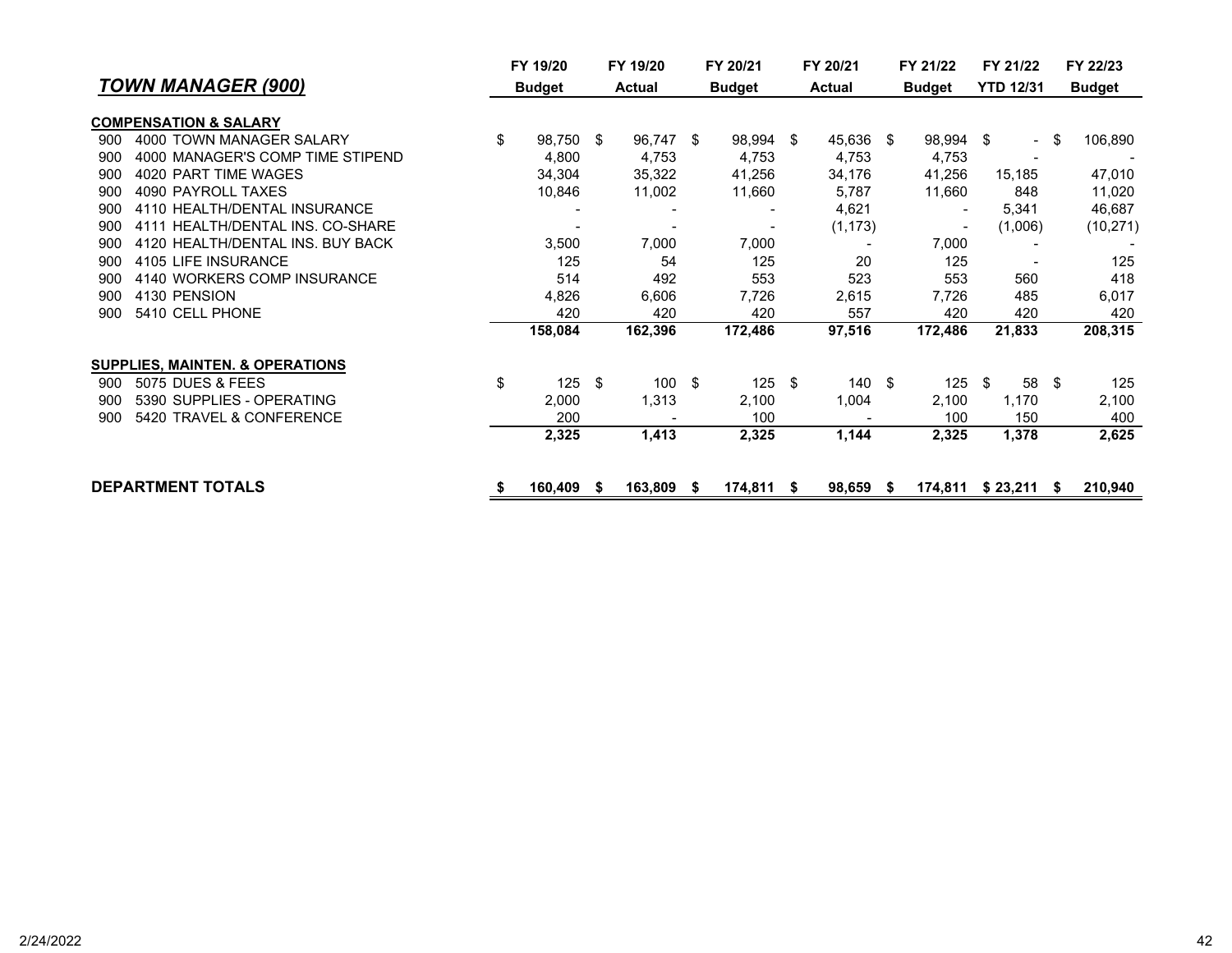#### *MUNICIPAL COURT*

The mission of the Municipal Court is to impartially adjudicate traffic ordinance violation cases, so that legal rights of individuals are safeguarded and the public interest is upheld.

| <b>Title</b>                 | DEP <sup>7</sup> | <b>Base Rate</b> | Longevity |                          | <b>Dearee</b> |                          | <b>Stipends</b> |        | <b>Holidav</b> | <b>Med Ins</b> | <b>Dental</b> |                          | (Co-Share) |                          | <b>Total</b> |
|------------------------------|------------------|------------------|-----------|--------------------------|---------------|--------------------------|-----------------|--------|----------------|----------------|---------------|--------------------------|------------|--------------------------|--------------|
| <b>Municipal Court Clerk</b> | 915              | 0.700            |           |                          |               |                          |                 |        |                |                |               |                          |            |                          | 700          |
| Court Judge                  |                  | រ.50C            |           | $\overline{\phantom{a}}$ |               | $\overline{\phantom{a}}$ |                 | $\sim$ |                | $\sim$         |               | $\overline{\phantom{0}}$ |            | $\overline{\phantom{a}}$ | .500         |
| <b>Total Municipal Court</b> |                  | 200.'            |           | $\overline{\phantom{a}}$ |               | $\overline{\phantom{a}}$ |                 |        |                |                |               |                          |            |                          | .200         |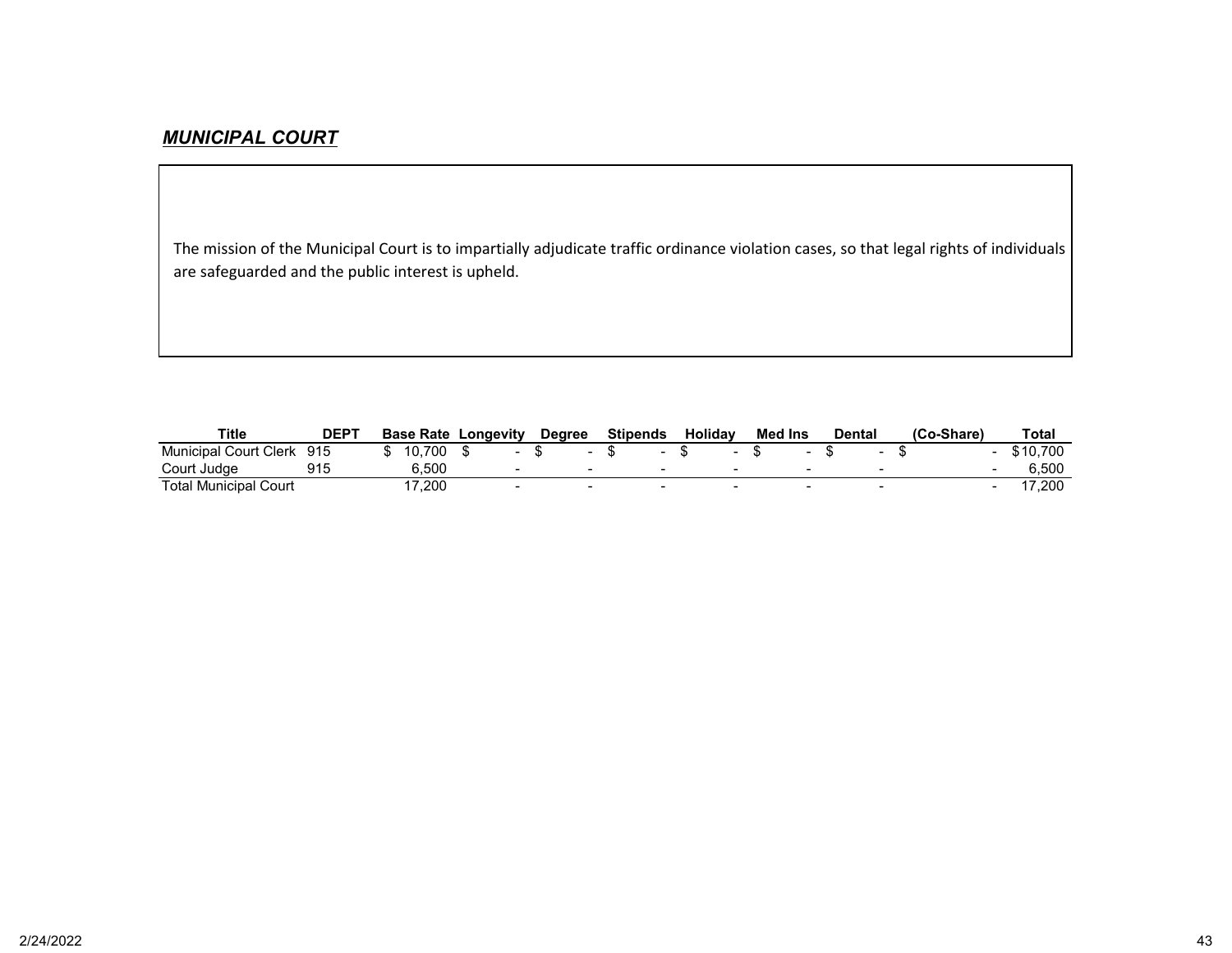|                |                               | FY 19/20      |    | FY 19/20      |    | FY 20/21      | FY 20/21      |     | FY 21/22      |     | FY 21/22         | FY 22/23      |
|----------------|-------------------------------|---------------|----|---------------|----|---------------|---------------|-----|---------------|-----|------------------|---------------|
|                | <b>MUNICIPAL COURT (915)</b>  | <b>Budget</b> |    | <b>Actual</b> |    | <b>Budget</b> | <b>Actual</b> |     | <b>Budget</b> |     | <b>YTD 12/31</b> | <b>Budget</b> |
|                | <b>EXPENSES</b>               |               |    |               |    |               |               |     |               |     |                  |               |
| 915            | 4000 ADMINISTRATIVE SALARY    | \$<br>6,500   | -S | $6,500$ \$    |    | $6.500$ \$    | 6,500         | -SS | 6,500         | S.  | 3,250            | 6,500         |
| 915            | 4040 MUNICIPAL COURT CLERK    | 8.402         |    | 5.502         |    | 10.011        | 9.301         |     | 10.011        |     | 4.846            | 10,700        |
| 915            | 4090 PAYROLL TAXES            | 643           |    | 352           |    | 766           | 687           |     | 766           |     | 326              | 819           |
| 915            | 4140 WORKERS COMP INSURANCE   | 54            |    | 52            |    | 60            | 57            |     | 60            |     | 61               | -50           |
| 915            | 4130 PENSION                  | 266           |    | 174           |    | 474           | 424           |     | 474           |     | (8)              | 418           |
| 915            | 5390 SUPPLIES                 | 300           |    | 128           |    | 300           | 112           |     | 300           |     |                  | 300           |
|                |                               | 16,164        |    | 12,708        |    | 18,111        | 17,080        |     | 18,111        |     | 8,475            | 18,786        |
| <b>REVENUE</b> |                               |               |    |               |    |               |               |     |               |     |                  |               |
| 915            | 3400 MUNICIPAL COURT REVENUES | \$<br>40.000  | \$ | 26.663        | £. | 33,000 \$     | 9.671         | -S  | 33.000        | -SS | $9.564$ \$       | 30,000        |
|                |                               | 40.000        |    | 26.663        |    | 33,000        | 9.671         |     | 33,000        |     | 9.564            | 30,000        |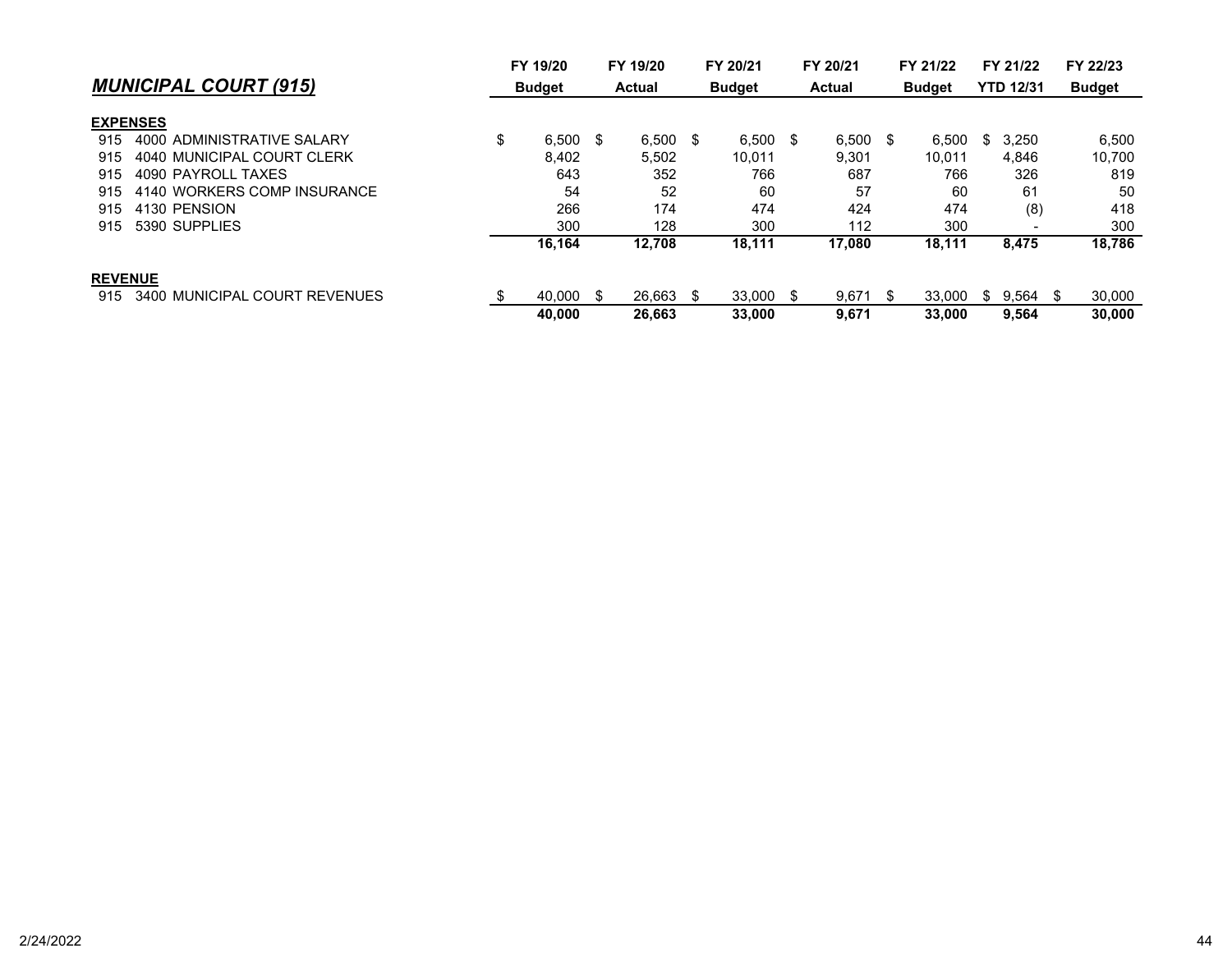#### *TOWN COUNCIL*

The Town Council is the legislative and policy making body of the Town. It is composed of five members, elected at large, every two years, on <sup>a</sup> partisan basis. The Council elects its own President and Vice‐President, who conduct Council meetings, work sessions, and special meetings, as required.

| Title                           | <b>DEPT</b> |        | <b>Base Rate Longevity</b> | <b>Dearee</b> | <b>Stipends</b>          | <b>Holidav</b> | <b>Med Ins</b> |                          | <b>Dental</b>            | (Co-Share) | Total   |
|---------------------------------|-------------|--------|----------------------------|---------------|--------------------------|----------------|----------------|--------------------------|--------------------------|------------|---------|
| Town Council President          | 001         | 3.000  | $\overline{\phantom{0}}$   | $\sim$        | $\overline{\phantom{a}}$ | $\sim$         |                | $\sim$                   | $\overline{\phantom{0}}$ |            | \$3.000 |
| Town Council Vice President 001 |             | 2.500  | -                          |               | $\overline{\phantom{a}}$ |                |                | $\blacksquare$           |                          |            | 2.500   |
| Town Council                    | 001         | 2.225  | -                          |               |                          |                |                | $\qquad \qquad$          | $\overline{\phantom{0}}$ |            | 2.225   |
| Town Council                    | 001         | 2.225  |                            |               |                          |                |                | $\qquad \qquad$          | $\overline{\phantom{0}}$ |            | 2.225   |
| <b>Town Council</b>             | 001         | 2.225  |                            |               |                          |                |                | $\sim$                   |                          |            | 2.225   |
| Total Council                   |             | 12.175 |                            |               |                          |                |                | $\overline{\phantom{a}}$ |                          |            | 12.175  |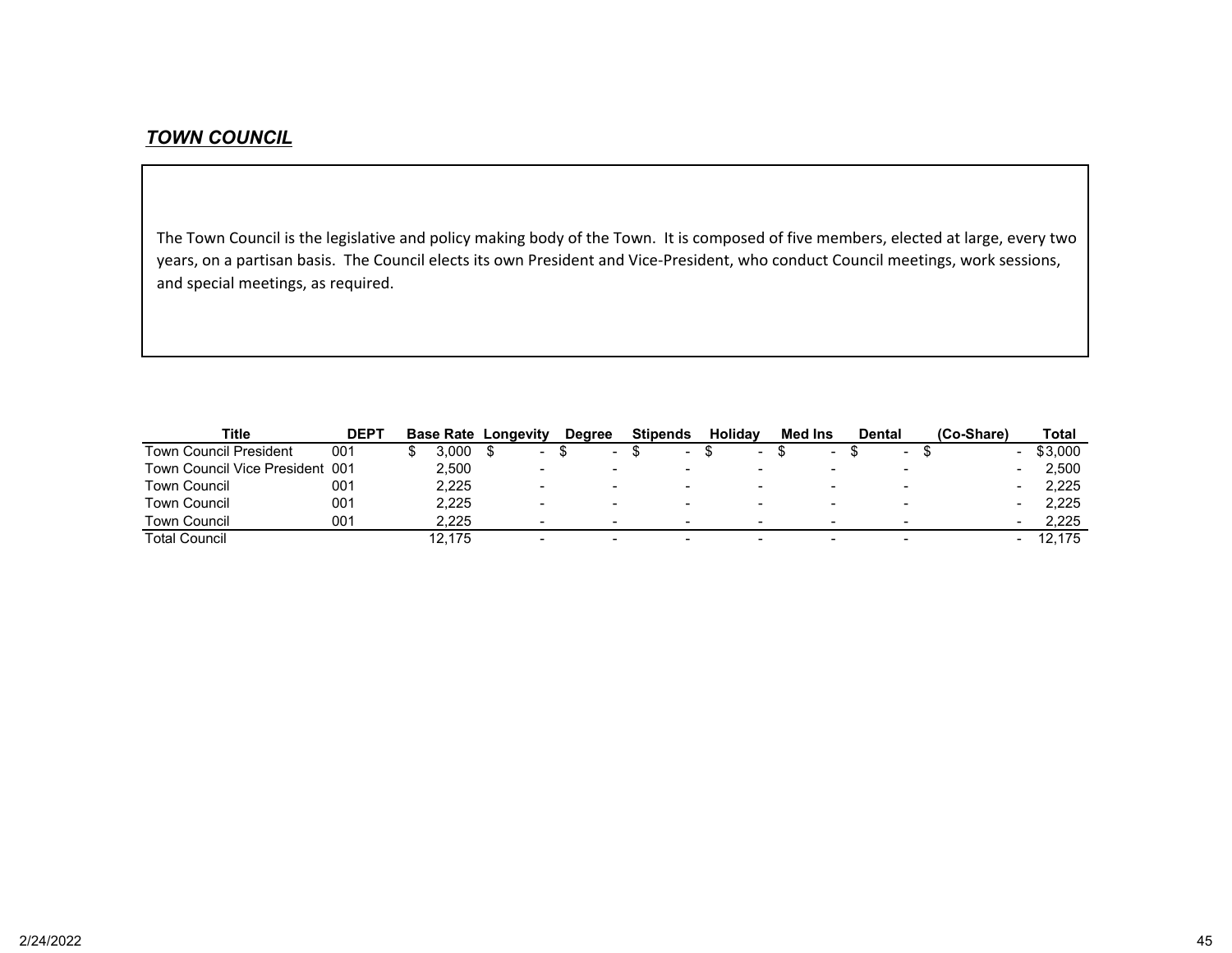|                                    | FY 19/20      | FY 19/20      | FY 20/21      | FY 20/21      | FY 21/22           | FY 21/22         | FY 22/23      |
|------------------------------------|---------------|---------------|---------------|---------------|--------------------|------------------|---------------|
| <b>TOWN COUNCIL (001)</b>          | <b>Budget</b> | <b>Actual</b> | <b>Budget</b> | <b>Actual</b> | <b>Budget</b>      | <b>YTD 12/31</b> | <b>Budget</b> |
|                                    |               |               |               |               |                    |                  |               |
| 4040 STIPEND: TOWN COUNCIL<br>001  | 12.175        | 12.269        | 12.175        | $12.175$ \$   | 12,175 \$ 6,088 \$ |                  | 12.175        |
| 4090 PAYROLL TAXES<br>001          | 931           | 974           | 931           | 931           | 931                | 466              | 931           |
| 4140 WORKERS COMP INSURANCE<br>001 | 44            | 42            | 44            | 42            | 44                 | 45               | 35            |
| 5065 TOWN CONTINGENCY<br>001       | 4.000         | 4.000         | 4.000         | 574           | 4.000              | 330              | 4.000         |
|                                    | 17.151        | 17.285        | 17.151        | 13.722        | 17.151             | 6.929            | 17.142        |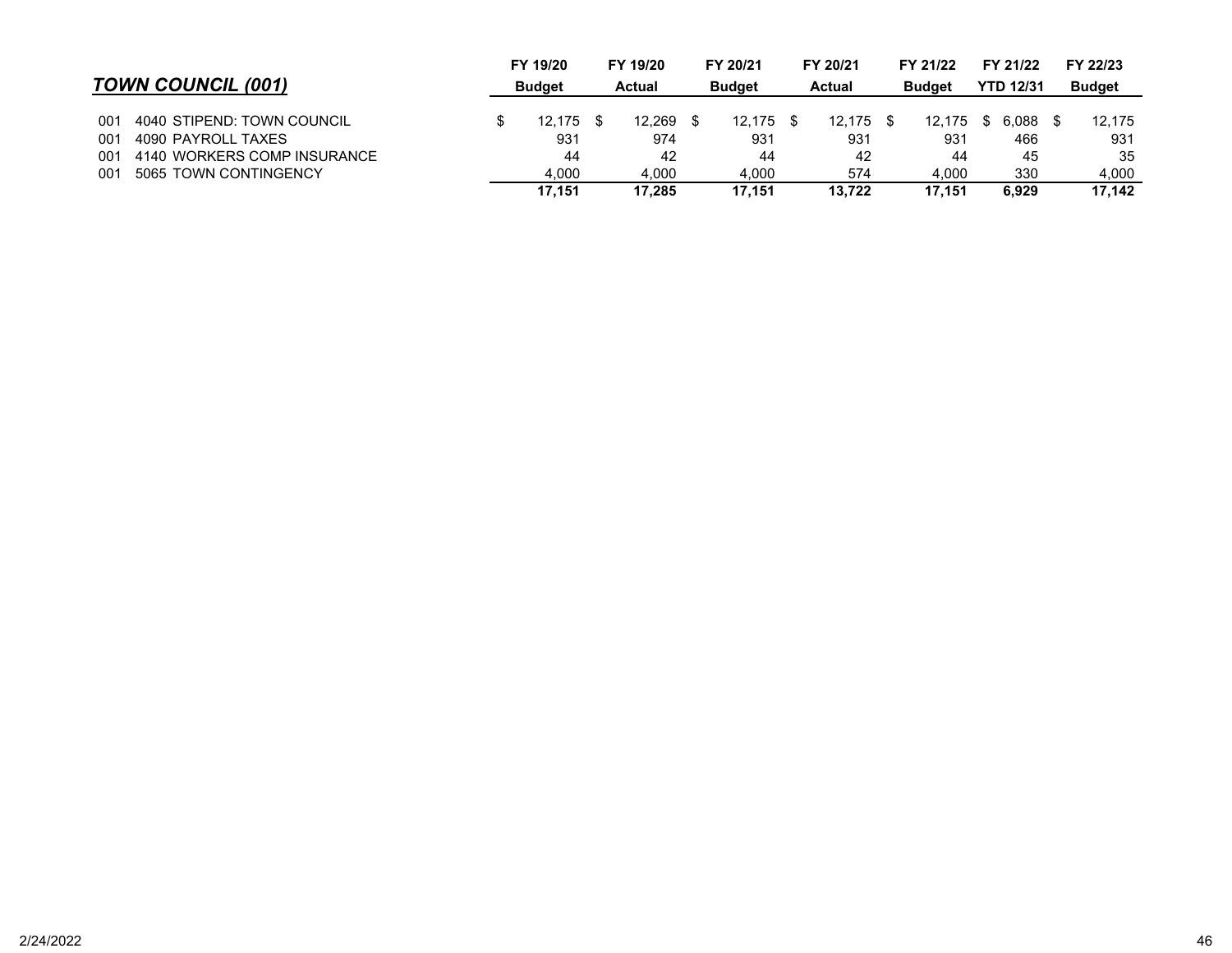## *BOARDS & COMMISSIONS*

This program summarizes funding for Town Boards and Commissions established by Charter, Ordinance or State statute.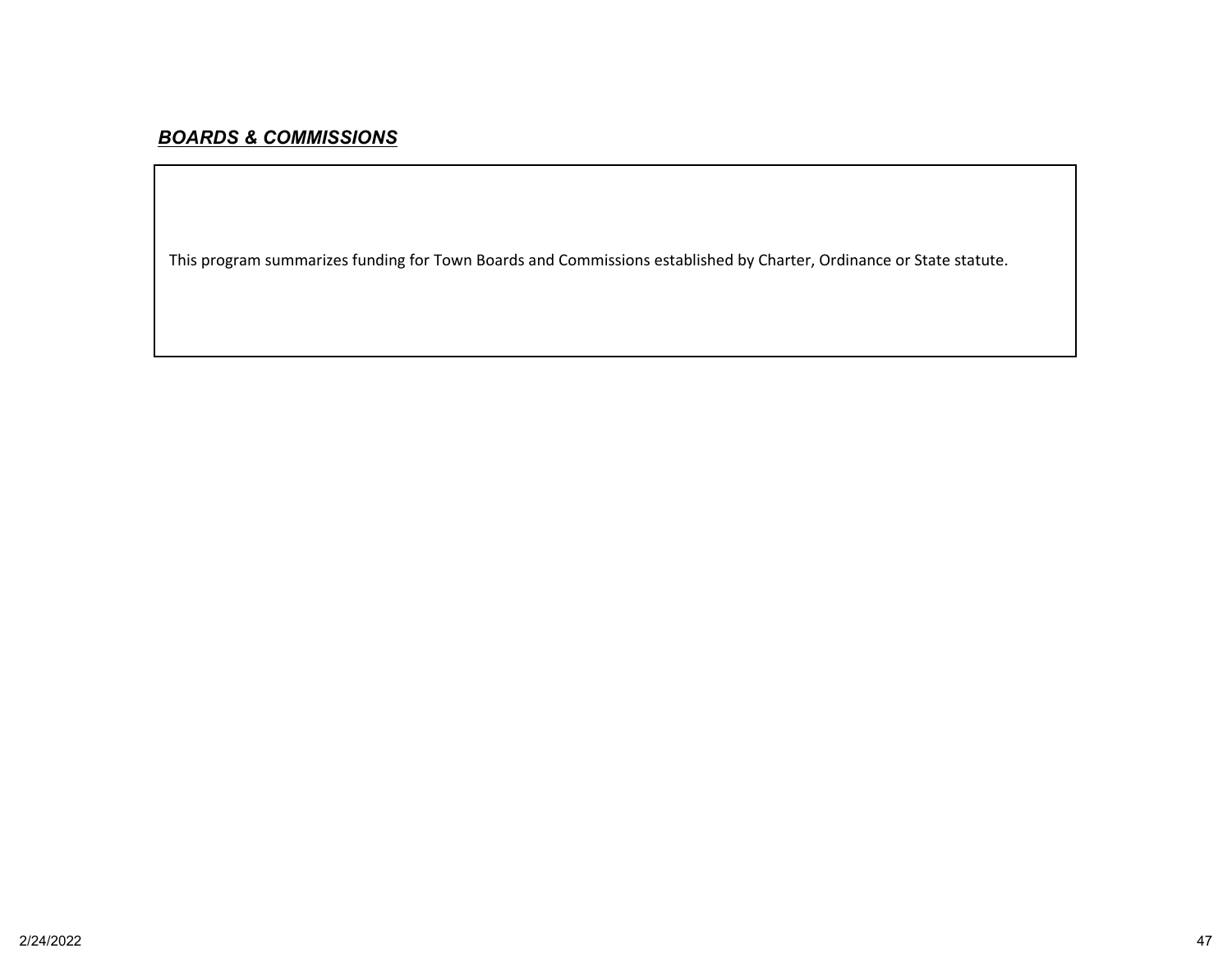| <b>BOARDS &amp; COMMISSIONS</b>    | FY 19/20<br><b>Budget</b> |                          | FY 19/20<br><b>Actual</b>      |      | FY 20/21<br><b>Budget</b> |    | FY 20/21<br><b>Actual</b> |      | FY 21/22<br><b>Budget</b> | FY 21/22<br><b>YTD 12/31</b> |                | FY 22/23<br><b>Budget</b> |       |
|------------------------------------|---------------------------|--------------------------|--------------------------------|------|---------------------------|----|---------------------------|------|---------------------------|------------------------------|----------------|---------------------------|-------|
|                                    |                           |                          |                                |      |                           |    |                           |      |                           |                              |                |                           |       |
| <b>ZONING BOARD OF REVIEW</b>      |                           |                          |                                |      |                           |    |                           |      |                           |                              |                |                           |       |
| <b>EXPENSES</b>                    |                           |                          |                                |      |                           |    |                           |      |                           |                              |                |                           |       |
| 301 4040 CLERK STIPEND             | \$                        | $3,000$ \$               | $1,200$ \$                     |      | $2,000$ \$                |    | $2,000$ \$                |      | 2,000                     | \$                           | $1,200$ \$     |                           | 3,000 |
| 4090 PAYROLL TAXES<br>301          |                           | 230                      | 61                             |      | 153                       |    | 153                       |      | 153                       |                              | 92             |                           | 230   |
| 4140 WORKERS COMP INSURANCE<br>301 |                           |                          |                                |      |                           |    |                           |      |                           |                              |                |                           | 9     |
| 5010 ADVERTISING<br>301            |                           | 250                      | 152                            |      | 250                       |    |                           |      | 250                       |                              | (2,964)        |                           | 250   |
| 5060 CONTRACT SERVICES<br>301      |                           | 1,000                    |                                |      | 1                         |    |                           |      | -1                        |                              |                |                           | -1    |
|                                    |                           | 4,480                    | 1,413                          |      | 2,404                     |    | 2,153                     |      | 2,404                     |                              | (1,672)        |                           | 3,489 |
| <b>REVENUE</b>                     |                           |                          |                                |      |                           |    |                           |      |                           |                              |                |                           |       |
| 3400 REVENUE<br>301                | \$                        | $2,050$ \$               |                                | - \$ | $2,050$ \$                |    | 290                       | - \$ | $2,050$ \$                |                              | - \$           |                           | 2,050 |
| 3415 CONTRACT SERVICES<br>301      |                           | 1,000                    | 4,104                          |      |                           |    |                           |      |                           |                              |                |                           | 1     |
|                                    |                           | 3,050                    | 4,104                          |      | 2,051                     |    | 290                       |      | 2,051                     |                              | 2,051          |                           | 2,051 |
| <b>Net Contract Services</b>       |                           | $\overline{\phantom{a}}$ | 4,104                          |      |                           |    |                           |      |                           |                              |                |                           |       |
| <b>PLANNING BOARD</b>              |                           |                          |                                |      |                           |    |                           |      |                           |                              |                |                           |       |
| <b>EXPENSES</b>                    |                           |                          |                                |      |                           |    |                           |      |                           |                              |                |                           |       |
| 4040 CLERK STIPEND<br>311          | \$                        | $2,000$ \$               | $2,000$ \$                     |      | $2,000$ \$                |    | $3,000$ \$                |      | 2,000                     | \$                           | $1,800$ \$     |                           | 3,000 |
| 4090 PAYROLL TAXES<br>311          |                           | 153                      | 138                            |      | 153                       |    | 230                       |      | 153                       |                              | 138            |                           | 230   |
| 4140 WORKERS COMP INSURANCE<br>301 |                           |                          |                                |      |                           |    |                           |      |                           |                              |                |                           | 9     |
| 5010 ADVERTISING<br>311            |                           | 300                      |                                |      | 300                       |    |                           |      | 300                       |                              |                |                           | 300   |
| 5060 CONTRACT SERVICES<br>311      |                           | 500                      |                                |      | 500                       |    |                           |      | 500                       |                              |                |                           | 500   |
| 5390 SUPPLIES<br>311               |                           | 100                      | 10                             |      | 100                       |    |                           |      | 100                       |                              |                |                           | 100   |
|                                    |                           | 3,053                    | 2,148                          |      | 3,053                     |    | 3,230                     |      | 3,053                     |                              | 1,938          |                           | 4,138 |
| <b>REVENUE</b>                     |                           |                          |                                |      |                           |    |                           |      |                           |                              |                |                           |       |
| 3400 REVENUE<br>311                | \$                        | 500                      | \$<br>$\overline{\phantom{0}}$ | \$   | 500                       | \$ | $\sim$                    | \$   | 500                       | \$                           | $\sim$         | \$                        | 500   |
|                                    |                           | 500                      |                                |      | 500                       |    |                           |      | 500                       |                              | $\blacksquare$ |                           | 500   |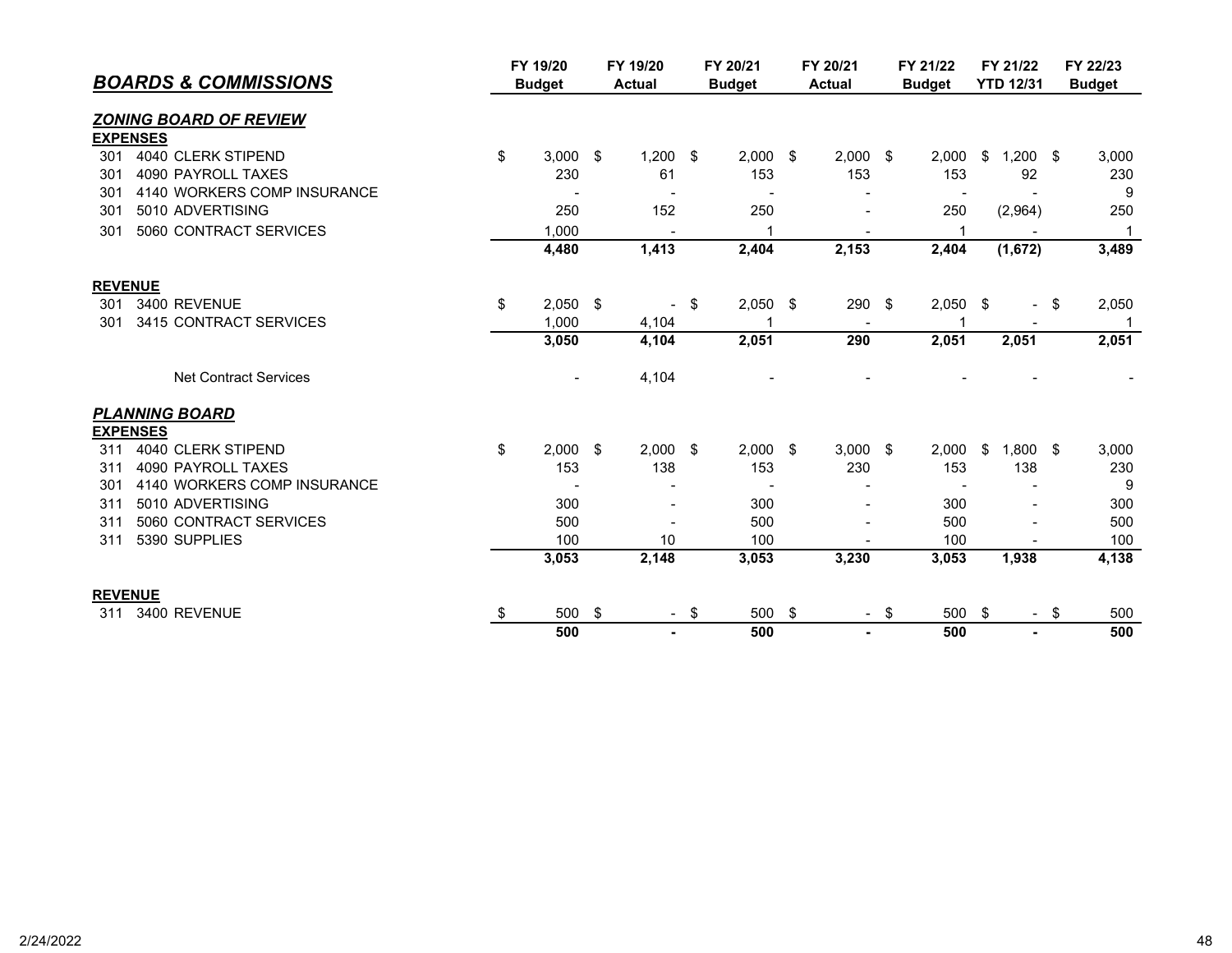| <b>BOARDS &amp; COMMISSIONS</b>     |    | FY 19/20<br><b>Budget</b> |    | FY 19/20<br><b>Actual</b>                                                                                                                         |      | FY 20/21<br><b>Budget</b> |    | FY 20/21<br><b>Actual</b> |      | FY 21/22<br><b>Budget</b> |  | FY 21/22         |      | FY 22/23      |  |
|-------------------------------------|----|---------------------------|----|---------------------------------------------------------------------------------------------------------------------------------------------------|------|---------------------------|----|---------------------------|------|---------------------------|--|------------------|------|---------------|--|
|                                     |    |                           |    |                                                                                                                                                   |      |                           |    |                           |      |                           |  | <b>YTD 12/31</b> |      | <b>Budget</b> |  |
| <b>TAX BOARD OF REVIEW</b>          |    |                           |    |                                                                                                                                                   |      |                           |    |                           |      |                           |  |                  |      |               |  |
| 4040 CLERK STIPEND                  | \$ | 400 \$                    |    |                                                                                                                                                   |      | 400 \$                    |    |                           |      |                           |  |                  |      |               |  |
| 201                                 |    |                           |    |                                                                                                                                                   | - \$ |                           |    | $200$ \$                  |      | $400*$                    |  |                  | - \$ | 400           |  |
| 4090 PAYROLL TAXES<br>201           |    | 31                        |    | $\hskip1.6pt\hskip1.6pt\hskip1.6pt\hskip1.6pt\hskip1.6pt\hskip1.6pt\hskip1.6pt\hskip1.6pt\hskip1.6pt\hskip1.6pt\hskip1.6pt\hskip1.6pt\hskip1.6pt$ |      | 31                        |    | 15                        |      | 31                        |  |                  |      | 31            |  |
|                                     |    | 431                       |    | ٠                                                                                                                                                 |      | 431                       |    | 215                       |      | 431                       |  | ٠                |      | 431           |  |
| <b>CONSERVATION COMMISSION</b>      |    |                           |    |                                                                                                                                                   |      |                           |    |                           |      |                           |  |                  |      |               |  |
| 5050 CONSULTING TECHNICAL<br>006    | \$ | $3,000$ \$                |    | $2,450$ \$                                                                                                                                        |      | $3,000$ \$                |    | $2,550$ \$                |      | $3,000$ \$                |  | $300*$           |      | 3,000         |  |
| 5075 DUES & FEES<br>006             |    | 250                       |    | 165                                                                                                                                               |      | 250                       |    |                           |      | 250                       |  | 74               |      | 250           |  |
| 5390 SUPPLIES<br>006                |    | 250                       |    | 877                                                                                                                                               |      | 250                       |    | 930                       |      | 250                       |  |                  |      | 250           |  |
|                                     |    | 3,500                     |    | 3,492                                                                                                                                             |      | 3,500                     |    | 3,480                     |      | 3,500                     |  | 374              |      | 3,500         |  |
| <b>JUVENILE HEARING BOARD</b>       |    |                           |    |                                                                                                                                                   |      |                           |    |                           |      |                           |  |                  |      |               |  |
| 5275 SUPPLIES & OPERATION<br>408    |    | 100                       |    | $\overline{\phantom{a}}$                                                                                                                          |      |                           |    | $\blacksquare$            |      | $\,$                      |  |                  |      |               |  |
|                                     |    | 100                       |    |                                                                                                                                                   |      |                           |    |                           |      |                           |  |                  |      |               |  |
| <b>HISTORIC DISTRICT COMMISSION</b> |    |                           |    |                                                                                                                                                   |      |                           |    |                           |      |                           |  |                  |      |               |  |
| 5390 SUPPLIES & OPERATION<br>312    |    | 500                       | -S | 500                                                                                                                                               | -\$  | 500                       | \$ |                           | - \$ | 500 \$                    |  | $\blacksquare$   | - \$ | 500           |  |
|                                     |    | 500                       |    | 500                                                                                                                                               |      | 500                       |    |                           |      | 500                       |  |                  |      | 500           |  |

\*Land Trust will now receive funding via the Capital Improvement Budget instead of the Operating Budget. (Please see CIP Budget for details)